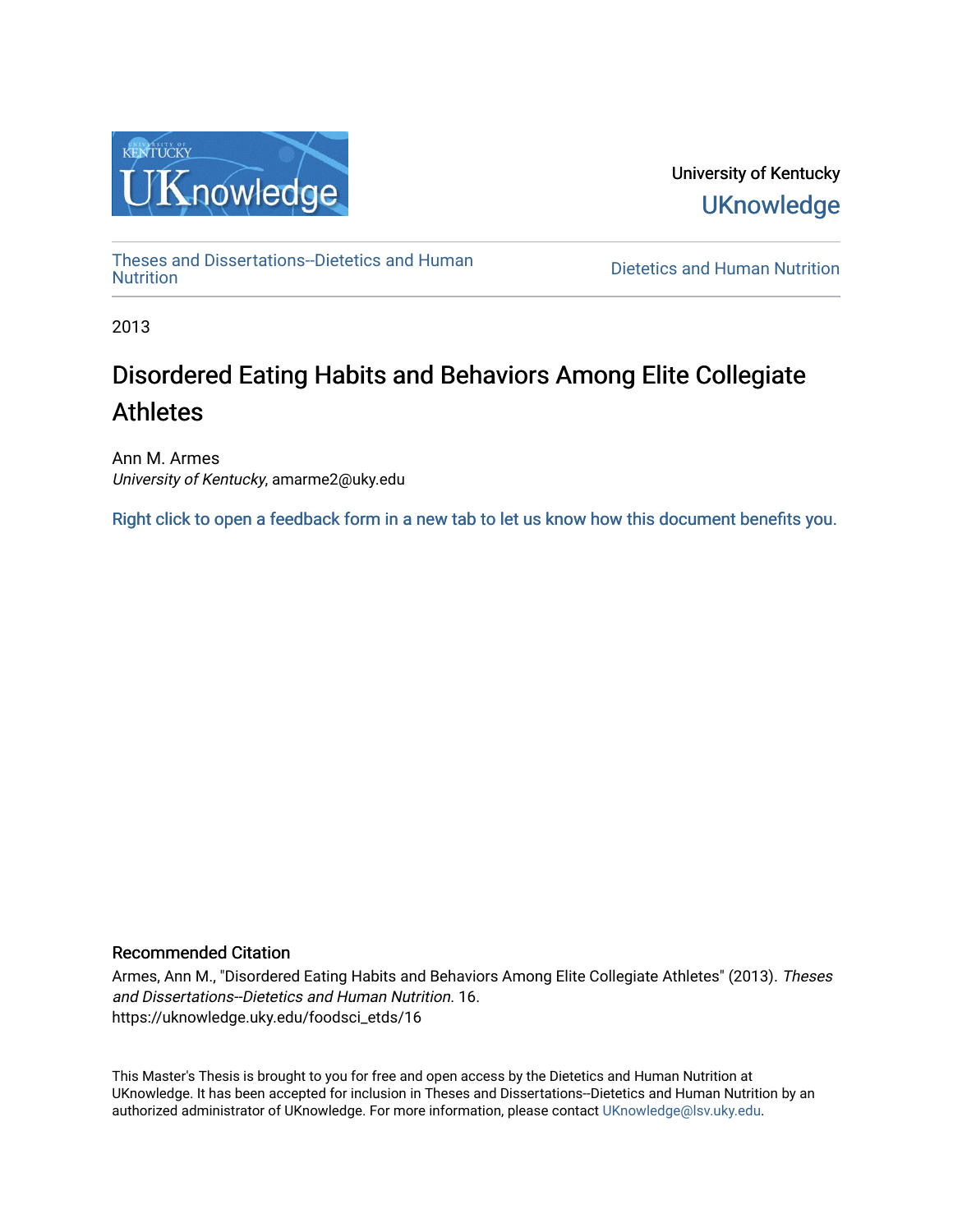### STUDENT AGREEMENT:

I represent that my thesis or dissertation and abstract are my original work. Proper attribution has been given to all outside sources. I understand that I am solely responsible for obtaining any needed copyright permissions. I have obtained and attached hereto needed written permission statements(s) from the owner(s) of each third-party copyrighted matter to be included in my work, allowing electronic distribution (if such use is not permitted by the fair use doctrine).

I hereby grant to The University of Kentucky and its agents the non-exclusive license to archive and make accessible my work in whole or in part in all forms of media, now or hereafter known. I agree that the document mentioned above may be made available immediately for worldwide access unless a preapproved embargo applies.

I retain all other ownership rights to the copyright of my work. I also retain the right to use in future works (such as articles or books) all or part of my work. I understand that I am free to register the copyright to my work.

## REVIEW, APPROVAL AND ACCEPTANCE

The document mentioned above has been reviewed and accepted by the student's advisor, on behalf of the advisory committee, and by the Director of Graduate Studies (DGS), on behalf of the program; we verify that this is the final, approved version of the student's dissertation including all changes required by the advisory committee. The undersigned agree to abide by the statements above.

> Ann M. Armes, Student Dr. Janet Kurzynske, Major Professor Dr. Kelly Webber, Director of Graduate Studies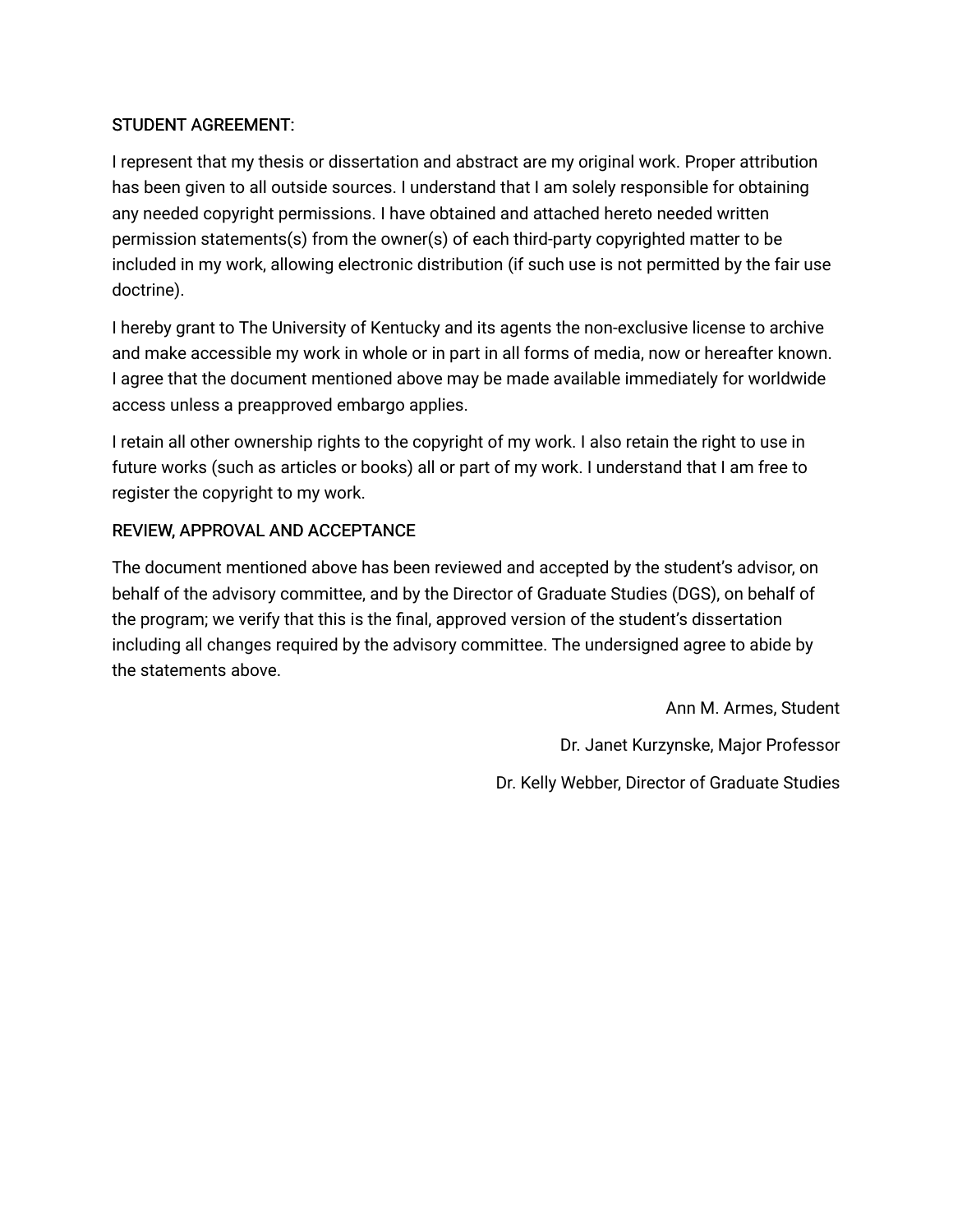### DISORDERED EATING HABITS AND BEHAVIORS AMONG ELITE COLLEGIATE ATHLETES

#### THESIS

A thesis submitted in partial fulfillment of the requirements for the degree of Master of Science in the College of Agriculture and the University of Kentucky

By

Ann Michelle Armes

Lexington, Kentucky

Director: Dr. Kelly Webber, PhD, MPH, RD, LD

Lexington, Kentucky

2013

Copyright © Ann Michelle Armes 2013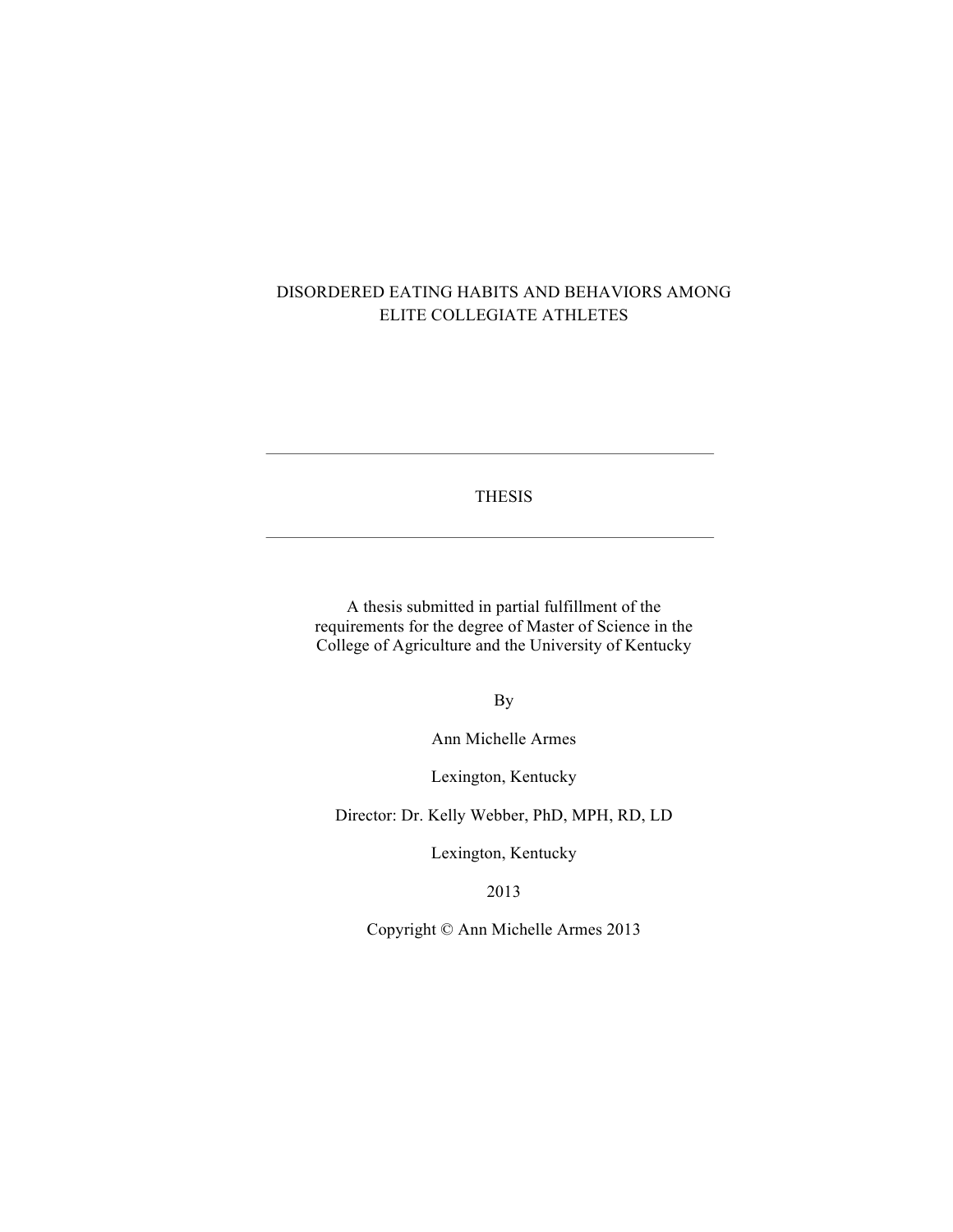#### ABSTRACT OF THESIS

#### DISORDERED EATING HABITS AND BEHAVIORS AMONG ELITE COLLEGIATE ATHLETES

Eating disorders and disordered eating habits and behaviors were measured using the Eating Disorders Inventory-3 Referral Form (EDI-3 RF). The sample consisted of 159 elite, collegiate student athletes, males and females, aged 18 to 22. Five sports were represented, including basketball, gymnastics, soccer, swimming & diving, and volleyball. Overall, findings support the position that athletes, as a distinct population, and specifically female athletes and those that participate in lean sports, are at an increased risk for disordered eating behaviors and diagnosable eating disorders. Of the 159 total athletes that completed the questionnaire, 33% (n=53) of the athletes sampled met one or more referral criteria based on reported behavior in the 3 months prior. A total of 37 athletes were referred to professional healthcare providers for meeting criteria of disordered eating behavior according to the Eating Disorder Inventory-3 Referral Form.

KEYWORDS: Disordered Eating, Athletes, Eating Disorder Inventory- 3 (EDI-3 RF), Drive for Thinness, Body Dissatisfaction

Ann Michelle Armes

July 15, 2013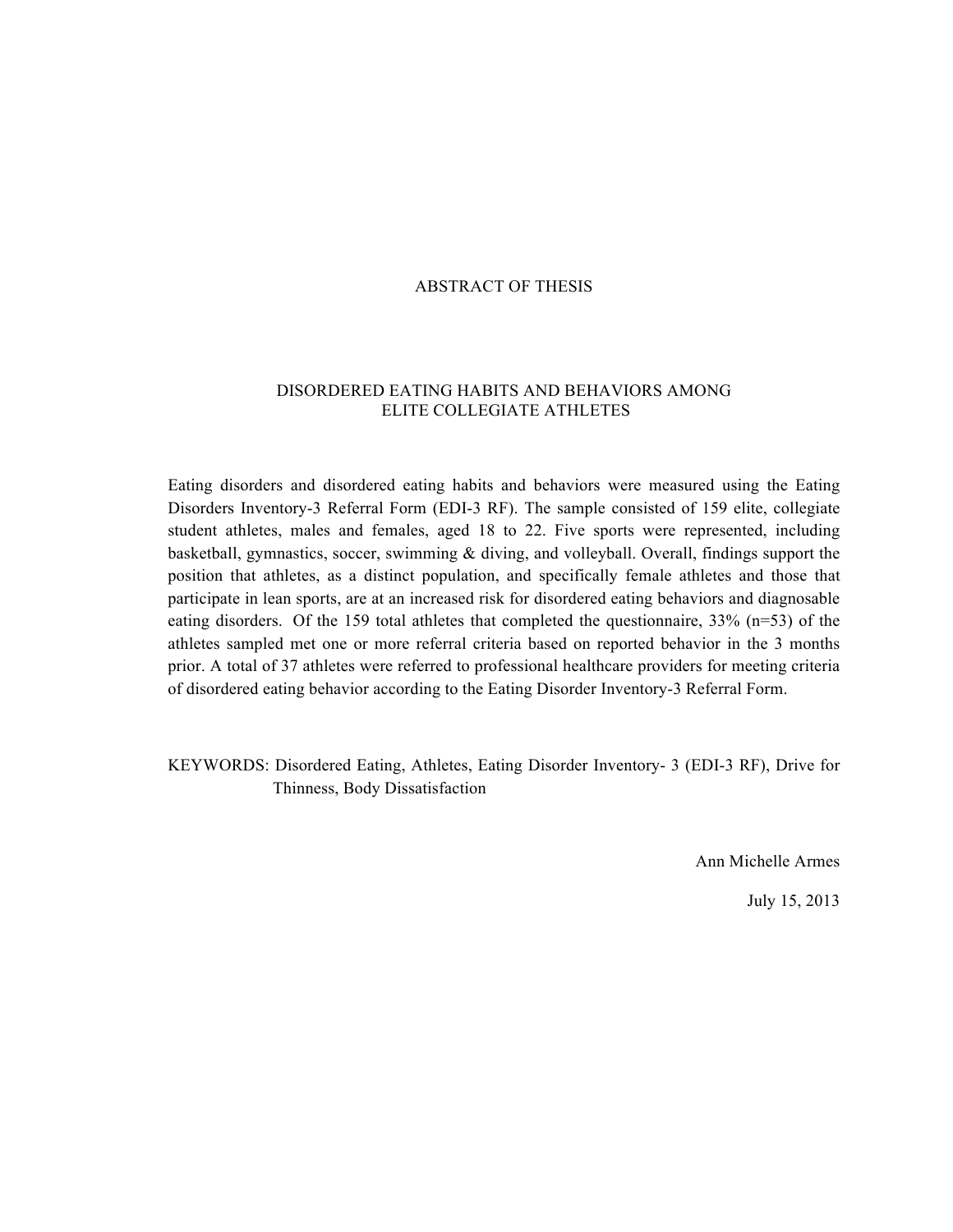#### DISORDERED EATING HABITS AND BEHAVIORS AMONG ELITE COLLEGIATE ATHLETES

By

Ann Michelle Armes

Dr. Kelly Webber, PhD, MPH, RD, LD

*Director of Thesis*

Dr. Kelly Webber, PhD, MPH, RD, LD

*Director of Graduate Studies*

July 15. 2013

*Date*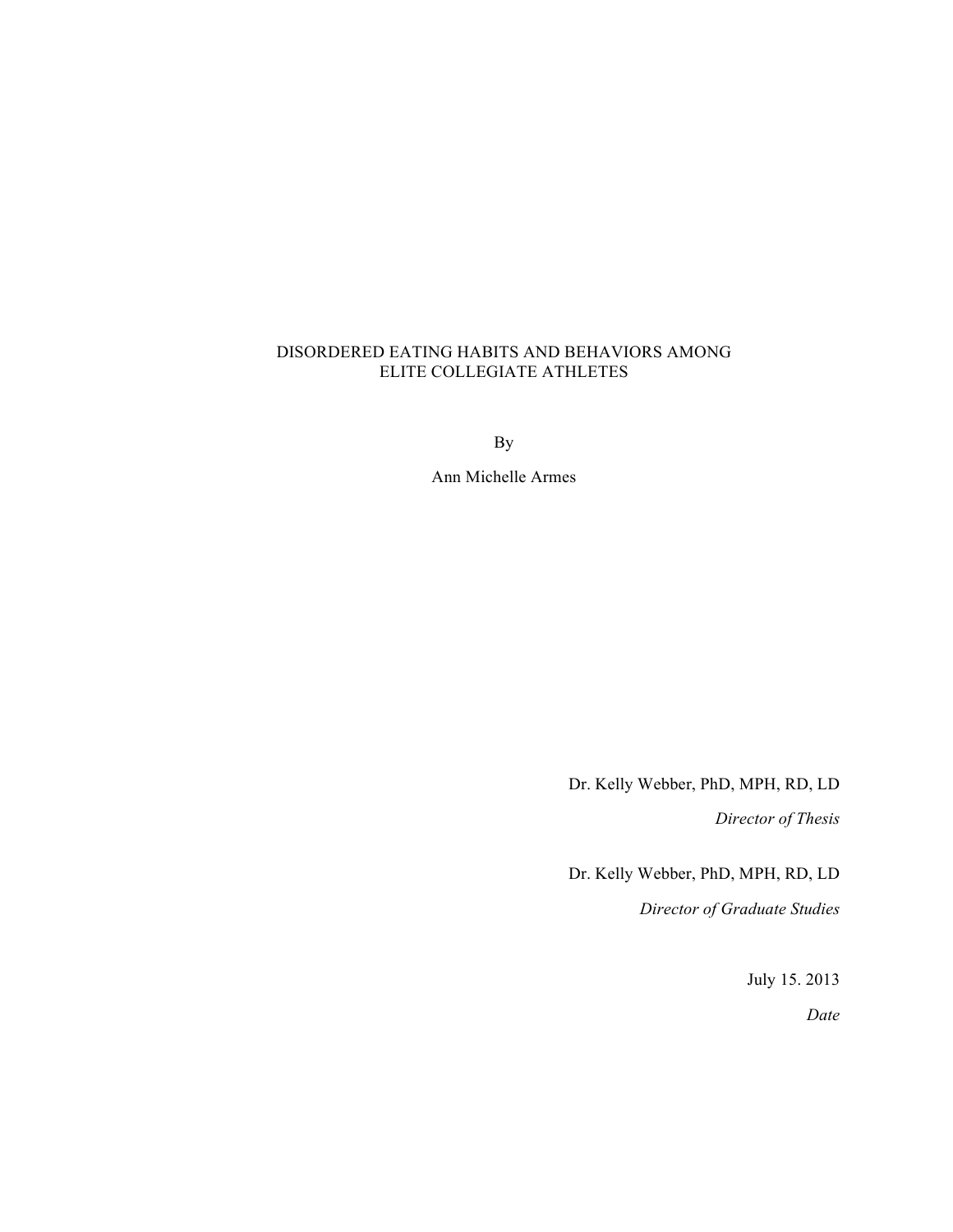## TABLE OF CONTENTS

| Eating Disorder Risk Assessment Tool: Eating Disorder Inventory-3 RF  15 |
|--------------------------------------------------------------------------|
|                                                                          |
|                                                                          |
|                                                                          |
|                                                                          |
|                                                                          |
|                                                                          |
|                                                                          |
|                                                                          |
|                                                                          |
|                                                                          |
|                                                                          |
|                                                                          |
|                                                                          |
|                                                                          |
|                                                                          |
|                                                                          |
|                                                                          |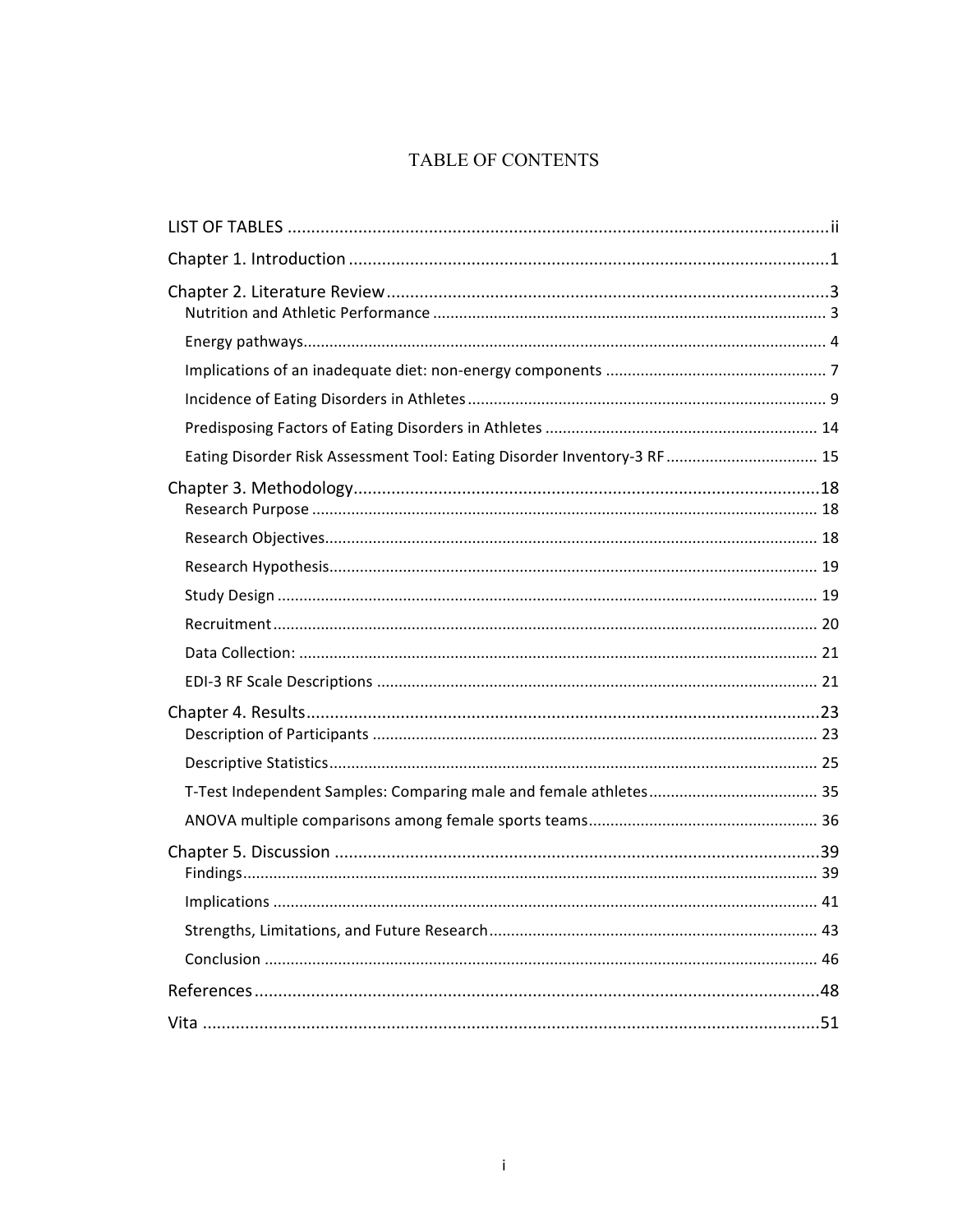## LIST OF TABLES

| TABLE 2.1 Signs and symptoms of individuals suffering from an eating disorder  | 12 |
|--------------------------------------------------------------------------------|----|
|                                                                                | 13 |
| TABLE 4.1 Descriptive characteristics of all female athletes by sport          | 24 |
|                                                                                | 24 |
| TABLE 4.3 Determination of Referral based on BMI, DT, and B scores             | 26 |
| TABLE 4.4 Binge eating behavior and referral criteria of all athletes          | 28 |
| TABLE 4.5 Self-induced vomiting & referral criteria of all athletes            | 30 |
| TABLE 4.6 Laxative use behavior and referral criteria of all athletes          | 32 |
| TABLE 4.7 Excessive weight loss behavior and referral criteria of all athletes | 34 |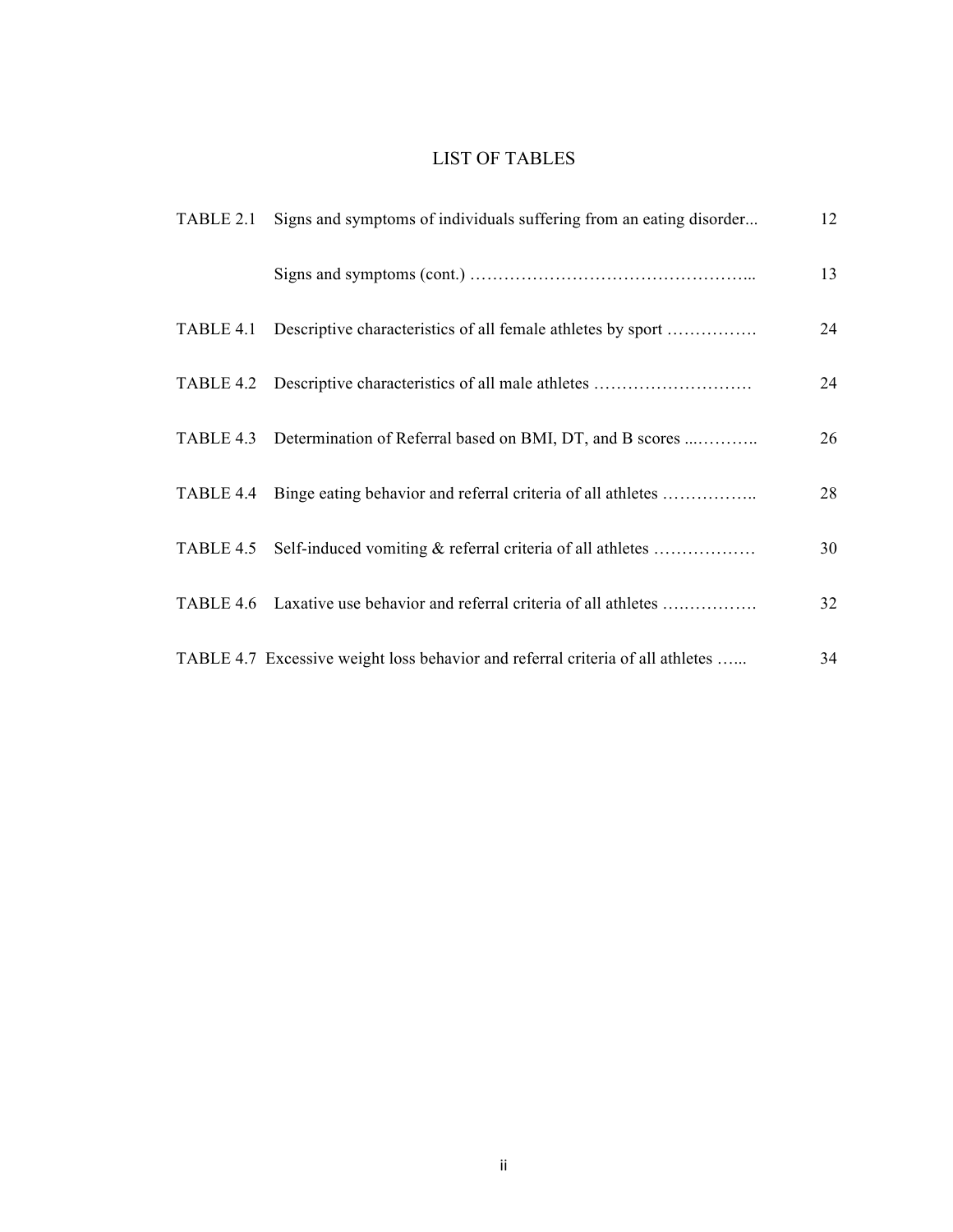#### **Chapter 1. Introduction**

The importance of nutrition as a contributing factor to athletic performance and success has been recognized for decades and is widely accepted. The human body must be supplied continuously with energy to perform its many complex functions. As a person's energy demand increases with physical activity, the body must have appropriate energy stores or the performance of the individual will suffer.

In the elite athlete, meeting the caloric needs at regular, appropriate times without compromising performance can be challenging; particularly so for the collegiate athlete, for whom school schedules, budgets, cafeteria schedules, travel requirements, and a varying appetite can further complicate the situation. There have been numerous studies as of late addressing the, presumably unintentional, internal and external pressures to perform placed on a collegiate athlete even beyond the previously noted logistical setbacks that a student-athlete at the collegiate level must overcome in order to ensure an adequate diet and overall physical wellbeing. In certain cases, these competitive athletes are believed to be at an increased risk for the development of unhealthy weight control behaviors and possibly eating disorders. Both male and female student-athletes who participate in activities that emphasize a lean body type or require athletes to meet and maintain a certain weight (e.g. wrestling, cheerleading) are especially vulnerable (Byrne & McLean, 2001; Byrne & McLean, 2002; Sundgot & Torstveit, 2004).

Researchers have found varied results as they relate to the prevalence of eating disorders in athletes as a whole over the years, but it is relatively well-established that the incidence of eating disorders in female athletes is significantly greater than that of female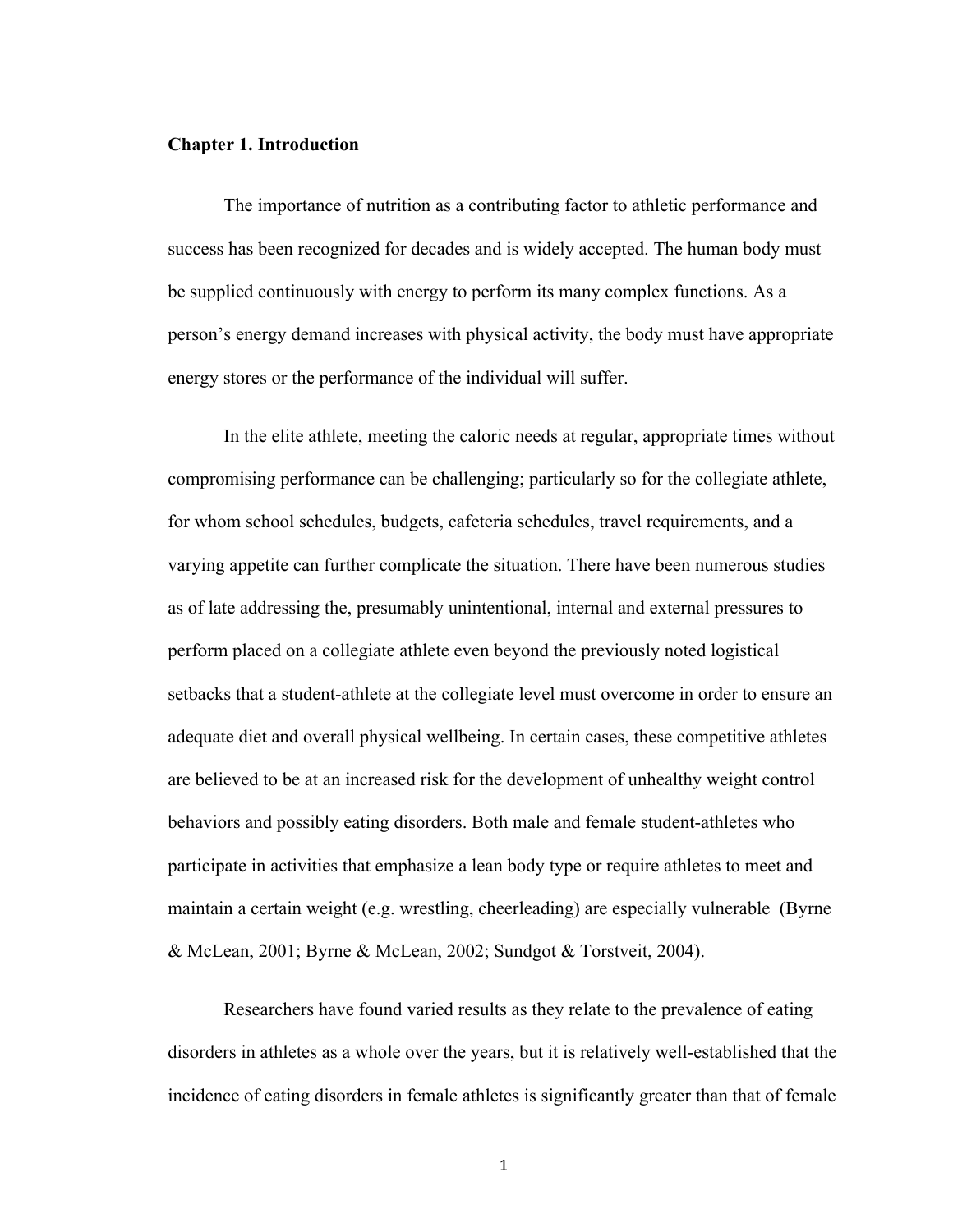non-athletes and also that of male athletes of similar ages and backgrounds (Burckes-Miller and Black, 1988, Stice, 2002; Sundgot-Borgen, 1994). The prevalence of disordered eating among female collegiate athletes has been reported to be between 1% and 39% for meeting medical criteria for anorexia nervosa and bulimia nervosa, and has been documented to be as high as 62% for pathogenic weight control behaviors (Sanborn et al, 2000).

Detection of an inadequate diet and/or disordered eating habits among the athlete population is crucial to prevent the onset of malnutrition and adverse health problems. However, this can be a challenging task. The rationale for this study is that athletes, in particular female athletes, with disordered eating habits and/or inadequate diets are at increased risk for poor nutritional status, the female athlete triad and adverse health effects in the long-term. Early recognition of inappropriate eating behaviors and unhealthy beliefs regarding body image and weight control, as well as any insufficient dietary intake, is an imperative step towards implementing any type of nutrition intervention or programming for elite collegiate student-athletes competing at a high level. The purpose of this study is to add to the growing body of knowledge of the prevalence of disordered eating habits in elite athletes.

With limited performance nutrition education, eating disorder awareness or prevention programs in place at the time of data collection, it is expected that results from this study population will reflect the current reported prevalence of pathogenic disordered eating symptoms and behaviors in collegiate, elite-level athletes.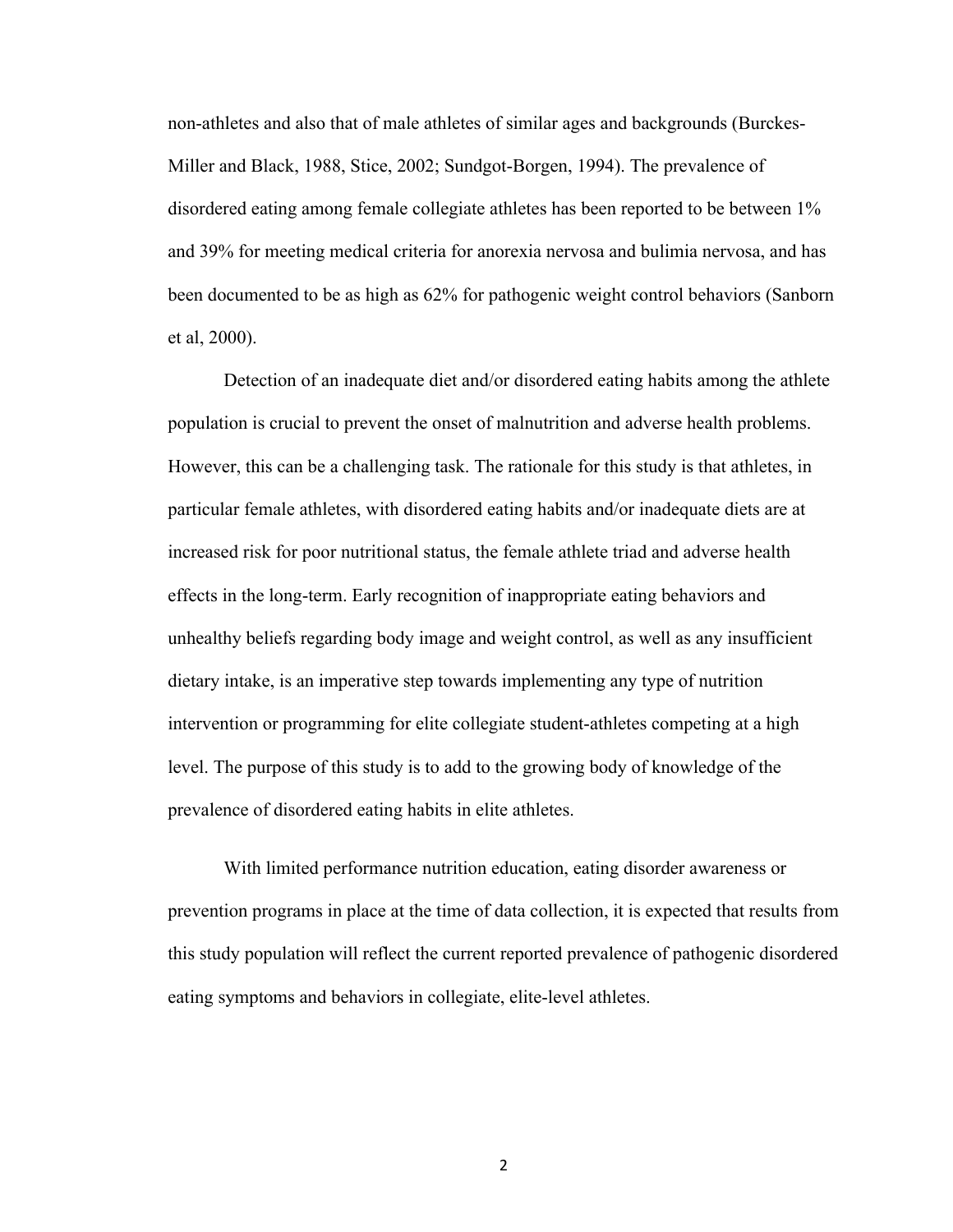#### **Chapter 2. Literature Review**

#### *Nutrition and Athletic Performance*

It has been well established that there are many variables that must be taken into account when discussing the high-level performance ability and success of elite athletes; a few key factors include genetic makeup, quality skills training and conditioning programs, and a diet supplying adequate nutrition. Optimal nutrition is essential for peak performance. There are multiple governing bodies that address this subject. As of 2009, the latest and most comprehensive stance on the topic of nutrition and athletic performance is as follows:

*"It is the position of the Academy of Nutrition and Dietetics, Dietitians of Canada, and the American College of Sports Medicine that physical activity, athletic performance, and recovery from exercise are enhanced by optimal nutrition. These organizations recommend appropriate selection of foods and fluids, timing of intake, and supplement choices for optimal health and exercise performance…"*

*"… Inadequate energy intake relative to energy expenditure compromises performance and negates the benefits of training. With limited energy intake, fat and lean muscle tissue will be used for fuel by the body. This loss of lean tissue mass results in the loss of strength and endurance, as well as potentially compromised immune, endocrine, and musculoskeletal function"*

(Academy of Nutrition and Dietetics, 2009)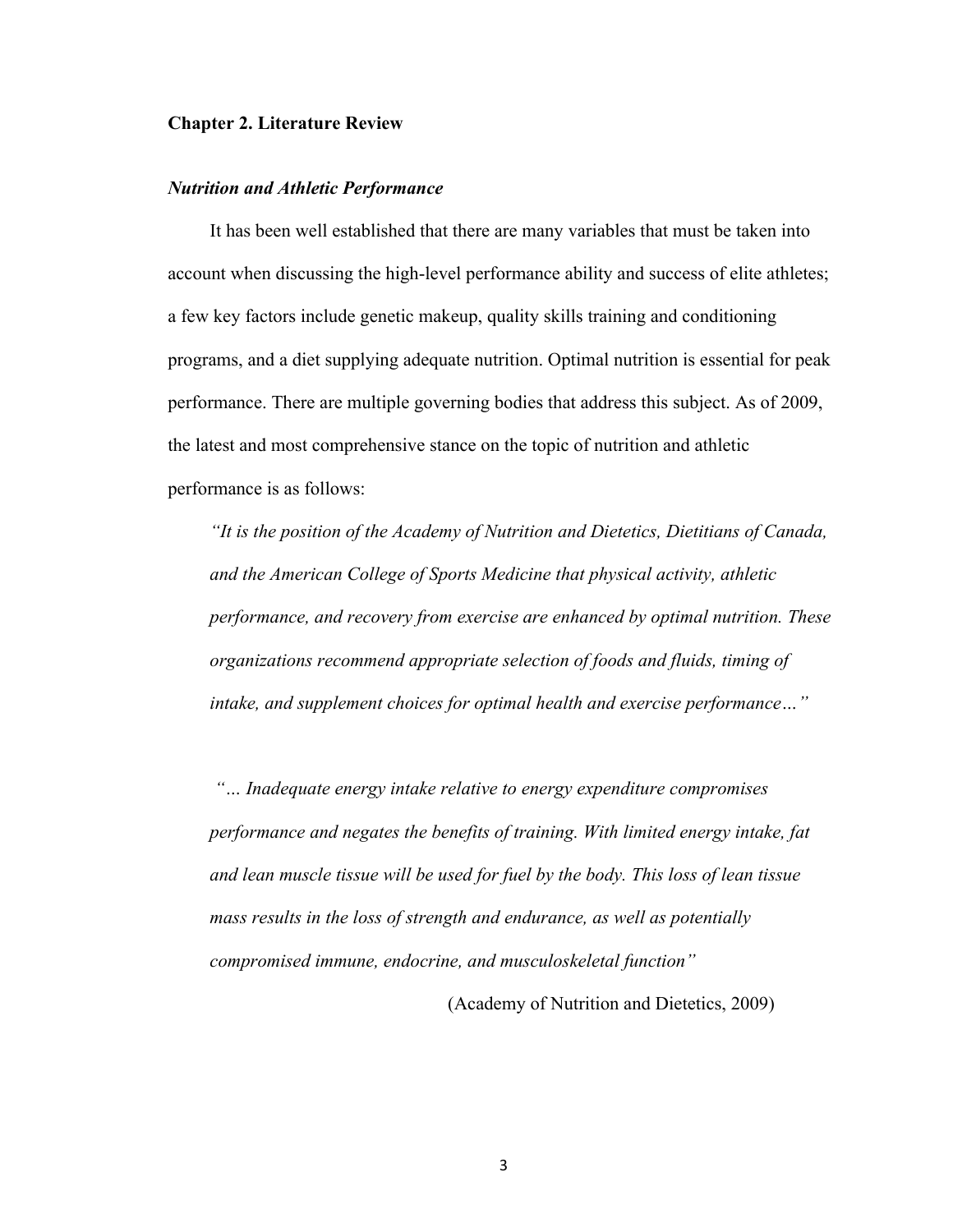As it relates to energy requirements, the position statement also expresses the specific need for energy in order to maintain appropriate weight and body composition while training for a sport. Low energy intake (e.g.  $\leq 1,800$  to 2,000 kcal/day) for athletes is a major nutritional concern because a persistent state of negative energy balance can lead to weight loss, increases susceptibility to dehydration, anemia, osteoporosis, muscle atrophy, cardiac arrhythmia, disruption of endocrine function, and other negative health consequences (Williams, Goodie, and Motsinger, 2008; Academy of Nutrition and Dietetics, 2009).

#### *Energy pathways*

There are three primary energy systems that play various roles in converting energy yielding nutrients consumed as food into usable fuel that the body can use to contract muscles; in this context, and for the remainder of this report, the term "energy" refers to the capacity of the body to do work (perform). All three systems provide energy; however the use of one system over the other depends on the duration, intensity, and type of physical activity. The first of these energy systems is the Adenosine Triphosphate Phosphocreatine (ATP-PCr) system. This system is responsible for the rapid release of energy when needed only in short supply, i.e. sudden bursts, or about 1-6 seconds of maximum effort.

The second energy system that plays a role in athletic performance is often referred to as the Lactic Acid Energy System (anaerobic glycolysis, "glycolytic system"). Hence the name, this system is able to function without the presence of oxygen. Athletes that utilize this system are primarily short-duration, high-intensity-type athletes or those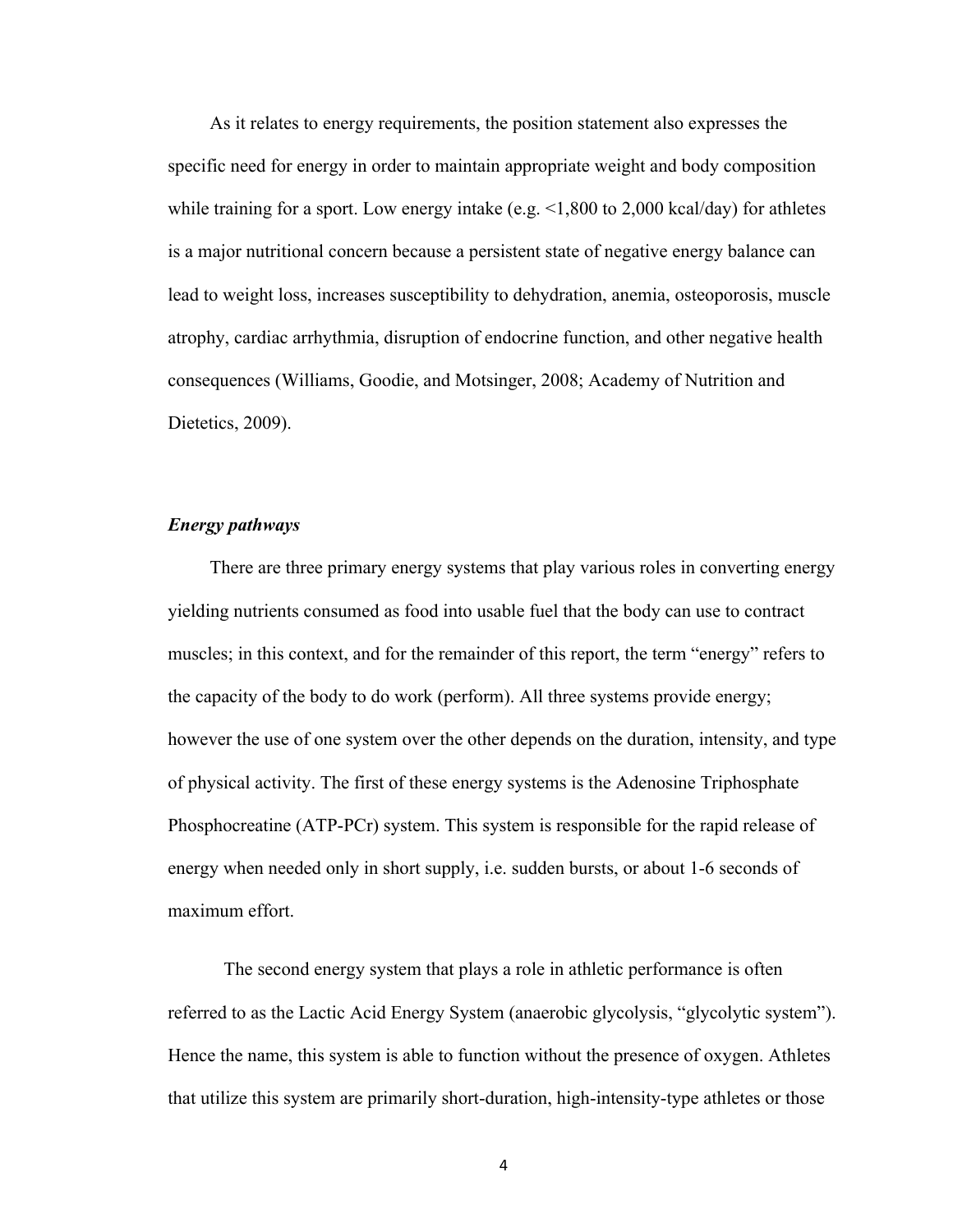whose sport consists of many explosive stop-and-go, repeated 30-120 second movements occurring over an extended period of time. This system is responsible for the production of lactic acid and results in muscle fatigue and soreness that athletes experience post workout.

In simplest terms, glycolysis is the breakdown of glucose; which supplies the necessary energy from ATP. Glucose from the bloodstream is first transported and stored, primarily in the liver and muscle cells, in the form of glycogen. Glycogen is a highmolecular weight, branched polymer of glucose that is used as an energy reserve for the body during fasting states or anytime the body is in need of additional fuel. Any remaining available glucose that does not get stored as glycogen is converted and stored as fat in adipose tissue. During vigorous activity, stored muscle glycogen is broken down into glucose, which is converted to pyruvic acid. If oxygen supply is insufficient, as is the case in many high-intensity, short-duration training or competition sessions, the result is the production of both ATP for energy and lactic acid as a by-product. This method of acquiring ATP for the body is relatively inefficient.

The third energy system is the most efficient at replenishing ATP, and thus providing energy to the body. This system applies most specifically to athletes that participate in so-called endurance or "aerobic" sports; distance running, swimming, triathlons, that take place over an extended period of time and at lower, more controlled heart rates. The oxidative phosphorylation system does not generate ATP per se; instead, any increase in the ratio of ADP/ATP will signal the body to generate ATP to meet energy needs. If and when oxygen is readily available, the glucose derived from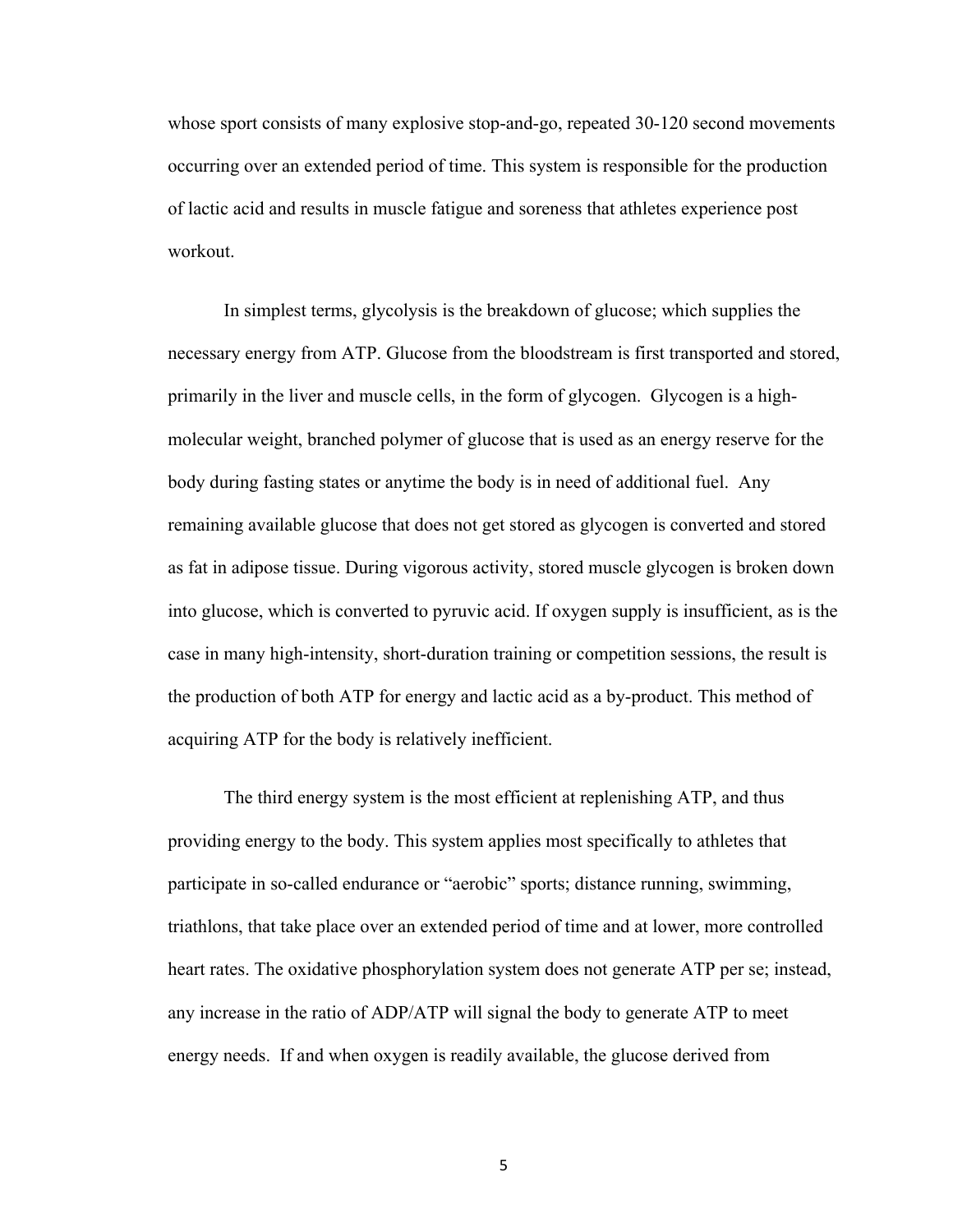glycogen stores is converted to pyruvate through the glycolytic pathway to generate ATP and a molecule of NADPH+H.

The glucose from muscle glycogen is used to serve the energy needs of the muscle tissue and glucose derived from liver glycogen is exported from the liver and delivered to peripheral tissues, particularly the brain, to generate energy. The acetyl CoA generated from this pathway will continue to the Krebs Cycle to generate energy. Additionally, fatty acids are broken down, via beta oxidation. This breakdown of fatty acids generates several molecules of acetyl CoA. The acetyl CoA generated from these pathways can enter the Krebs Cycle to generate NADH +H, FADH<sub>2</sub> and GTP. These reducing equivalents are then used in the electron transport chain to generate the proton gradient, which is necessary for the generation of ATP. Low levels of blood glucose signals the body to make or consume glucose. Without glucose consumption, the liver will activate gluconeogenesis to generate glucose using substrates such as pyruvate, lactate, glycerol, and certain amino acids. The glucose is exported to peripheral tissues and converted to acetyl CoA.

In many cases an athlete will use more than one pathway for the supply of energy. Often at the beginning of any physical activity, ATP is produced anaerobically via the lactic acid system. If the athlete continues to exercise and does so at a moderate intensity for a prolonged period, the aerobic pathway will become the dominant pathway for fuel, of which the primary source of energy is glucose. This is especially the case with the high-level training that occurs in elite college and professional level athletics. In general, as the duration of exercise lengthens, the contribution of fats as an energy source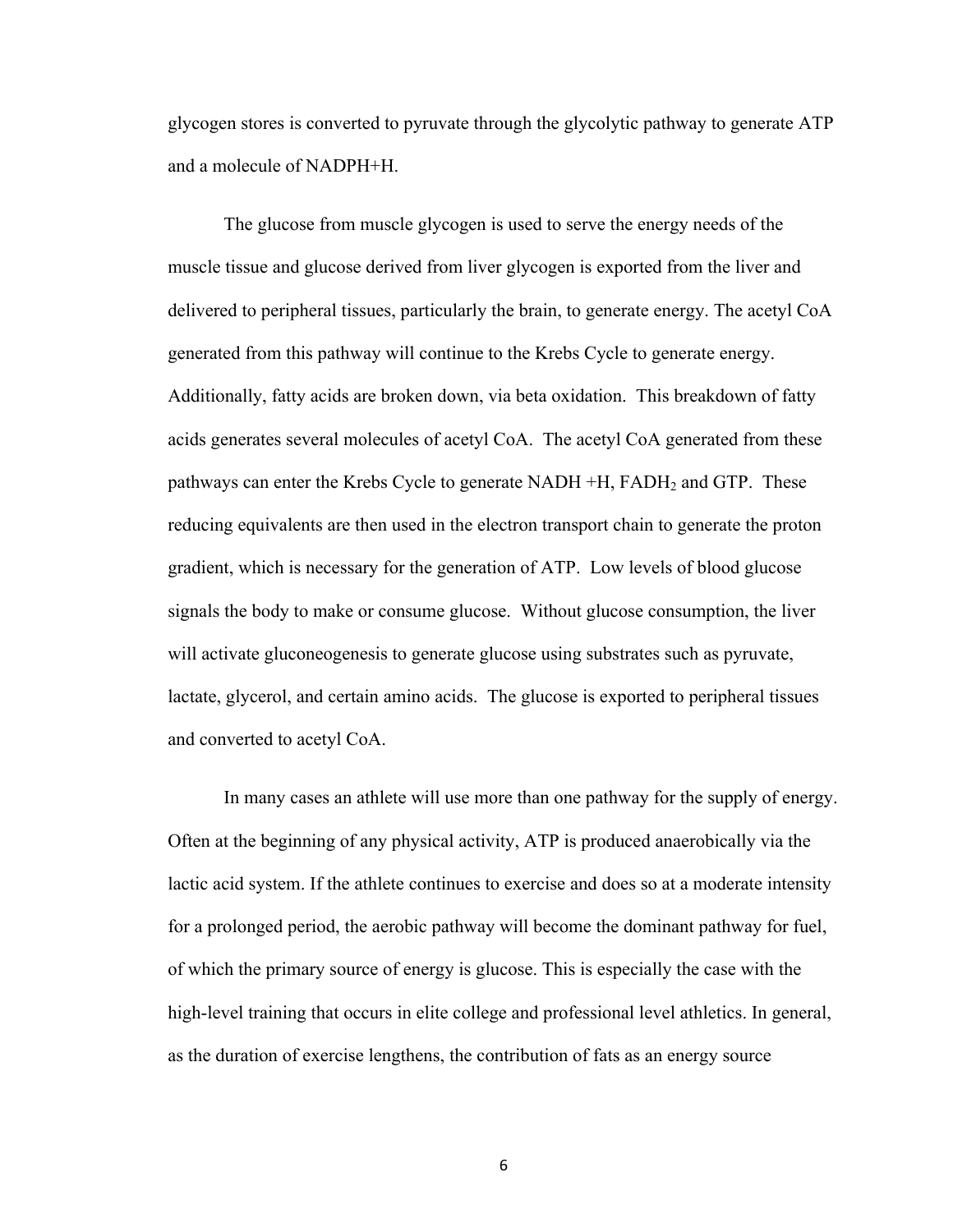becomes greater. The opposite is true for high-intensity exercise; as the intensity of the activity increases, the body relies on carbohydrates as its main source of fuel.

Carbohydrates, fat, and protein are all possible sources of fuel for muscle contraction. The glycolytic pathway (anaerobic) is restricted to using only glucose as fuel, which will typically originate in dietary carbohydrates or stored glycogen. Inadequate energy intake can occur in the form of insufficient protein, carbohydrates, and also fats. In athletes, low carbohydrate intake combined with intense training may lead to low glycogen stores and contribute to increased fatigue, risk of injury, and slower recovery time (Beals and Manore, 1998). Low protein intake among athletes may hinder improvements in muscle strength and overall function (Wolfe, 2000). Fat intake below 15% of total daily kilocalories has been shown to hinder muscle endurance (Short & Short, 1983).

#### *Implications of an inadequate diet: non-energy components*

While vitamins and minerals are not direct sources of energy, they are still crucial to metabolic function, energy production and overall health. Suboptimal vitamin  $\&$ mineral intake can lead to various deficiencies which have the potential to affect a wide array of physical health; to name a few, low calcium intake, especially when combined with menstrual dysfunction (e.g. amenorrhea), may contribute to decreased bone density, thus increasing susceptibility to stress fractures and premature osteoporosis.

Iron depletion is one of the most prevalent deficiencies in female athletes, one study of international professional female soccer players found that 57% of the 28 team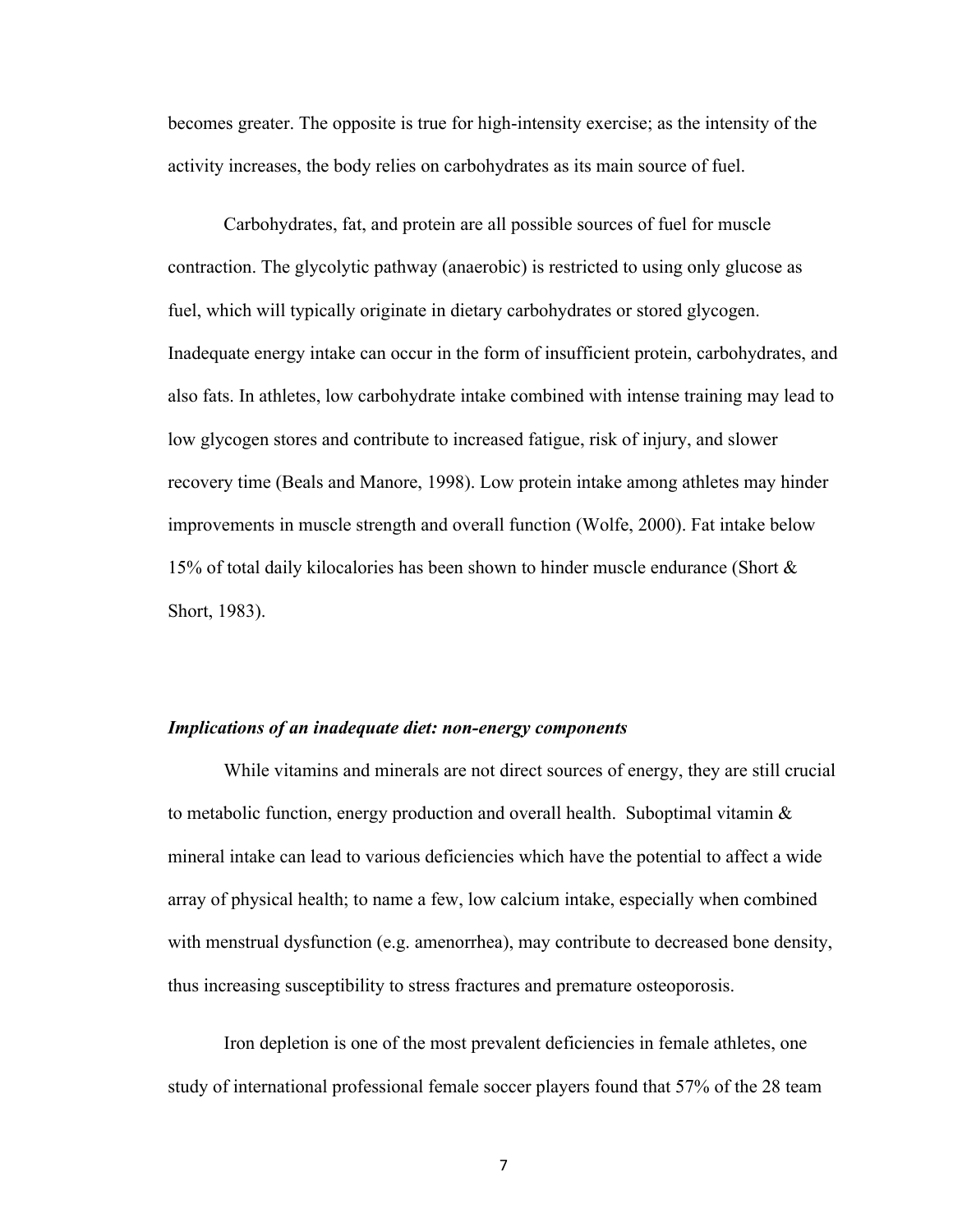members sampled were iron deficient, and 29% were found to have iron deficiency anemia 6 months before the FIFA Women's World Cup (Landahl et al, 2005).

Iron deficiency and/or iron deficiency anemia may result in fatigue, decreased physical performance, and decreased immune function. Athletes are more sensitive to the effects of iron deficiency and anemia because they depend on the body's ability to transport oxygen to the muscles. In addition, having limited stores of iron available can decrease energy efficiency and increase muscle fatigue and cramping. It has been reported in several studies that athletes who are involved in heavy training may be prone to iron deficiency, which can lead to iron deficiency anemia (Sinclair & Hinton, 2005). Those most at risk include female athletes, male endurance athletes, and runners.

A few common ways that iron is lost, as it relates to athletes, include destruction of red blood cells which can occur as a result of strenuous training, through sweat, and from taking aspirin and other anti-inflammatory drugs, which reduce the body's ability to absorb iron. Iron deficiency in athletes may develop either because athletes are using more iron than they take in, because there is an increased loss of iron, or by a combination of these two factors. Young female athletes are at particular risk of iron deficiency because their average caloric intake does not match their additional iron losses due to menstruation. Often an athlete is unaware of their dietary problem and it can continue for some time without being recognized and treated.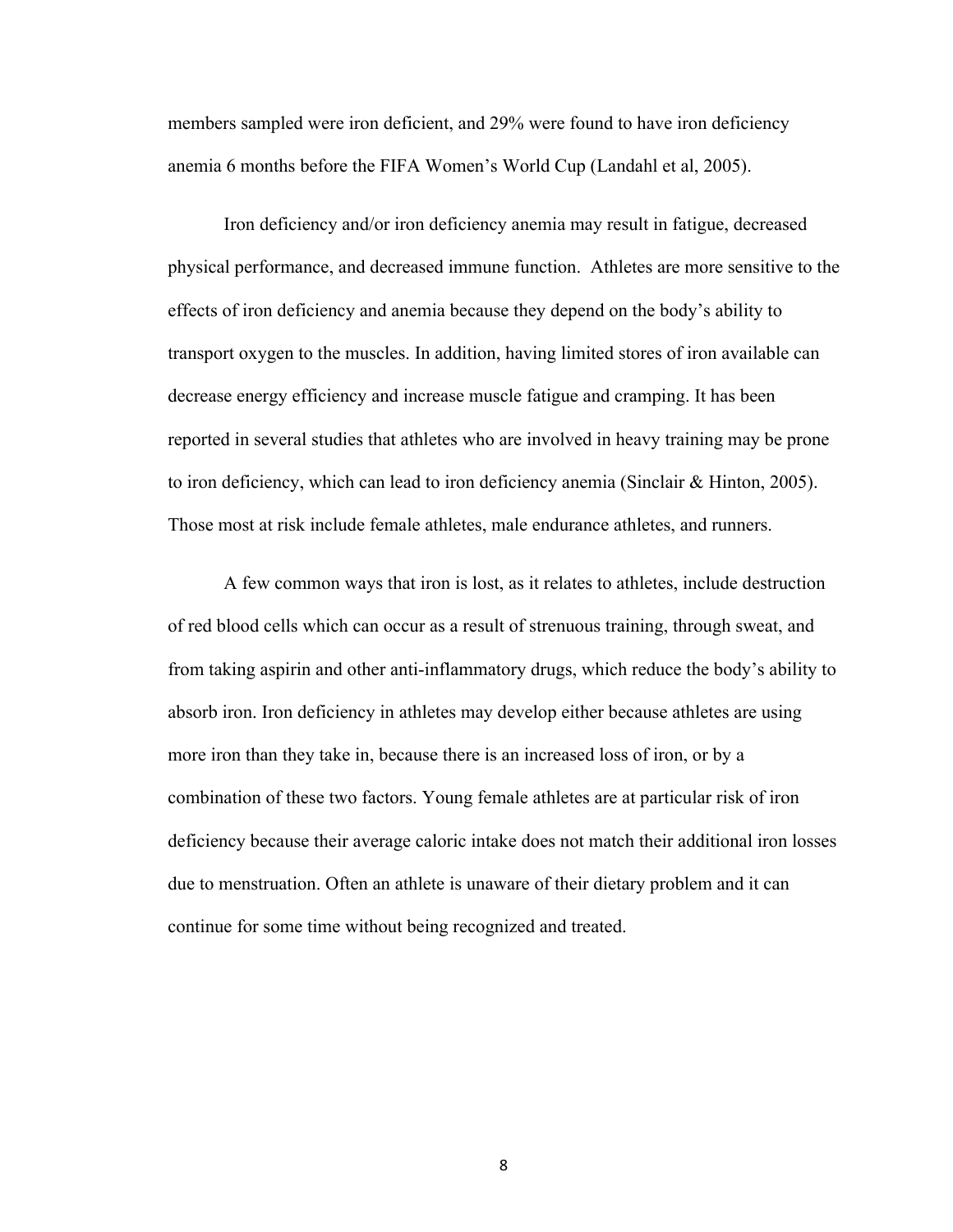#### *Incidence of Eating Disorders in Athletes*

Eating disorders, in general, are characterized by gross disturbances in eating behavior according to the diagnostic and *Statistical Manual of Mental Disorders, 4th Edition* (DMS-IV). A detailed list of these signs and symptoms is included, following, in Table 2.1 Determination of the exact prevalence depends on the definition applied, the procedures and instruments used for assessment, and the sampling method and the population from which the subpopulation was drawn. It be difficult to accurately compare and contrast results among and between different studies.

Anorexia Nervosa (AN) is characterized by a refusal to maintain a minimal body weight considered normal for age and height, a distorted body image, and an intense fear of fatness or weight gain while being underweight or having amenorrhea, defined by the absence of three or more consecutive menstrual cycles due to inadequate energy intake. Bulimia Nervosa (BN) is characterized by binge eating (rapid consumption of large amounts of food in a discrete period of time) along with purging or other compensatory behaviors to avoid weight gain. During binge eating episodes individuals report a feeling of lack of control over the eating behavior.

In the case that an individual displays the pathology of having an eating disorder, but his/her symptoms do not meet DSM-IV criteria for anorexia nervosa or bulimia nervosa, the individual is diagnosed as having an eating disorder not otherwise specified (ED-NOS) (Sundgot-Borgen, 1994). Due to the elevated prevalence of disordered eating among athletes, an attempt has been made to identify athletes who show significant symptoms of eating disorders, but who do not meet the DSM criteria for having a clinical eating disorder. For example, unlike persons with Anorexia Nervosa, athletes may not be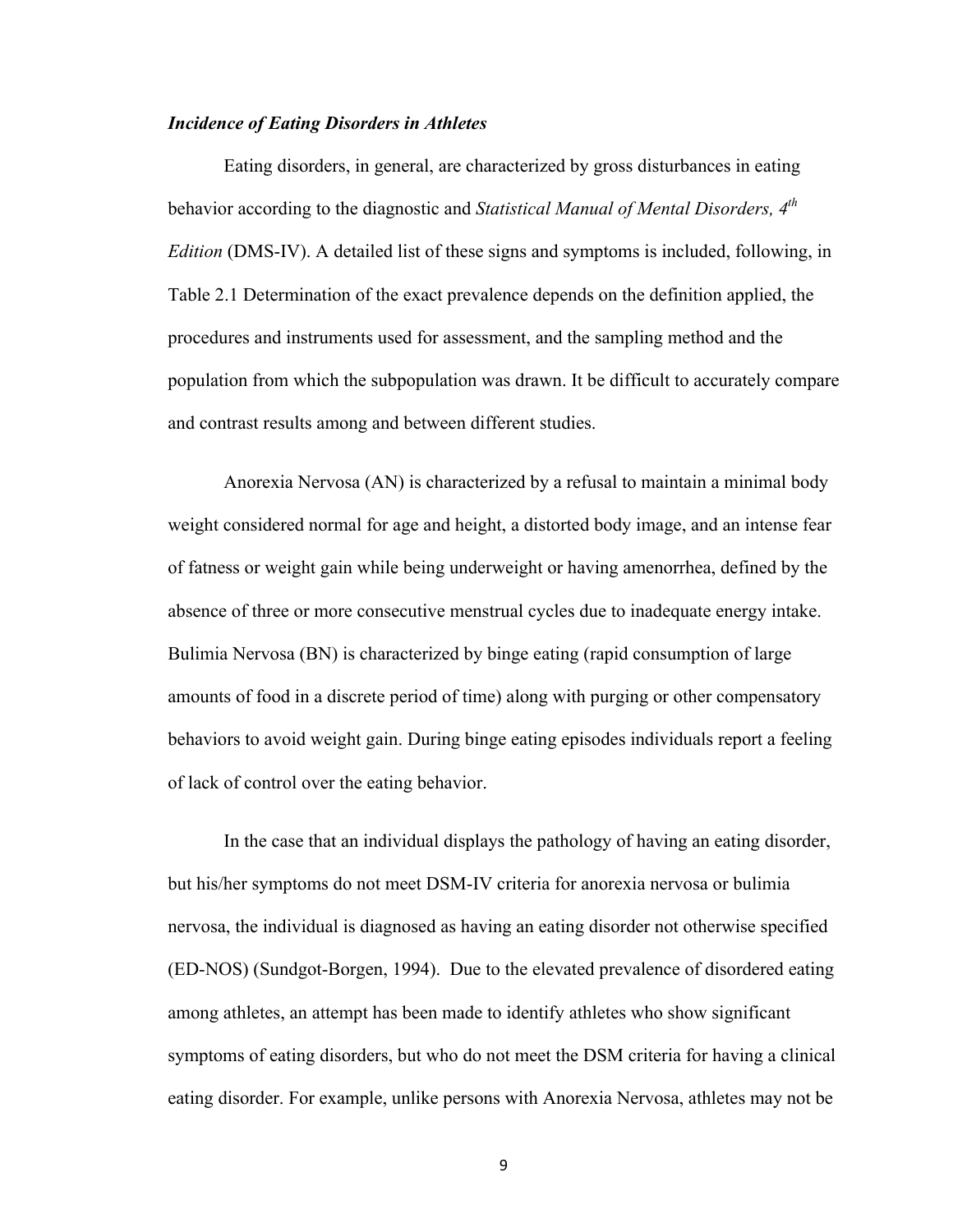identified as being drastically below a healthy weight for their height based on physical appearance due to their relatively adequate muscle mass, yet may be just as likely to experience health and performance setbacks due to inadequate diets as those non-athlete individuals diagnosed with an eating disorder. Furthermore, athletes may demonstrate relative sound mental health (compared to the psychiatric patients diagnosed with clinical eating disorders), yet still be at risk (Llyod, 2005). These particular individuals have been classified as having subclinical disordered eating habits, specifically, a classification of an ED-NOS known as Anorexia Athletica (Sundgot-Borgen, 1994b). Because clinicians, at this time, only have criteria to diagnose full blown eating disorders, coaches, athletic trainers, and athletes may not initially identify their practices as problematic.

Sundgot-Borgen and Tostveit (2004) found that more athletes than controls had subclinical or clinical eating disorders. Greenleaf, Petrie, Carter, and Reel (2009) reported that 25% of their sample of female, collegiate athletes expressed disordered eating symptoms. Also in the study, 54% of the sample reported being dissatisfied with their current weight, and of these women, 88% believed that they were overweight (Greenleaf C. , Petrie, Carter, & Reel, 2009). Beals and Hill (2006) reported that among US female collegiate athletes, 25% met criteria for disordered eating. Johnson, Powers, and Dick (1999) found that 9% of female collegiate Division I athletes needed treatment for clinical eating disorders and another 58% exhibited disordered eating behaviors.

Picard et al (1999) surveyed a sample of collegiate athletes at a NCAA division I institute, a division III institute and group of non-athletes; the study concluded that athletes at higher levels of competition may be at an increased risk for disordered eating. Because there is pressure to have the perfect body for a sport, which for many sports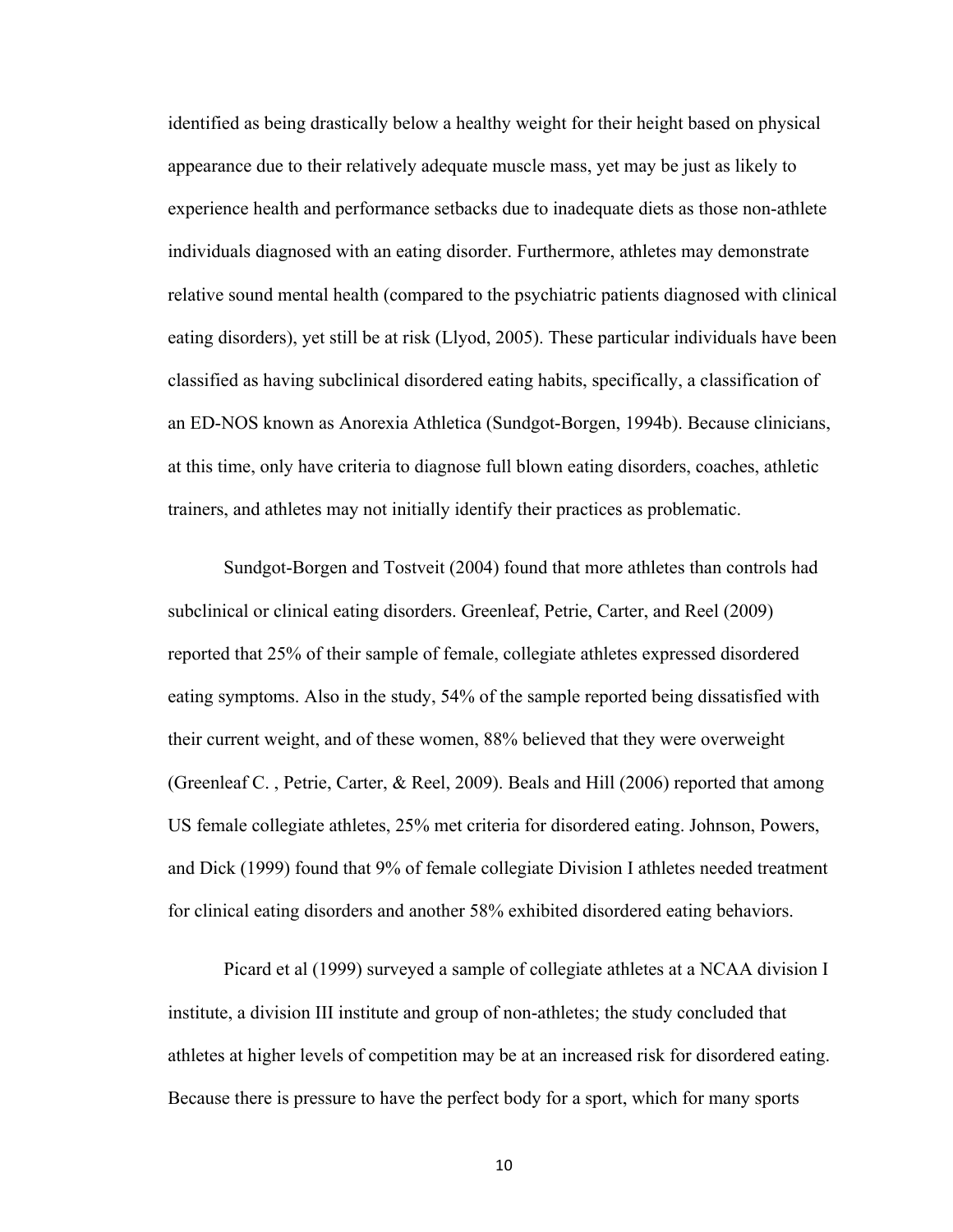(e.g., gymnastics, track, swimming, diving, rowing, beach volleyball, dancing), means leanness for both performance and appearance, studies have shown that unrealistic dieting and eating disorders are more common in female athletes than in the non-athlete population (Sundgot-Borgen, 1994; Johnson et al, 1999).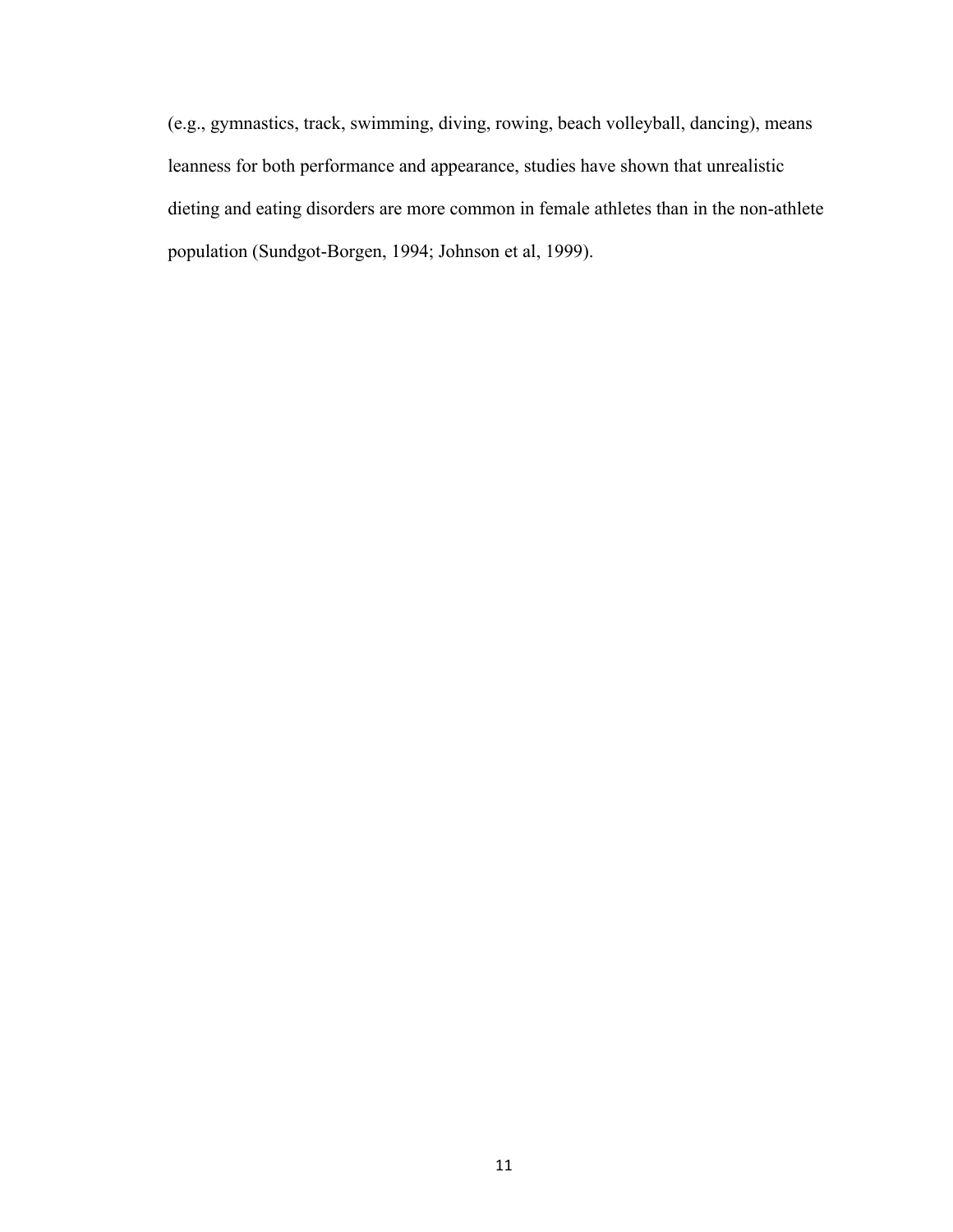|                                  | Preoccupation with food, weight, and body<br>$\bullet$                   |
|----------------------------------|--------------------------------------------------------------------------|
|                                  | Unrelenting fear of gaining weight<br>٠                                  |
|                                  | Refusal to eat except for tiny portions<br>٠                             |
|                                  | Dehydration<br>٠                                                         |
|                                  | Compulsive exercise<br>٠                                                 |
| General                          | Excessive fine hair on face or body                                      |
|                                  | Distorted body image<br>٠                                                |
|                                  | Abnormal weight loss<br>٠                                                |
|                                  | Sensitivity to cold                                                      |
|                                  | Absent menstruation                                                      |
|                                  | Rapid consumption of a large amount of food                              |
|                                  | Eating alone or in secret                                                |
|                                  | Abuse of laxatives, diuretics, diet pills, or emetics<br>٠               |
|                                  | Depression, feelings of shame, guilt and withdrawal<br>٠                 |
|                                  | Feeling dull<br>٠                                                        |
|                                  | Feeling listless<br>٠                                                    |
| <b>Mental Functioning</b>        | Difficulty concentrating or focusing<br>٠                                |
|                                  | Difficulty regulating mood<br>٠                                          |
|                                  | Associated with mental disorders: depression, anxiety<br>٠               |
|                                  | disorders, obsessive-compulsive disorder, substance abuse                |
|                                  | Slow, irregular pulse<br>٠                                               |
|                                  | Low blood pressure<br>٠                                                  |
|                                  | Dizziness and faintness<br>٠                                             |
|                                  | Shortness of breath                                                      |
| Cardiovascular (Heart)           | Chest pain                                                               |
|                                  | Decreased potassium levels may result in life-threatening<br>٠           |
|                                  | cardiac arrhythmias or arrest                                            |
|                                  | Electrolyte imbalances may lead to life-threatening cardiac<br>$\bullet$ |
|                                  | arrhythmias or arrest                                                    |
|                                  | Stunted growth in children<br>$\bullet$                                  |
| <b>Muscular Skeletal (Bones)</b> | Stress fractures and broken bones more likely                            |
|                                  | Osteoporosis<br>٠                                                        |
|                                  | Enamel erosion<br>٠                                                      |
|                                  | Loss of teeth                                                            |
| Mouth                            | Gum disease                                                              |
|                                  | "Chipmunk Cheeks" swollen salivary glands from vomiting<br>٠             |
|                                  | Sore throat because of induced vomiting<br>٠                             |
| <b>Esophagus</b>                 | Painful burning in throat or chest<br>$\bullet$                          |
|                                  | May vomit blood from tear(s) in esophagus<br>٠                           |

## **TABLE 2.1 Signs and Symptoms of Individuals suffering from an Eating Disorder**

Adapted from National Eating Disorder Association, 2013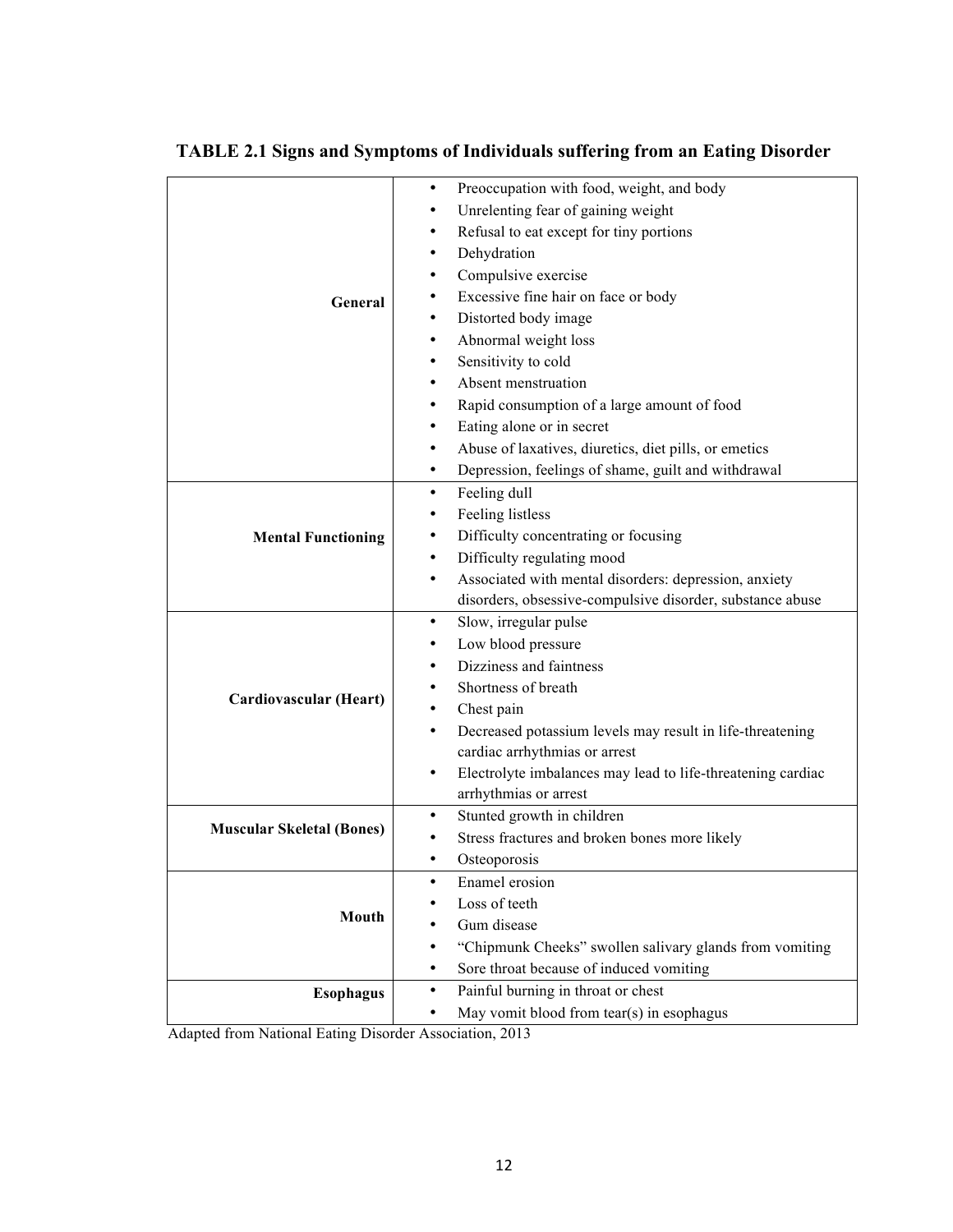|                               | Thyroid abnormalities<br>٠                                               |
|-------------------------------|--------------------------------------------------------------------------|
|                               | Low energy or fatigue                                                    |
| <b>Endocrine System</b>       | Cold intolerance                                                         |
|                               | Low body temperature<br>٠                                                |
|                               | Hair becomes thin and may fall out<br>٠                                  |
|                               | Development of fine body (NAME) hair as the body's attempt<br>٠          |
|                               | to keep warm                                                             |
|                               | Stomach may swell following eating or binging (causing<br>$\bullet$      |
|                               | discomfort & bloating)                                                   |
| <b>Stomach</b>                | Gastric rupture due to severe binge eating<br>٠                          |
|                               | Vomiting causes severe electrolyte imbalance which can lead<br>٠         |
|                               | to cardiac arrest                                                        |
|                               | Normal movement in intestinal tract often slows down with<br>$\bullet$   |
| <b>Intestines</b>             | very restricted eating and severe weight loss                            |
|                               | Frequent constipation<br>٠                                               |
|                               | Chronic irregular bowel movements<br>٠                                   |
|                               | Kidney complications<br>٠                                                |
|                               | "Carthartic colon" (inability of colon to function normally<br>$\bullet$ |
| Complications associated with | without large doses of laxatives due to destruction of nerves)           |
| <b>Laxative abuse</b>         | Electrolyte imbalance<br>٠                                               |
|                               | Dehydration<br>٠                                                         |
|                               | Potassium depletion                                                      |
|                               | Dependence on laxatives                                                  |

## **TABLE 2.1 Signs and Symptoms of Individuals suffering from an ED (cont)**

Adapted from National Eating Disorder Association, 2013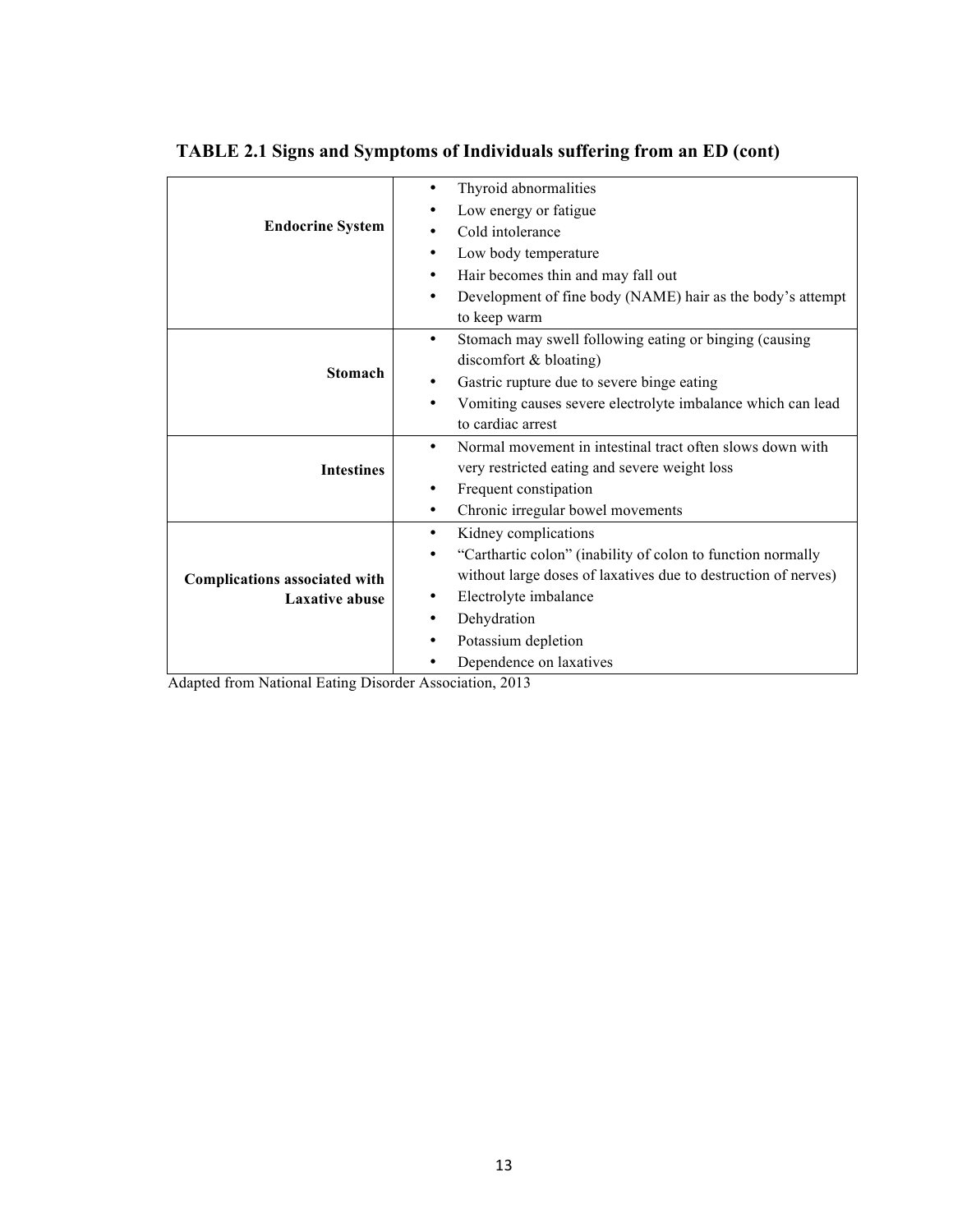#### *Predisposing Factors of Eating Disorders in Athletes*

Cumulative evidence has begun to specify in greater detail the respective roles of cultural, individual (i.e. developmental, psychological, biological, genetic), and familial risk factors that contribute to the expression of eating disorders (Jacobi, Hayward, de Zwaan, Kraemer, & Agras, 2004; Stice, 2002). Important predisposing factors of eating disorders in general include: (a) being female; (b) living in Western society; (c) adolescence or early adulthood; (d) low self-esteem; (e) perfectionism; (f) depression; (g) a family history of any type of eating disorder, obesity, depression, or substance abuse. Additional associated factors include: (a) dieting to lose weight; (b) occupational or recreational pressures to be slim; (c) critical comments about weight and shape; and (d) sexual abuse.

Thompson and Sherman (1993) stated, "Athletes appear to be at an increased risk due to factors within the sport environment", and suggested that athletes frequently possess traits that are common among individuals with eating disorders (e.g. perfectionism, need for achievement, ability to withstand pain and discomfort). It is believed that there are unique characteristics of the sport environment that increase the risk of developing eating problems in athletes. Competitive sport inherently place athletes, their bodies, and their physical capability to perform on public display; revealing attire and uniforms in sports such as gymnastics, swimming, and beach volleyball have been found to increase body dissatisfaction and disordered eating (Greenleaf, 2002; Krane, Waldron, Michalenok, & Stiles-Shipley, 2001).

Athletes, as members of the broader society are affected by sociocultural influences; what occurs in general society usually occurs in sport as well, if not to a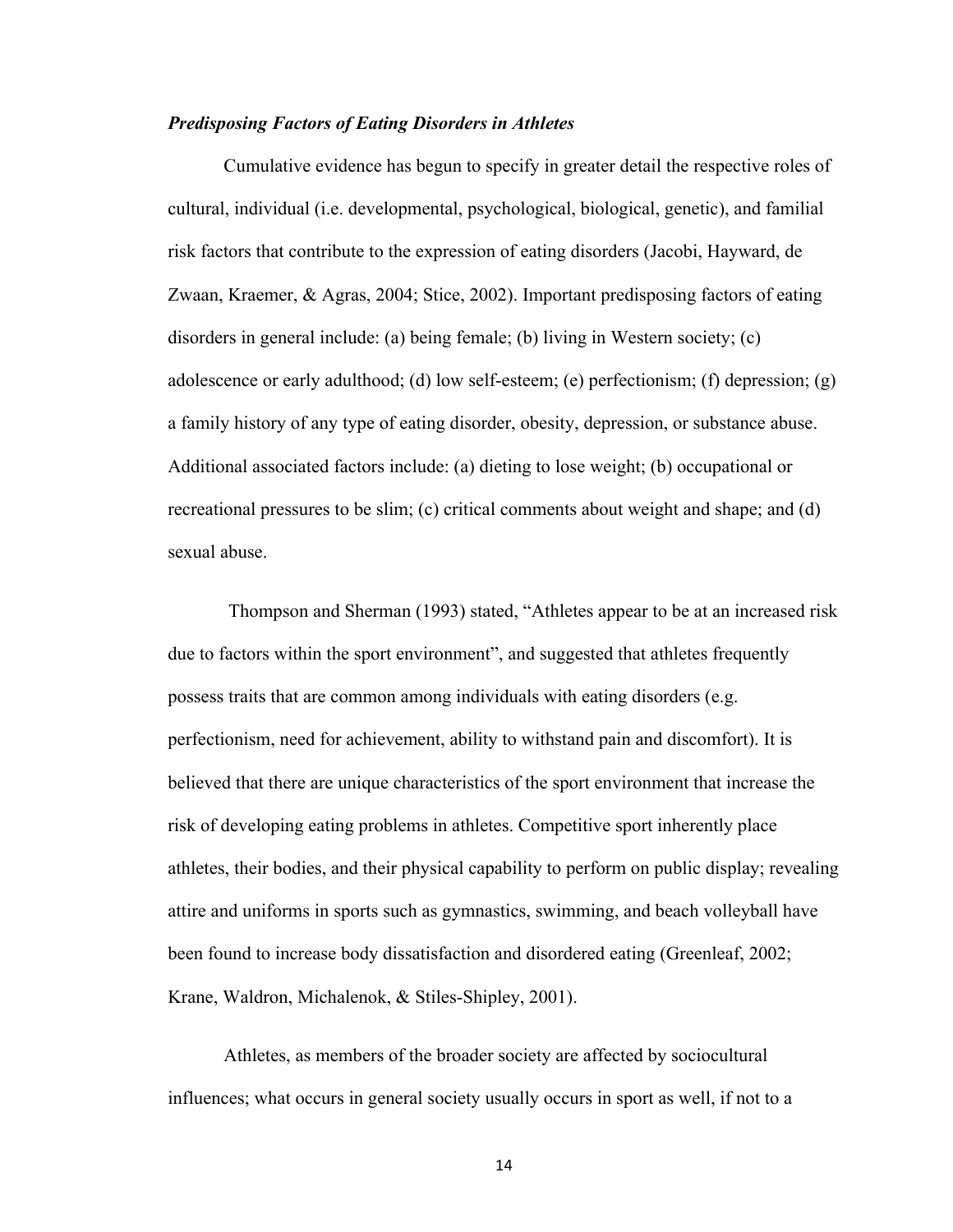greater degree (Thompson & Sherman, 2009). In western cultures, the role of media has been cited extensively in influencing body dissatisfaction, specifically with the general female population, but is prevalent in male and female athletes alike (Greenleaf et al, 2009; Heywood, 2006

#### *Eating Disorder Risk Assessment Tool: Eating Disorder Inventory-3 RF*

The EDI-3, written by David M. Garner, is a standardized assessment tool used to assess "eating disorder risk" based on dieting concerns, body weight, weight history, height and behavioral symptoms indicative of eating disorders. It measures the psychological traits present in individuals with eating disorders and assesses associated risk factors. It is primarily used to assess the diagnosis criteria of Anorexia Nervosa, Bulimia Nervosa, as well as EDNOS according to the *Diagnostic and Statistical Manual of Mental Disorders, Fourth Edition, Text Revision* (DSM-IV-TR, American Psychiatric Association, 2000). The EDI-3 RF is not intended to yield a diagnosis of an eating disorder and it is important to note that the results of the assessment alone are not sufficient for diagnosis (Atlas, 2007).

The EDI-3 RF is a brief self-report form designed to systematically assess information in three areas: (a) body weight, (b) dieting concerns, and (c) behavioral symptoms indicative of an eating disorder. The main scales of the assessment are the Drive for Thinness (DT), Body Dissatisfaction (BD) and the Bulimia (B) scales.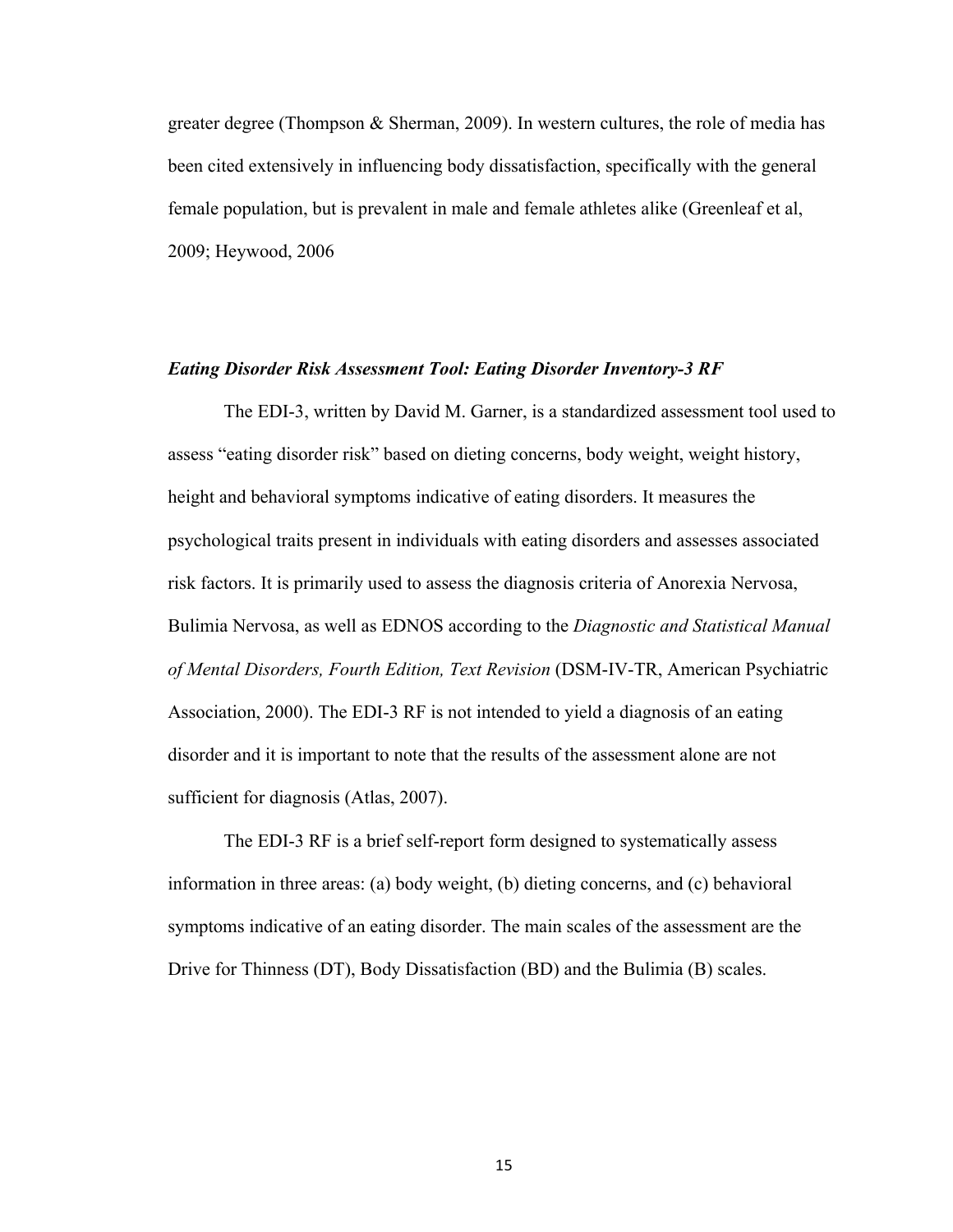According to the manual, the DT and BD scales should always be interpreted in the context of the respondent's actual body weight. An intense drive to be thinner has different implications for someone who is already thin compared to the person who might be considered objectively heavier than the norm and is therefore subjected to both internal and external pressures to lose weight for health and social reasons. A relatively low DT scale raw score may indicate that the patient is satisfied with the weight loss achieved and, at least for the moment, does not wish to lose more weight and feels confident about avoiding weight gain. It is more common among patients with AN; however, this may be a temporary phenomenon, because patients with eating disorders may feel satisfied with a low weight for a while, but then feel that they must press for a new lower weight.

Davis, Kennedy, Ravelski, and Donne (2004) found that in a study of hospitalized patients with AN and age-matched controls, patients were more physically active than controls from adolescence onward Excessive exercise prior to the onset of the disorder was reported by 78% of patients and 60% indicated that they were competitive athletes or dancers. Furthermore, 75% of the patient sample claimed that physical activity steadily increased during the period when food intake and weight decreased the most (Davis et al, 2004). Thus, excessive exercise may be more than a deliberate method of calorie expenditure for patients with AN; it may actually predispose the person to the progression of self-starvation. Excessive physical activity may also interfere with recovery. The notion that calorie restriction and excessive activity may potentiate one another must be taken seriously in sports where athletes are encouraged to be thin and meet performance or appearance standards.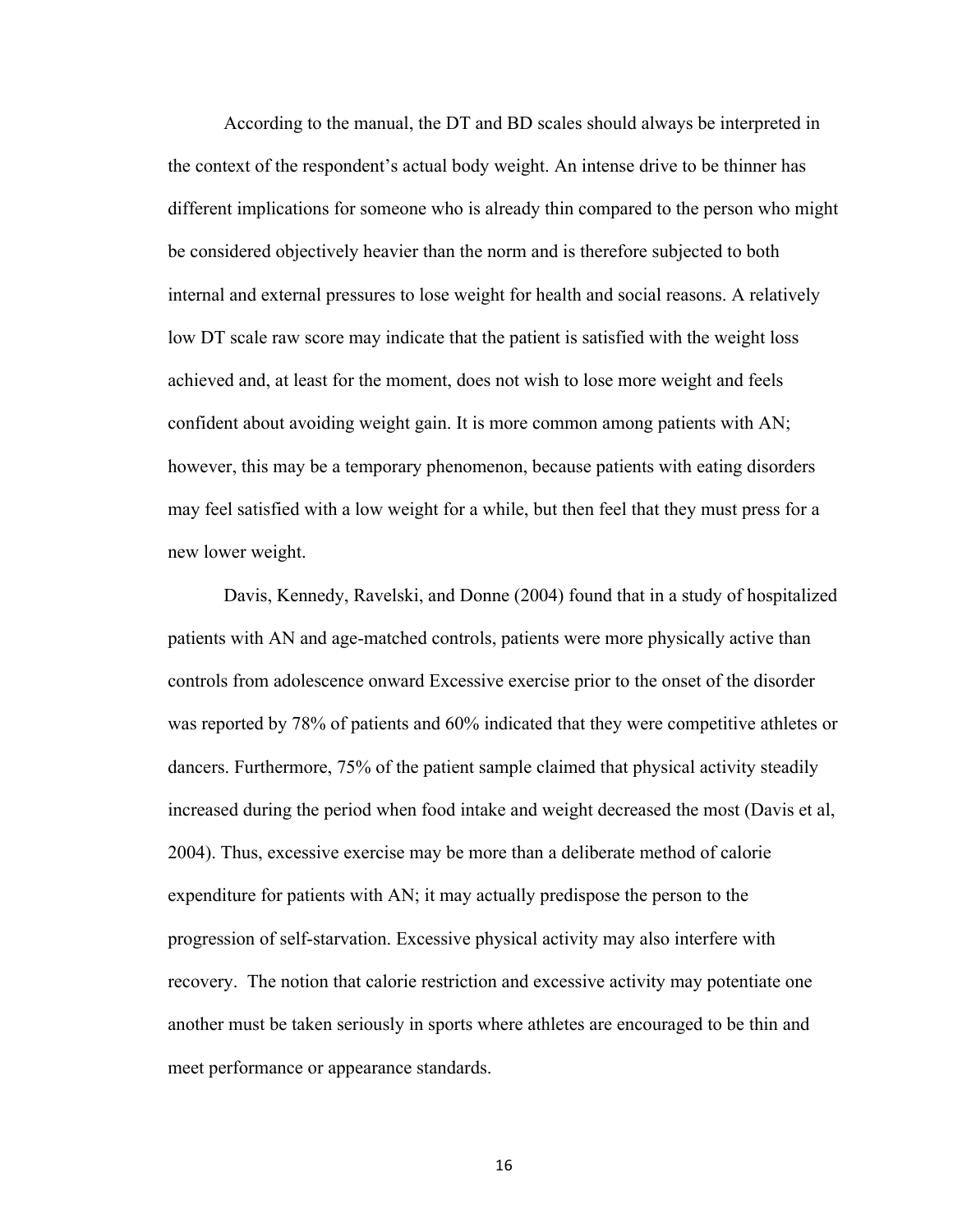Sundgot-Borgen (1994) examined risk factors for eating disorders among 522 elite athletes representing six different groups of sports and found that 117 (22.4%) were classified as at risk for an eating disorder, based on Drive for thinness and Body Dissatisfaction subscales scores on the EDI. Of the at-risk athletes who participated in a clinical interview (n=103), 48% met criteria for AN or BN and an additional 41% displayed significant fears of fatness and eating disorder symptoms. The prevalence of eating disorders was greatest in sports requiring a thinner shape to meet performance or appearance standards.

When analyzing the male athlete, it was noted that this particular tool does not accurately represent male body image and disordered eating patterns as is does females; this statement was based on findings that the three primary scales of the EDI-3 RF were shown to be significantly lower in body dissatisfaction, drive for thinness, and bulimia when used to assess the males (Stanford & Lemberg, 2012). Currently, there is no tool available that provides an accurate, valid, and reliable assessment of disordered eating in male athletes.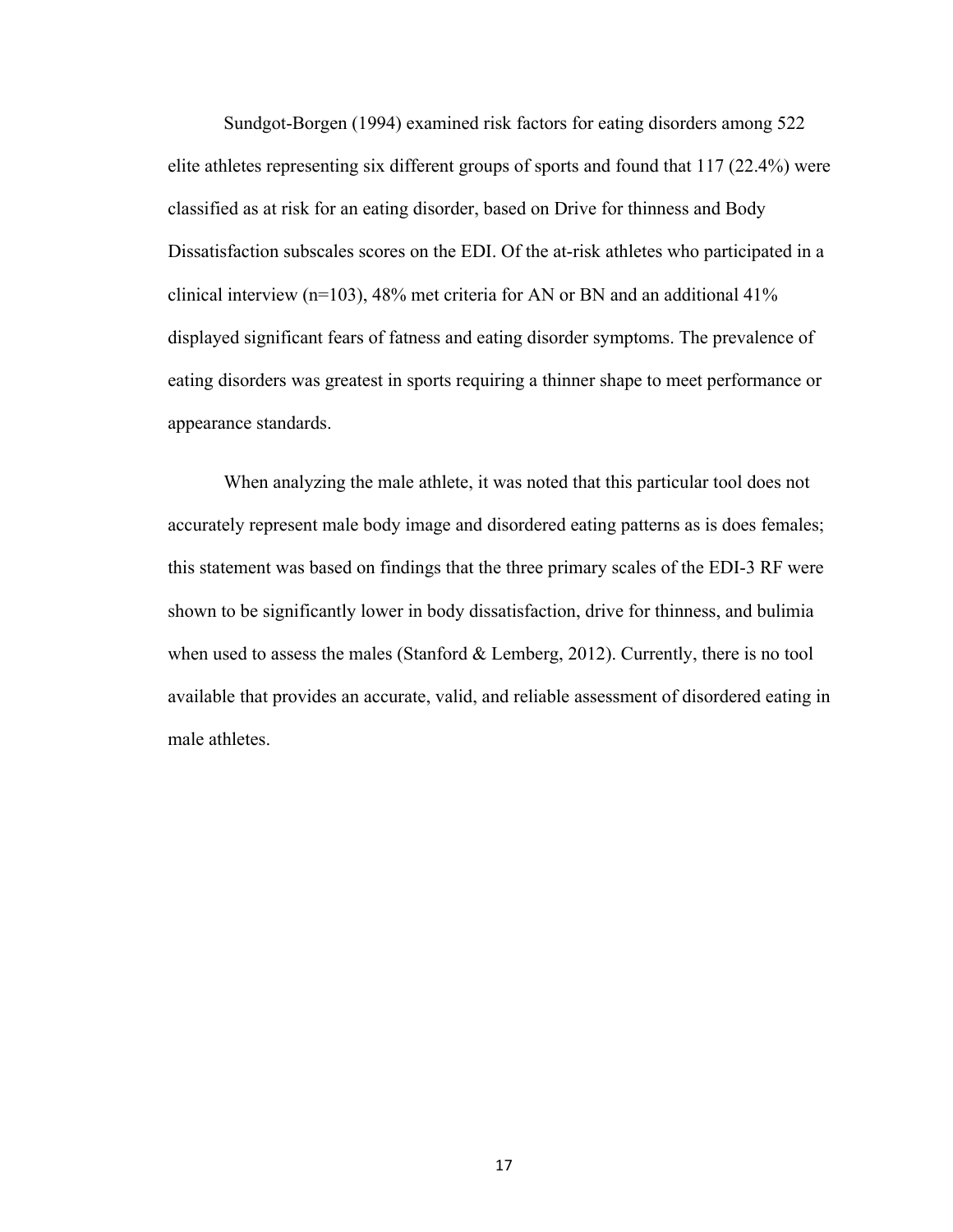#### **Chapter 3. Methodology**

#### *Research Purpose*

The primary purpose of this study was to examine the risk of eating disorders in both male and female elite, collegiate athletes as indicated by self-reported pathogenic eating behaviors and beliefs. Data were used to compare and contrast the difference in eating disorder behaviors, as measured by the Eating Disorder Inventory-3, amongst members of various types of sports in both male and female athletes. This investigation will add to the growing body of knowledge of the prevalence of disordered eating beliefs, habits, and behaviors in elite athletes.

#### *Research Objectives*

*Objective 1* Assess the prevalence of disordered eating behaviors in a sample of elite, collegiate student-athletes using scores from to the Eating Disorder Inventory-3, Referral Form (EDI-3 RF).

*Objective 2* Compare and contrast the difference between male and female athletes in scores on EDI-3 RF.

*Objective 3* Compare and contrast the difference in scores among teams of female athletes on EDI-3 RF.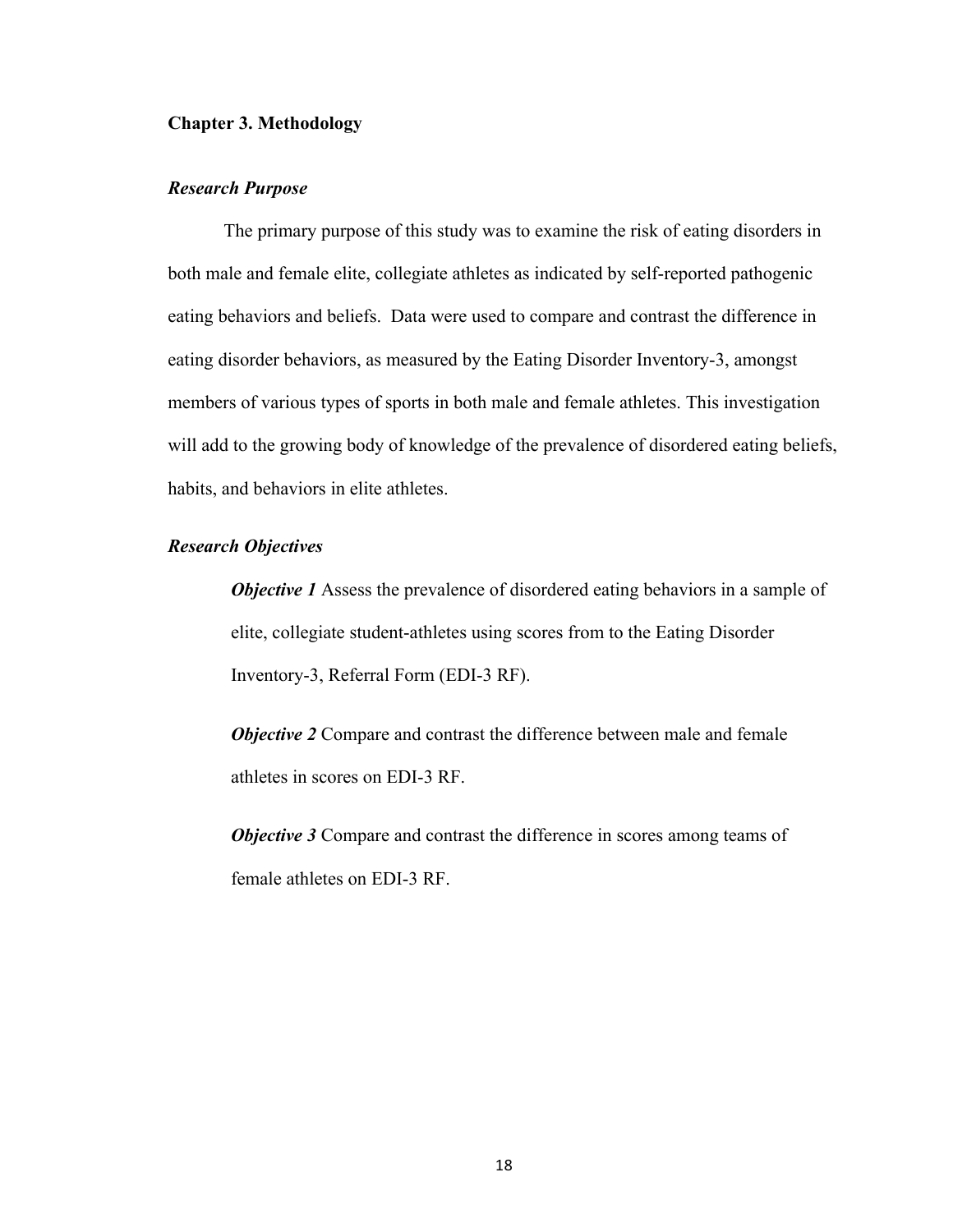#### *Research Hypothesis*

*Hypothesis 1* The majority of elite, collegiate athletes will not meet referral criteria according to the EDI-3 RF. Disordered eating habits and eating disorders as defined using EDI-3 RF standards will reflect that of recent previous studies.

*Hypothesis 2* Female athletes will report more disordered eating behaviors and beliefs than male athletes.

*Hypothesis 3.1* Female athletes that participate in "lean sports" will report more eating disordered behaviors than female athletes that participate in "non-lean" or ball sports.

*Hypothesis 3.2* Female athletes that participate in "lean sports" will be more likely to meet criteria for referral than those athletes that participate in sports considered "non-lean" or "ball sports" according to the Drive for Thinness (DT) and Body Dissatisfaction (BD) scales in the EDI-3 RF.

#### *Study Design*

The measurements analyzed for this study were a portion of a larger data set from a research project conducted by the Department of Dietetics and Human Nutrition at the University of Kentucky. The study was approved by the University of Kentucky Institutional Review Board (IRB) in August 2010 as a nonmedical research protocol and received continuation status in current years. The full research project consisted of data collected via the Bod Pod® instrument, anthropometric measurements of height and waist circumference, the Block Dietary Data Systems 2005 Food Questionnaire, and the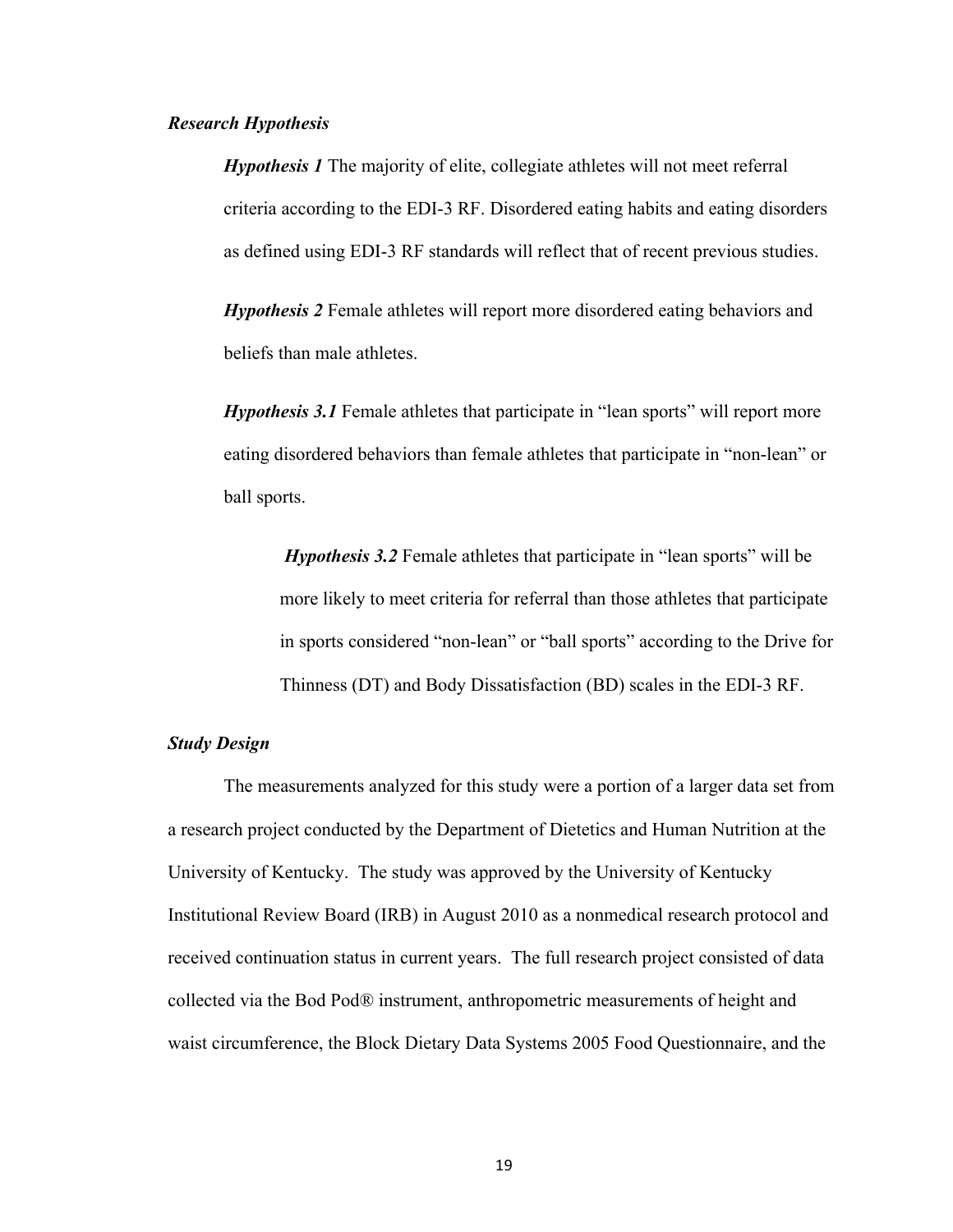EDI-3 Eating Disorder Inventory Referral Form. The portion of data used in this study included only the EDI-3 Questionnaire, Bod Pod® measurements and height.

#### *Recruitment*

The research project was a collaboration of a college athletic department and the university's department of Dietetics and Human Nutrition. The athletic department approached the researchers for assistance in determining body composition of various athletes. An agreement was made that the researchers would assess athletes and would have access to them for securing consent for the research project. Athletic department strength and conditioning coaches were provided the body composition results for all the athletes, but were not present for the testing and thus, were unaware of which athletes agreed to participate in the separate research study.

All athletes took part in the body composition testing; though the subjects' consent to participate in the study was obtained voluntarily. No incentive was provided to the participants other than the opportunity to help with a research project about collegiate athletes and the possible opportunity to learn about their own body composition on an individual basis, if their coaches chose to reveal it. Some of the athletes chose not to participate in the study and only took part in the BodPod® assessment portion as indicated by the athletic department.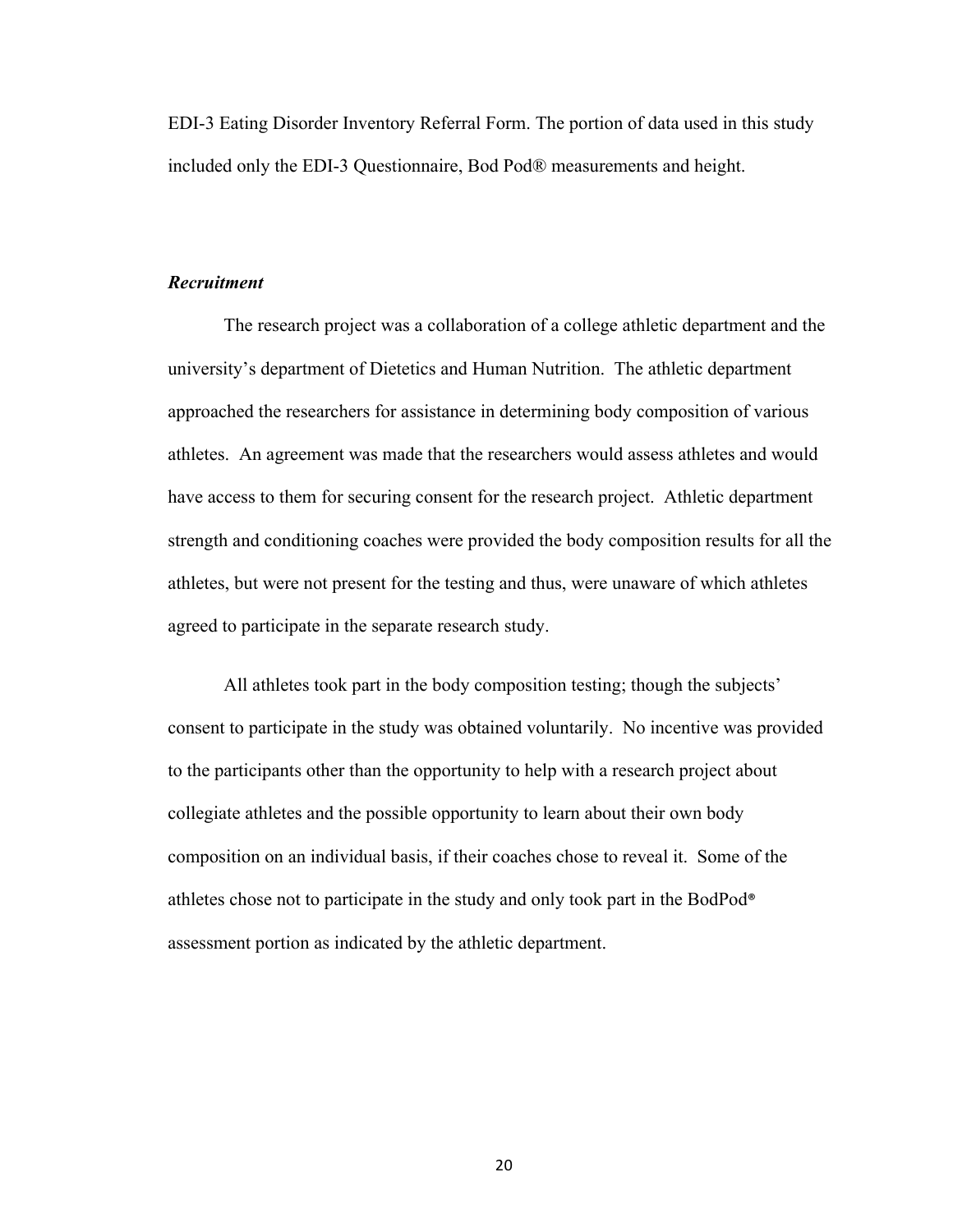#### *Data Collection:*

Data used for this study were collected from 159 collegiate athletes. Both males and females participated in the data collection, all were 18 years of age or older, currently enrolled in school with remaining eligibility for competition. Subjects completed a questionnaire regarding age, current weight, desired weight, height, menstrual history, and exercise habits. Actual anthropometric measurements of height, weight, and waist circumference were recorded at the time of data collection as well. Behaviors, desires, and perceptions of body image associated with disordered eating habits were assessed using the Eating Disorders Inventory-3 RF (Psychological Assessment Resources Inc. Odessa, FL)

Results were gathered over time period of three years with each individual team repeating the nutritional testing battery multiple times throughout a given academic school year. In order to maintain consistency, only the data collected during the subjects' first session was used in this analysis.

#### *EDI-3 RF Scale Descriptions*

The Drive for Thinness (DT) subscale has been described as one of the cardinal features of eating disorders and has been considered an essential criterion for a diagnosis according to many classification schemes. The seven items on the DT scale assess an extreme desire to be thinner, concern with dieting, preoccupation with weight, and an intense fear of weight gain (Garner, 2004). Prospective studies have indicated that this scale is a good predictor of binge eating and the development of formal eating disorders.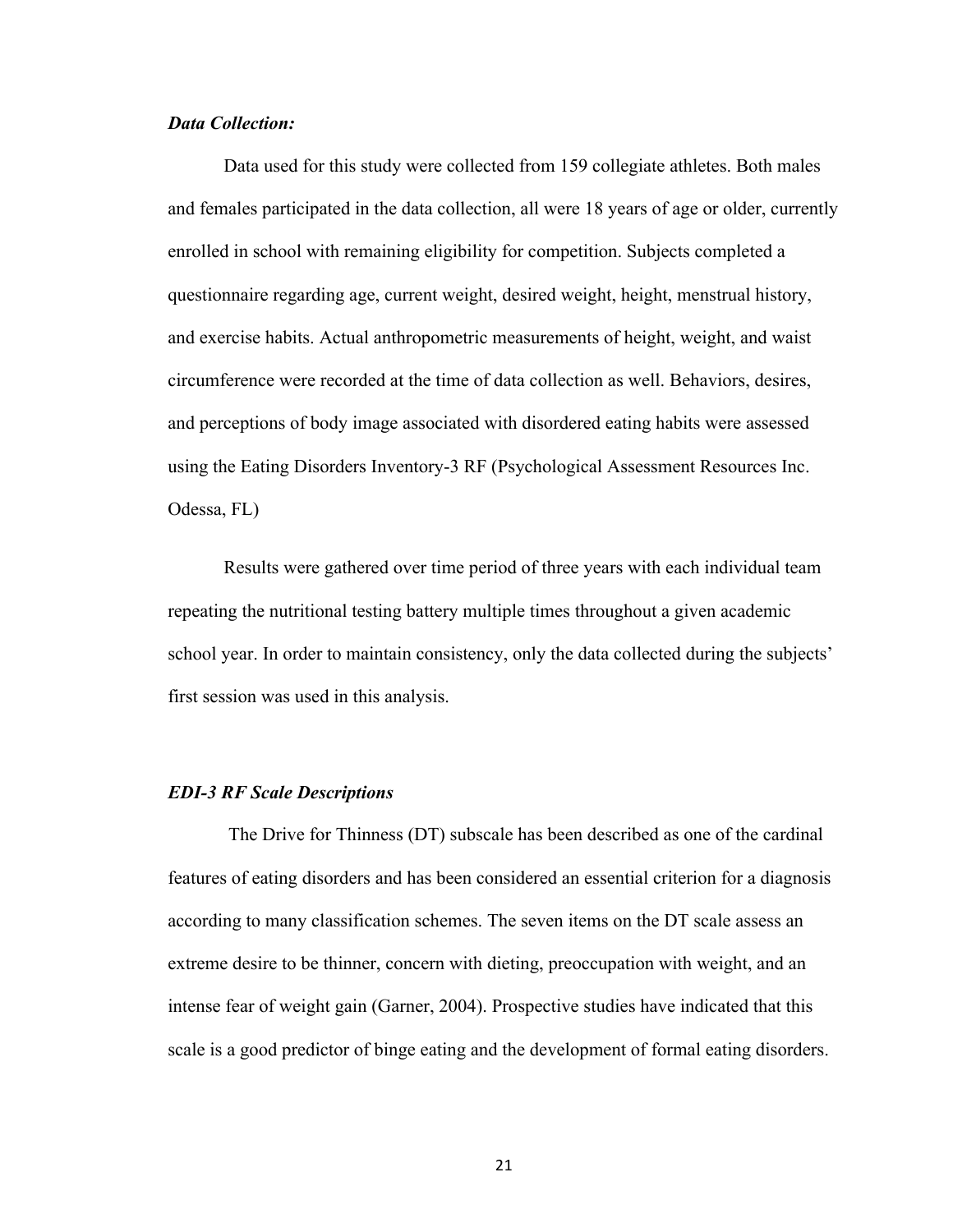The Bulimia (B) subscale assesses the tendency to think about, and to engage in, bouts of uncontrollable overeating (i.e. binge eating). The eight items on this scale assess concerns about binge eating and eating in response to being upset (Garner, 2004). The presence of binge eating is one of the defining features of Bulimia Nervosa and differentiates the restricting and binge-eating/purging types of anorexia nervosa. Research has shown that binge eating is common in individuals who do not meet all of the criteria to qualify for a formal diagnosis of an eating disorder; nevertheless, in most cases, severe binge eating is associated with marked psychological distress.

The Body Dissatisfaction (BD) subscale consists of 10 items that assess discontentment with the overall shape and size of those regions of the body of extraordinary concern to those with eating disorders (i.e. stomach, hips, thighs, buttocks). One item on this scale measures the feeling of bloating after eating a normal meal, a common feature of those who are dissatisfied with their body weight. Given the fact that body dissatisfaction is so common to young women in Western culture, it cannot be concluded that this construct alone causes eating disorders. However, it may be considered a major risk factor that is responsible for initiating and then sustaining the extreme weight-controlling behaviors seen in eating disorders.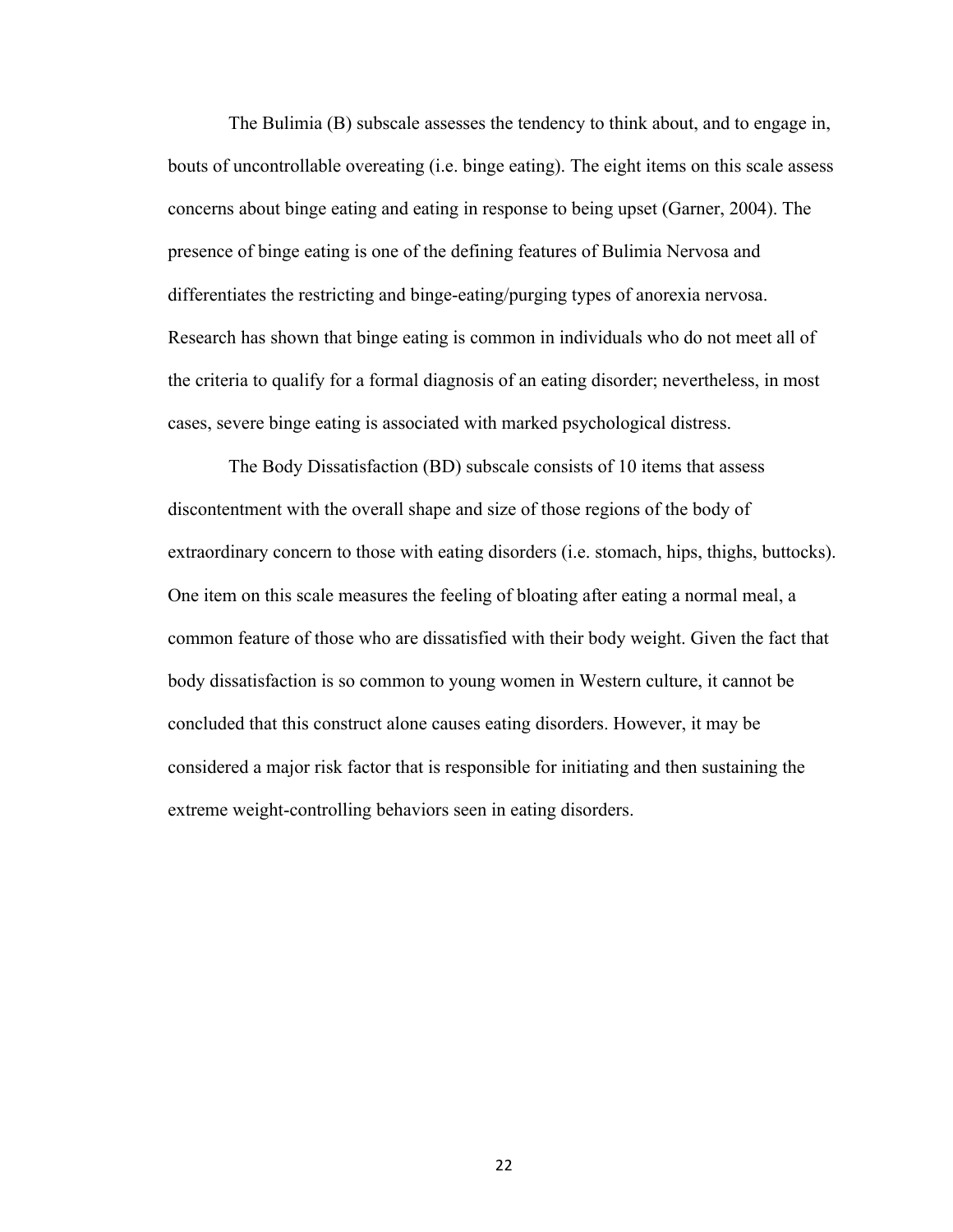#### **Chapter 4. Results**

#### *Description of Participants*

Of the 159 total participants,  $67.3\%$  (n= 107) were female, and  $32.7\%$  (n= 52) were male. The sample was made up of participants from five different sports: Swimming & Diving (33.3% total; 58.4% male, 41.5% female), soccer (37.1% total; 37.5%male, 62.5%female), women's basketball (8.8% total, n=14), women's volleyball (10.0%, n=16), and women's' gymnastics (12.6%, n=20). The average age of all respondents was  $19.29 \pm 1.2$  years. Based on actual height & weight, the average BMI for the overall sample was  $23.18 \pm 2.0$  ( $23.7 \pm 1.8$  males, and  $22.18 \pm 2.0$  females). Table 4.1 and Table 4.2, on the following page, shows this information in a table form.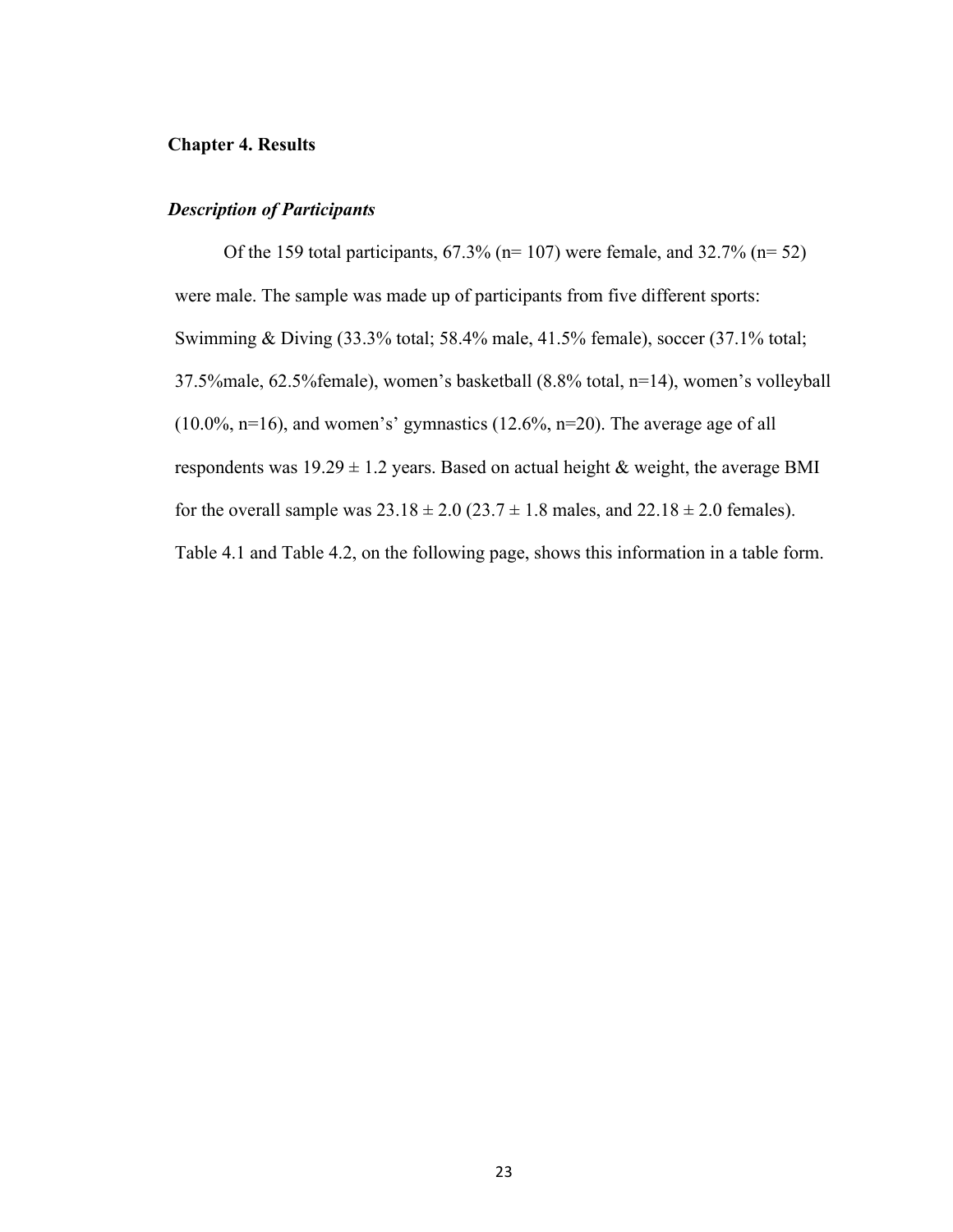| <b>Sport</b> | $\boldsymbol{N}$ | Age<br>(yr) | BMI                  | DT score             | <b>BD</b> score      | Actual vs.<br><b>Desired</b><br>Weight |
|--------------|------------------|-------------|----------------------|----------------------|----------------------|----------------------------------------|
| Gymnastics   | 20               | 18.95       | $23.36 \ (\pm 2.24)$ | 9.20 $(\pm 6.34)^a$  | 15.30 $(\pm 8.07)^a$ | 6.89 $(\pm 7.98)$                      |
| Swim/Dive    | 22               | 19.21       | $23.05 \ (\pm 2.14)$ | 10.73 $(\pm 7.90)^a$ | 14.68 $(\pm 8.63)^a$ | 9.81 $(\pm 10.65)^a$                   |
| Soccer       | 35               | 19.42       | $22.21 (\pm 1.90)$   | $4.06 (\pm 4.30)$    | $8.20 (\pm 6.80)$    | $3.56 \ (\pm 6.65)$                    |
| Basketball   | 14               | 19.50       | $21.97 \ (\pm 1.93)$ | $3.36(\pm 3.775)$    | 5.64 $(\pm 6.30)$    | $2.92 \ (\pm 5.84)$                    |
| Volleyball   | 16               | 19.31       | $23.25 \ (\pm 1.93)$ | $4.00 \ (\pm 4.10)$  | $8.13 \ (\pm 4.21)$  | $1.00 \ (\pm 7.82)$                    |
| Total        | 107              | 19.29       | $22.18 (\pm 2.00)$   | $6.29 \ (\pm 6.34)$  | $10.51 \ (\pm 7.88)$ | 5.01 $(\pm 8.40)$                      |

**TABLE 4.1 Descriptive characteristics of all female athletes by sport**

Note: Values for BMI, DT, BD, and difference between desired & actual weight are given as  $mean \pm standard deviation$ 

a Significantly different from all Soccer, WBB, & Volleyball (i.e. *ball sports*)

| <b>TABLE 4.2 Descriptive characteristics of all male athletes</b> |  |  |  |  |  |  |  |  |  |  |  |  |  |  |  |  |  |
|-------------------------------------------------------------------|--|--|--|--|--|--|--|--|--|--|--|--|--|--|--|--|--|
|-------------------------------------------------------------------|--|--|--|--|--|--|--|--|--|--|--|--|--|--|--|--|--|

| <b>Sport</b> | N  | Age<br>$(\mathbf{yr})$ | BMI                  | DT score          | <b>BD</b> score   | <b>Actual vs. Desired</b><br>Weight |
|--------------|----|------------------------|----------------------|-------------------|-------------------|-------------------------------------|
| Total        | 52 | 19.47                  | $23.77 \ (\pm 1.84)$ | 3.54 $(\pm 4.64)$ | 5.31 $(\pm 5.60)$ | $-1.92 \ (\pm 9.45)$                |

Note: Values for BMI, DT, BD, and difference between desired & actual weight are given as  $mean \pm standard deviation$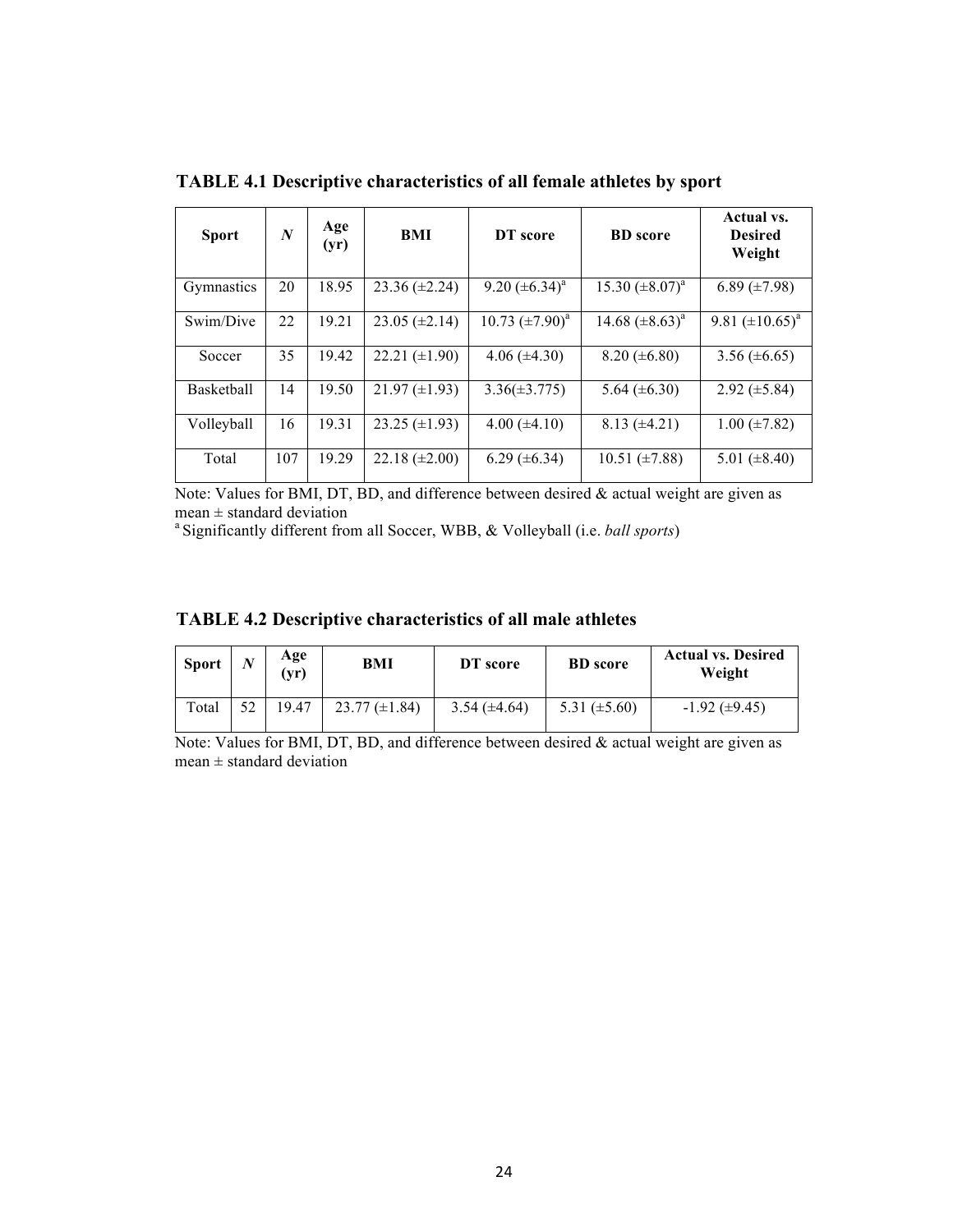### *Descriptive Statistics*

The referral criteria can be met in a number of ways according to the EDI-3 RF, one being if the individual's calculated DT or B total raw scores are **equal or greater** than the respective DT and B critical values indicated in Table 4.3. Of the 68 female athletes that had a BMI of greater than 22, a total of 3 met the criteria for referral based on BMI and DT scores. Of the 35 female athletes that reported a BMI of less than 22, none met referral criteria based on BMI and DT raw scores. Of the 41 male athletes that reported a BMI of greater than 22, only one met referral criteria based on BMI and DT scores. There were 7 males that reported a BMI of less than 22; none met referral criteria based on BMI and DT raw scores.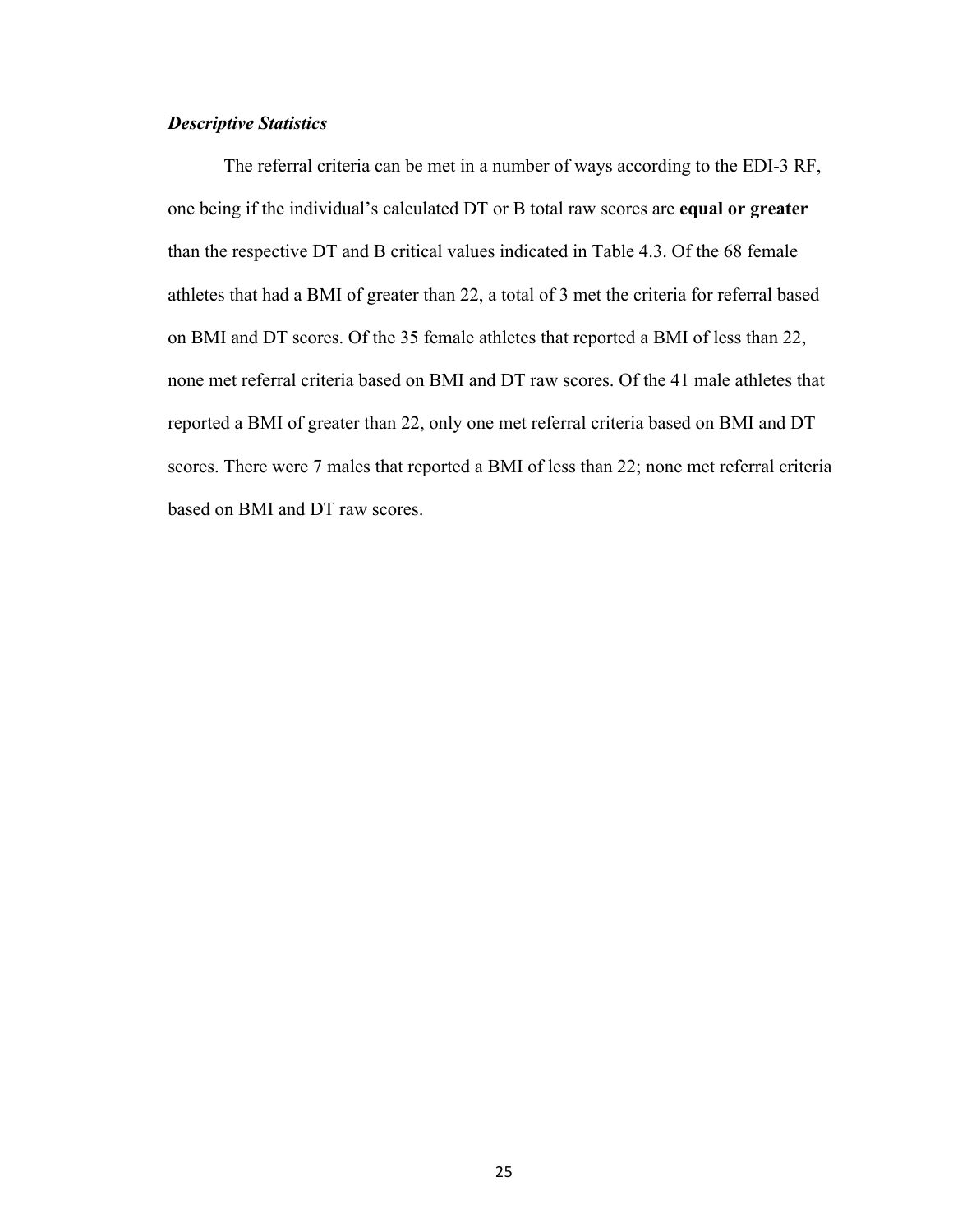| $\geq$ Age 18 Years    |                       |                      |    |  |  |  |  |  |
|------------------------|-----------------------|----------------------|----|--|--|--|--|--|
|                        | Critical value        |                      |    |  |  |  |  |  |
| Calculated BMI         | DT<br>total raw score | B<br>total raw score |    |  |  |  |  |  |
| $\leq 18.0$            | 15                    | <sub>or</sub>        | 5  |  |  |  |  |  |
| $>18.0 \& \leq 22.0$   | 22                    | <sub>or</sub>        | 8  |  |  |  |  |  |
| $>$ 22.0 & $\leq$ 25.0 | 24                    | <sub>or</sub>        | 10 |  |  |  |  |  |
| > 25.0                 | 25                    | <sub>or</sub>        | 12 |  |  |  |  |  |

**TABLE 4.3 Determination of referral based on BMI, DT, and B scores**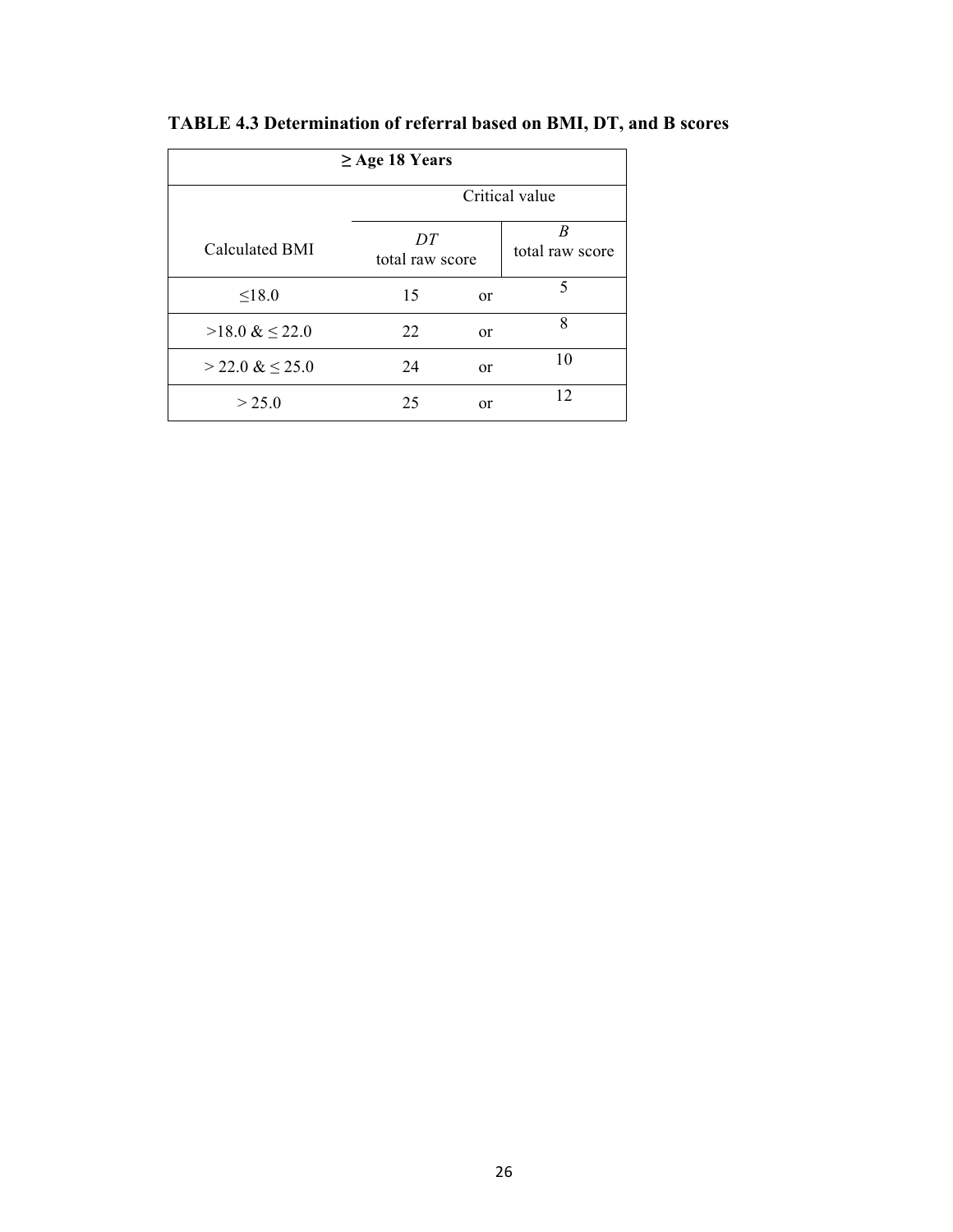The determination of referral based on behavioral symptoms only was more common in athletes than the previous comparison of BMI and DT/BD raw scores. There were 34 total student-athletes from the sample that met one or more criteria for referral based on four categories: binge eating behavior, self-induced vomiting, laxative use, and excessive weight loss over the last 3 months. For this study, the dependent variable, excessive physical activity was excluded from referral criteria results due to a perceived misunderstanding of the language used as it relates to the elite college athletics.

The total sample of athletes reported the following results for the three major scales of the EDI-3 RF: DT score  $5.39 \pm 5.97$  (6.29  $\pm$  6.34 females and  $3.54 \pm 4.6$ ) males), B score  $2.74 \pm 3.73$  ( $2.60 \pm 3.48$  females and  $3.04 \pm 4.2$  males), and BD score  $8.81 \pm 7.6$  (10.51  $\pm$  7.9 females and 5.31  $\pm$  5.6 males). For the overall sample, the difference between self-reported weight and desired weight as stated on the questionnaire was  $2.7 \pm 9.30$  lbs. Based on the self-reported results of all athletes in the sample, female athletes (n=100) desired to be  $5.01 \pm 8.38$  lbs lighter than their actual weight. Male athletes (n=50) desired to  $1.92 \pm 9.44$  lbs greater than their actual weight (p < 0.01).

There were 23 total athletes that met the referral criteria for binge eating behavior, which was defined as having eaten a large amount of food while feeling out of control 2- 3 times per month or more. Of the 23 athletes that met these criteria, 16 were females and 7 were males. Swimmers and divers made up the majority of the group (n=14). Results for binge eating behavior are shown in Table 4. 4 on the following page.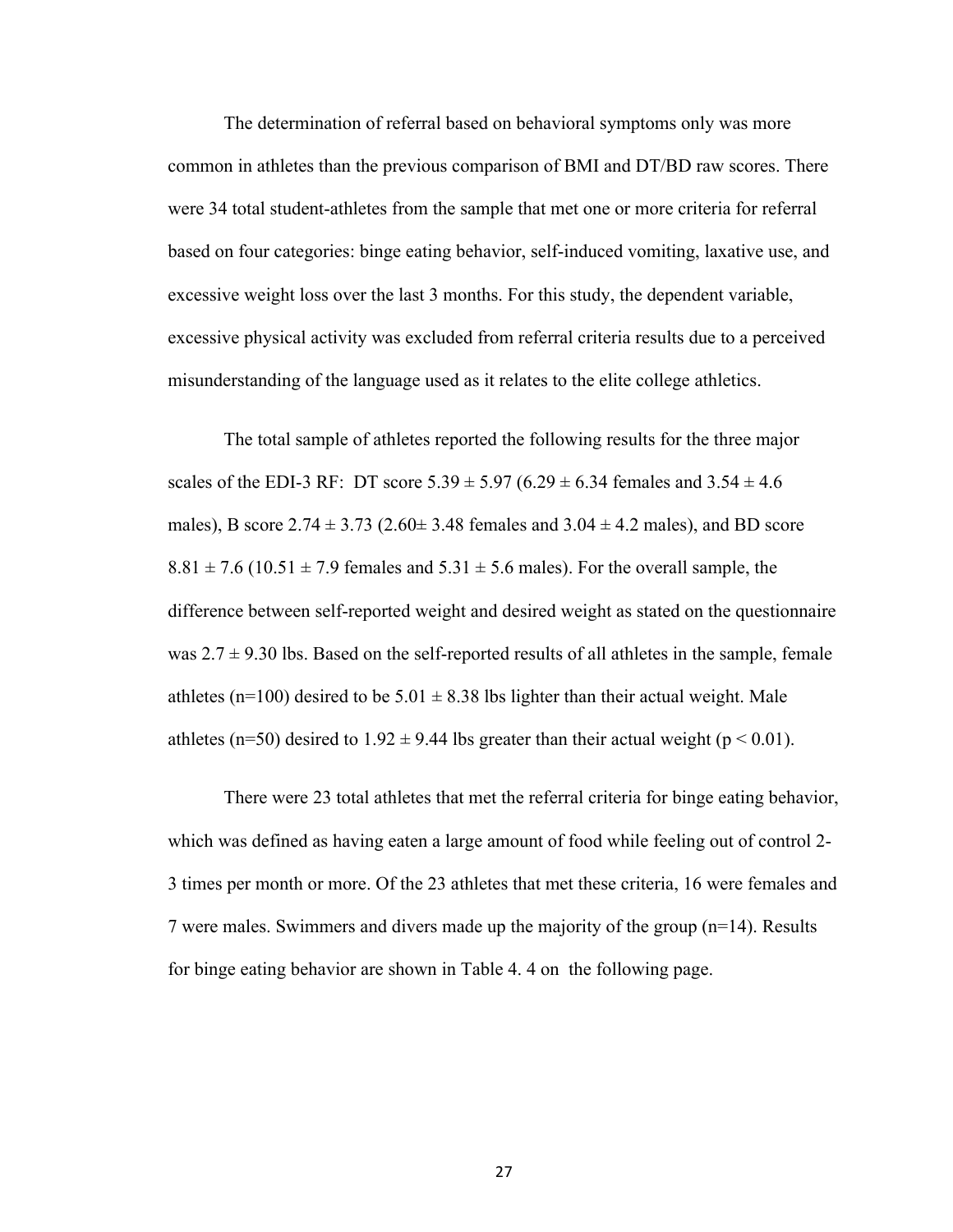| Gender |                      | Frequency      | Perce<br>nt | Cumulative<br>Percent | <b>Percent meeting</b><br>referral criteria |
|--------|----------------------|----------------|-------------|-----------------------|---------------------------------------------|
|        | Never                | 77             | 72.0        | 72.0                  |                                             |
|        | Once a month or less | 15             | 14.0        | 86.0                  |                                             |
|        | 2-3 times/month      | 11             | 10.3        | 96.3                  |                                             |
| Female | Once a week          | $\overline{2}$ | 1.9         | 98.1                  |                                             |
|        | 2-6 times/week       | 1              | 0.9         | 99.1                  |                                             |
|        | Once a day or more   | $\mathbf{1}$   | 0.9         | 100.0                 |                                             |
|        | Total                | 107            | 100.0       |                       | 14.0%                                       |
|        | Never                | 39             | 75.0        | 75.0                  |                                             |
|        | Once a month or less | 5              | 9.6         | 84.6                  |                                             |
| Male   | 2-3 times/month      | $\overline{4}$ | 7.7         | 92.3                  |                                             |
|        | Once a week          | 3              | 5.8         | 98.1                  |                                             |
|        | 2-6 times/week       | 1              | 1.9         | 100.00                |                                             |
|        | Once a day or more   | 1              | 0.0         |                       |                                             |
|        | Total                | 52             | 100.0       |                       | $15.4\%$                                    |

## **Table 4.4 Binge Eating Behavior and Referral Criteria of all athletes**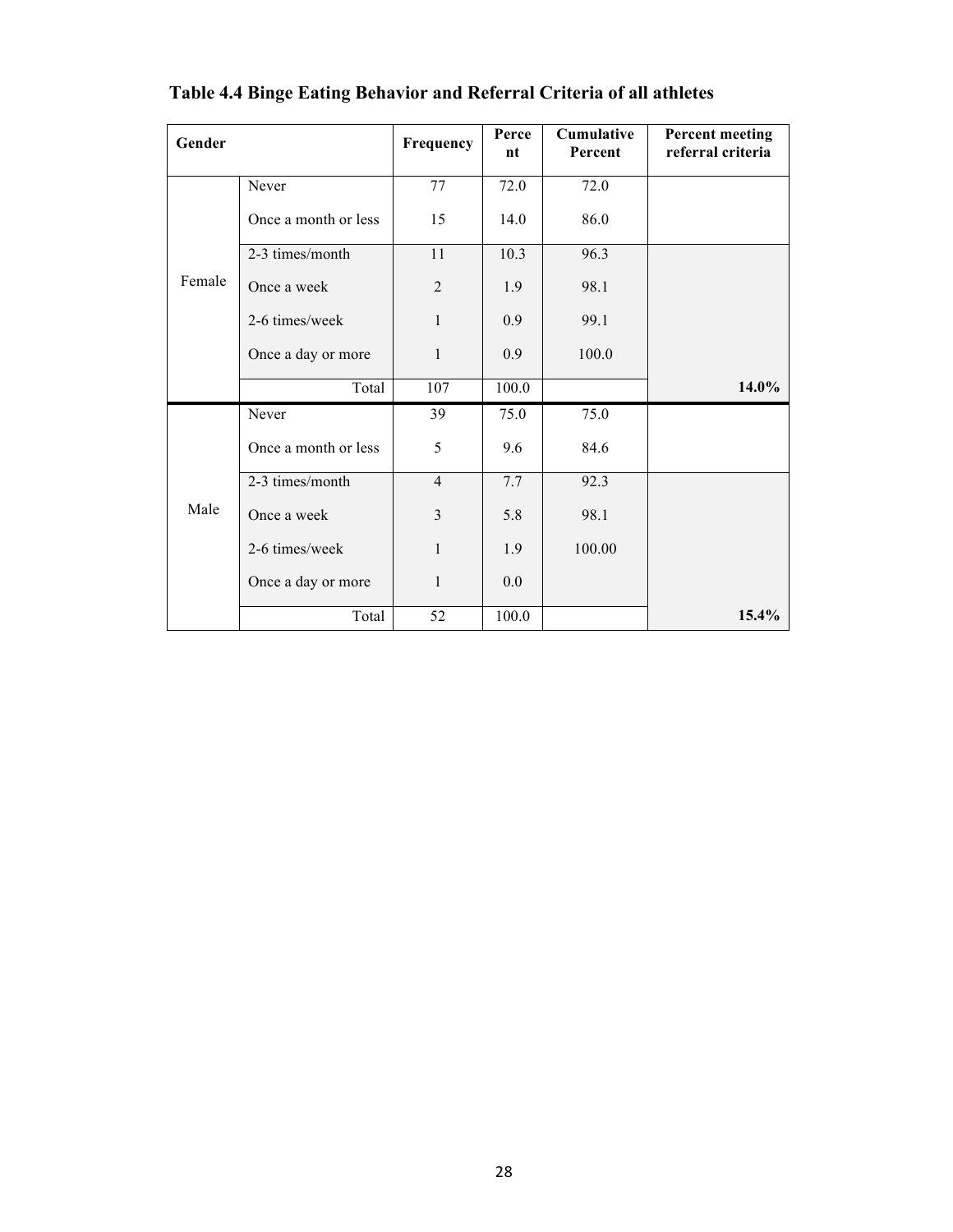As a whole, 96.9% (n=154) of athletes did *not* meet referral criteria for selfinduced vomiting behavior within the last three months. Of the few athletes that reported making themselves sick (vomiting) to control their weight, shown in table 4.5 on the following page, 3.2% (n=5), four were females, and one was a male athlete. Self-induced vomiting referral criteria were met if the athlete reported having made him or herself sick (vomiting) to control weight at any point in the previous 3 months.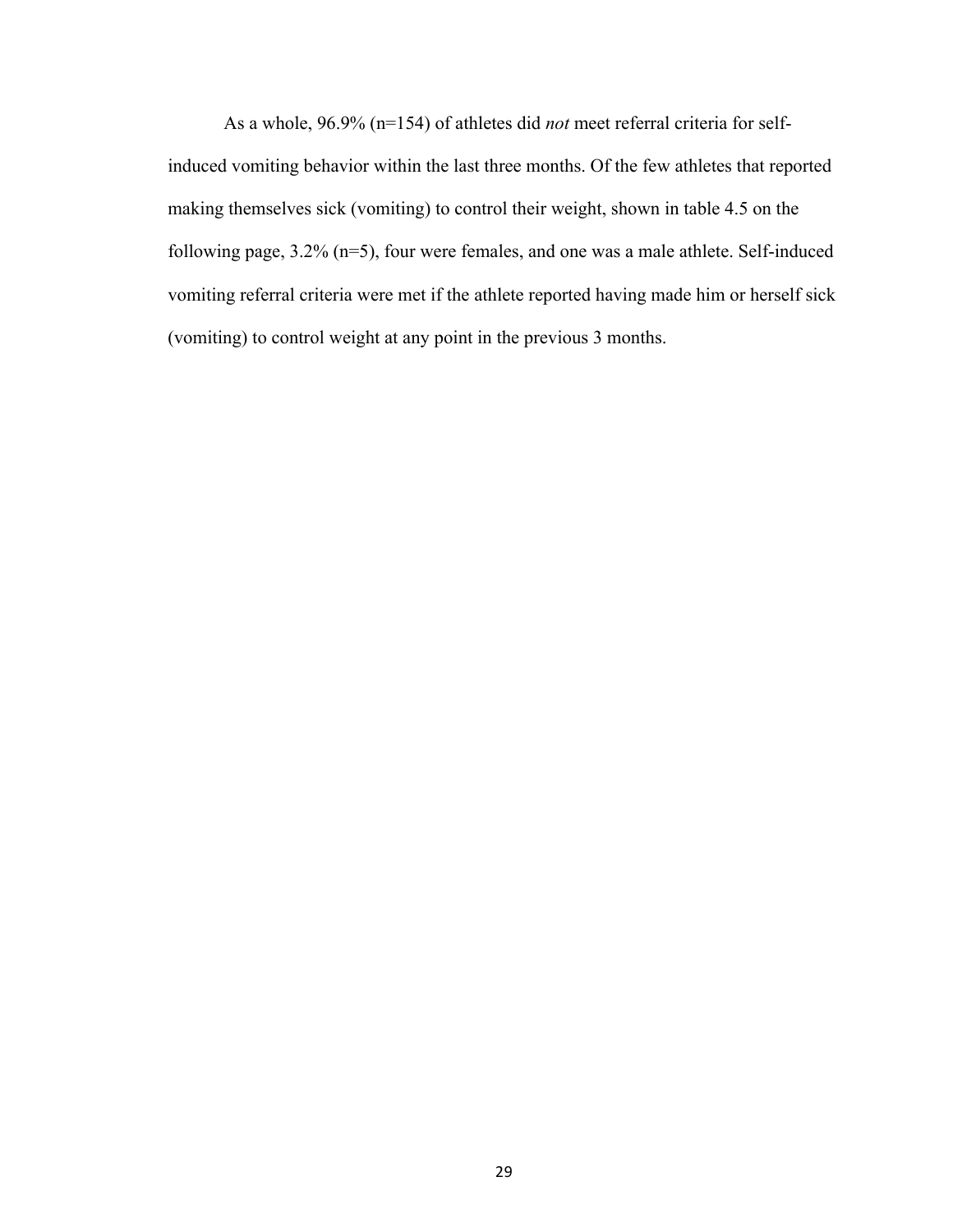| Gender |                      | Frequency        | Percent | Cumulative<br>Percent | <b>Percent meeting</b><br>referral criteria |
|--------|----------------------|------------------|---------|-----------------------|---------------------------------------------|
|        | Never                | 103              | 96.3    | 96.3                  |                                             |
|        | Once a month or less | $\overline{2}$   | 1.9     | 98.1                  |                                             |
|        | 2-3 times/month      | $\overline{2}$   | 1.9     | 100.0                 |                                             |
| Female | Once a week          | $\boldsymbol{0}$ | 0.0     |                       |                                             |
|        | 2-6 times/week       | $\mathbf{0}$     | 0.0     |                       |                                             |
|        | Once a day or more   | $\boldsymbol{0}$ | 0.0     |                       | $3.8\%$                                     |
|        | Total                | 107              | 100.0   |                       |                                             |
|        | Never                | 51               | 98.1    | 98.1                  |                                             |
|        | Once a month or less | $\mathbf{1}$     | 7.7     | 100.0                 |                                             |
| Male   | 2-3 times/month      | $\mathbf{0}$     | 5.8     |                       |                                             |
|        | Once a week          | $\boldsymbol{0}$ | 1.9     |                       |                                             |
|        | 2-6 times/week       | $\boldsymbol{0}$ | 0.0     |                       |                                             |
|        | Once a day or more   | $\mathbf{0}$     |         |                       | 1.9%                                        |
|        | Total                | 52               | 100.0   |                       |                                             |

**Table 4.5 Self-Induced Vomiting Behavior & Referral Criteria of all athletes**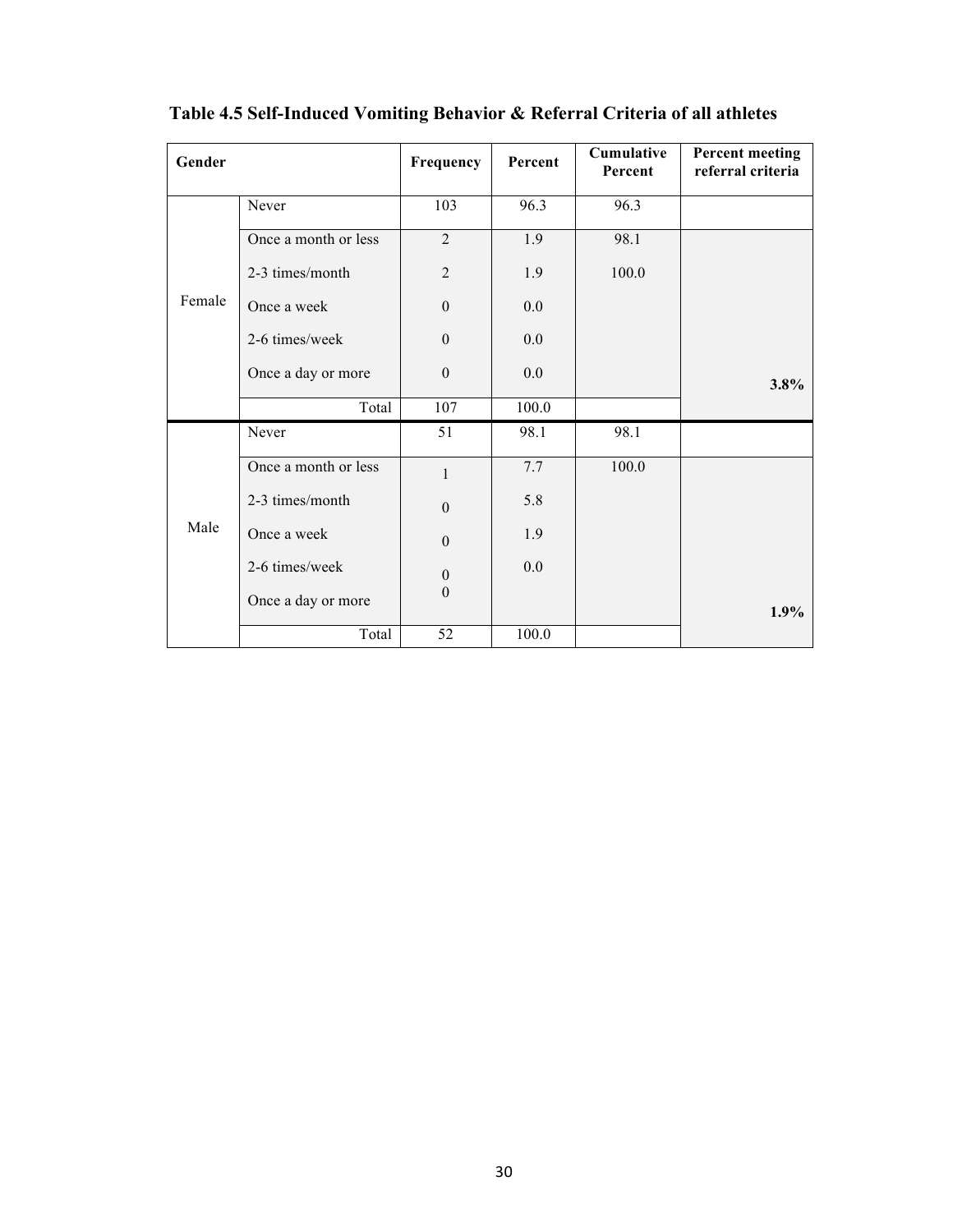There was a 1.2%  $(n=2)$  reported abuse of laxatives amongst the sample as a whole. These athletes reported using laxatives to control their weight or shape at least once within the last three months. There were no females reporting use of laxatives; both instances occurred in male athletes. There were two male swimmers who met referral criteria based on their reported use of laxatives to control weight a minimum of one time in the study. These results are shown in Table 4.6 on the following page.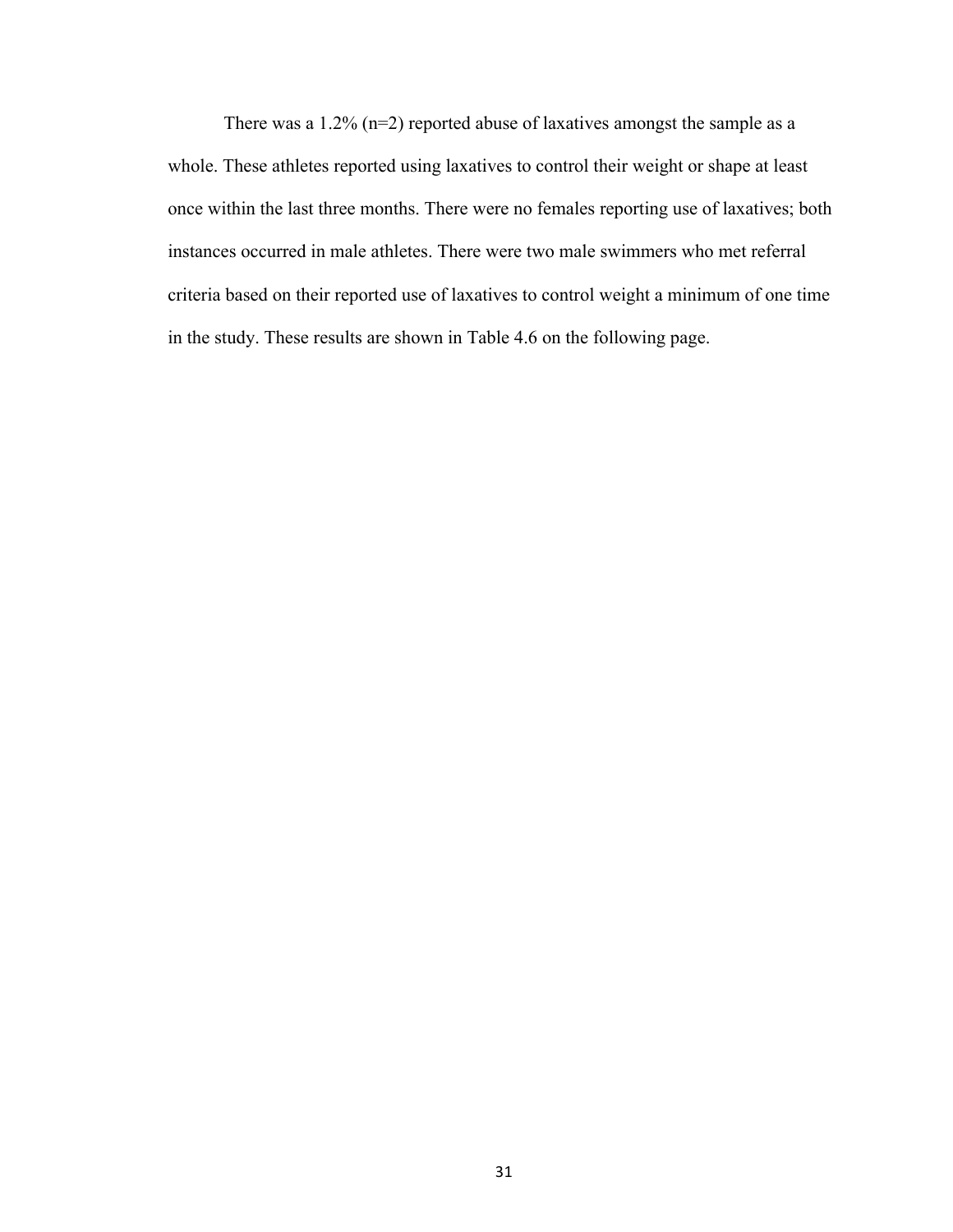| Gender |                      | Frequency            | Percent    | <b>Cumulative</b><br>Percent | <b>Percent meeting</b><br>referral criteria |
|--------|----------------------|----------------------|------------|------------------------------|---------------------------------------------|
| Female | Never                | 107                  | 100.0      | 100.0                        | $0\%$                                       |
|        | Never                | 50                   | 96.2       | 96.2                         |                                             |
|        | Once a month or less | 1                    | 1.9        | 98.1                         |                                             |
|        | 2-3 times/month      | $\theta$             | 0.0        | 98.1                         |                                             |
| Male   | Once a week          | 1                    | 1.9        | 100.0                        |                                             |
|        | 2-6 times/week       | $\theta$<br>$\theta$ | 0.0<br>0.0 |                              |                                             |
|        | Once a day or more   |                      |            |                              | $3.8\%$                                     |
|        | Total                | 52                   | 100.0      |                              |                                             |

**Table 4.6 Laxative Use Behavior and Referral Criteria of all athletes**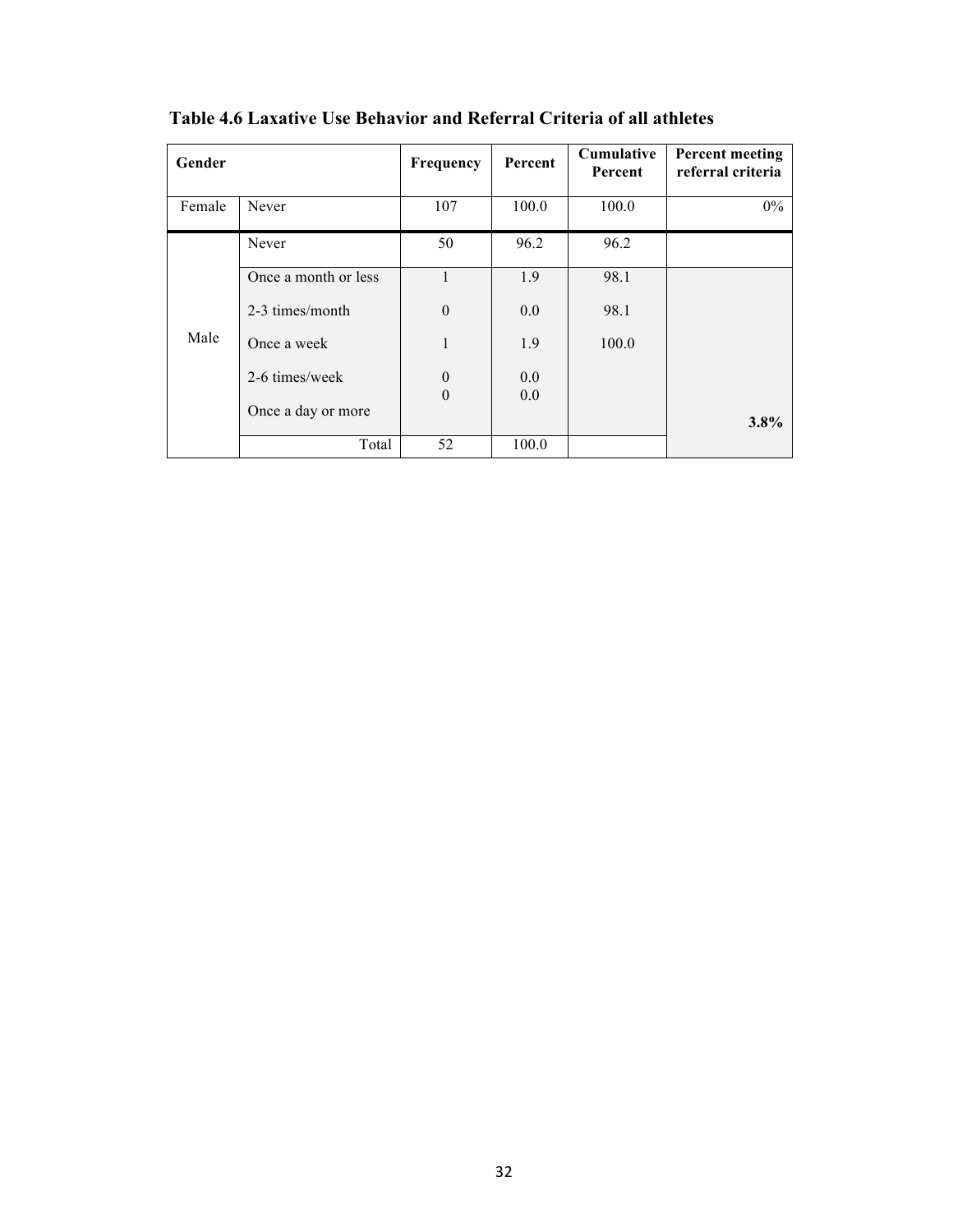Among the entire sample, 86.85% (n=138) of student athletes did *not* meet the referral criteria as it related to excessive exercise to control weight; 13.2% (n=21) of the total athletes sampled reported exercising 60 minutes or more once-a-day or more in order to lose or control their weight. Of the 21 total athletes that met referral criteria for excessive exercise, 42.9% (n=9) were female, and 57.1% (n=12) were male. Within the gender-specific groups, 8.4% of the sample of female athletes met referral criteria, and 23.1% of the male athletes met referral criteria by stating that they exercised 60 minutes once or more each day in order to control their weight (Table 4.7). Finally, 1.9% of the total athlete sample reported that they had lost 20lbs or more in the last 6 months; 0.9%  $(n=1)$  were females, 3.8%  $(n=)$  were males. Results are shown on Table 4.7 on the following page.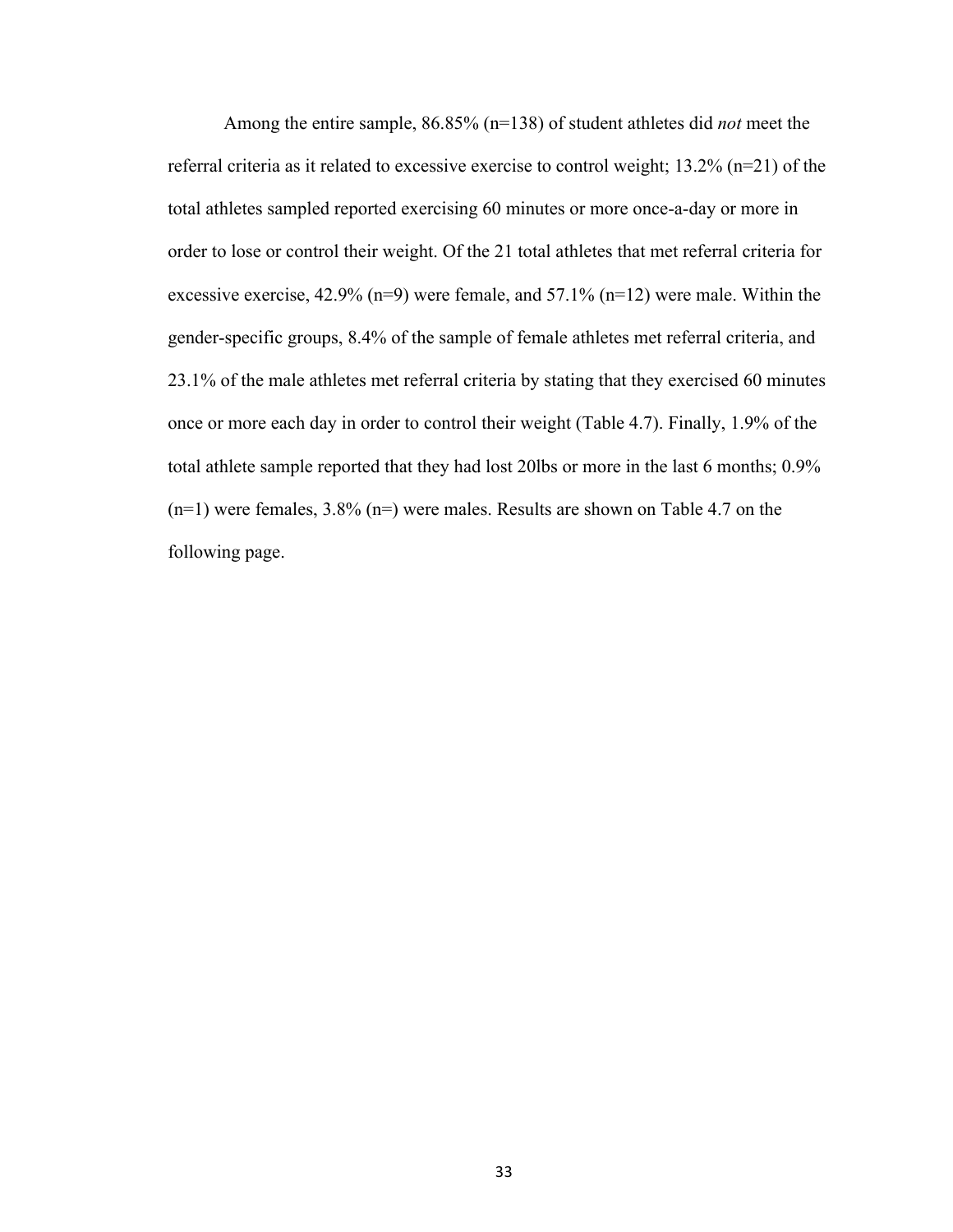| Gender |                      | Frequency        | Percent | Cumulative<br>Percent | <b>Percent meeting</b><br>referral criteria |
|--------|----------------------|------------------|---------|-----------------------|---------------------------------------------|
|        | Never                | 67               | 62.6    | 62.6                  |                                             |
|        | Once a month or less | $\boldsymbol{7}$ | 6.5     | 69.2                  |                                             |
|        | 2-3 times/month      | $\overline{2}$   | 1.9     | 71.0                  |                                             |
| Female | Once a week          | $\overline{4}$   | 3.7     | 74.8                  |                                             |
|        | 2-6 times/week       | 18               | 16.8    | 91.6                  |                                             |
|        | Once a day or more   | 9                | 8.4     | 100.0                 |                                             |
|        | Total                | 107              | 100.0   |                       | 8.4%                                        |
|        | Never                | 30               | 57.7    | 57.7                  |                                             |
| Male   | Once a month or less | 5                | 9.6     | 67.3                  |                                             |
|        | 2-3 times/month      | $\overline{2}$   | 3.8     | 71.2                  |                                             |
|        | Once a week          | $\overline{2}$   | 3.8     | 75.0                  |                                             |
|        | 2-6 times/week       | 1                | 1.9     | 76.9                  |                                             |
|        | Once a day or more   | 12               | 23.1    | 100.00                |                                             |
|        | Total                | 52               | 100.0   |                       | $23.1\%$                                    |

**Table 4.7 Excessive Physical Activity to control weight of all athletes**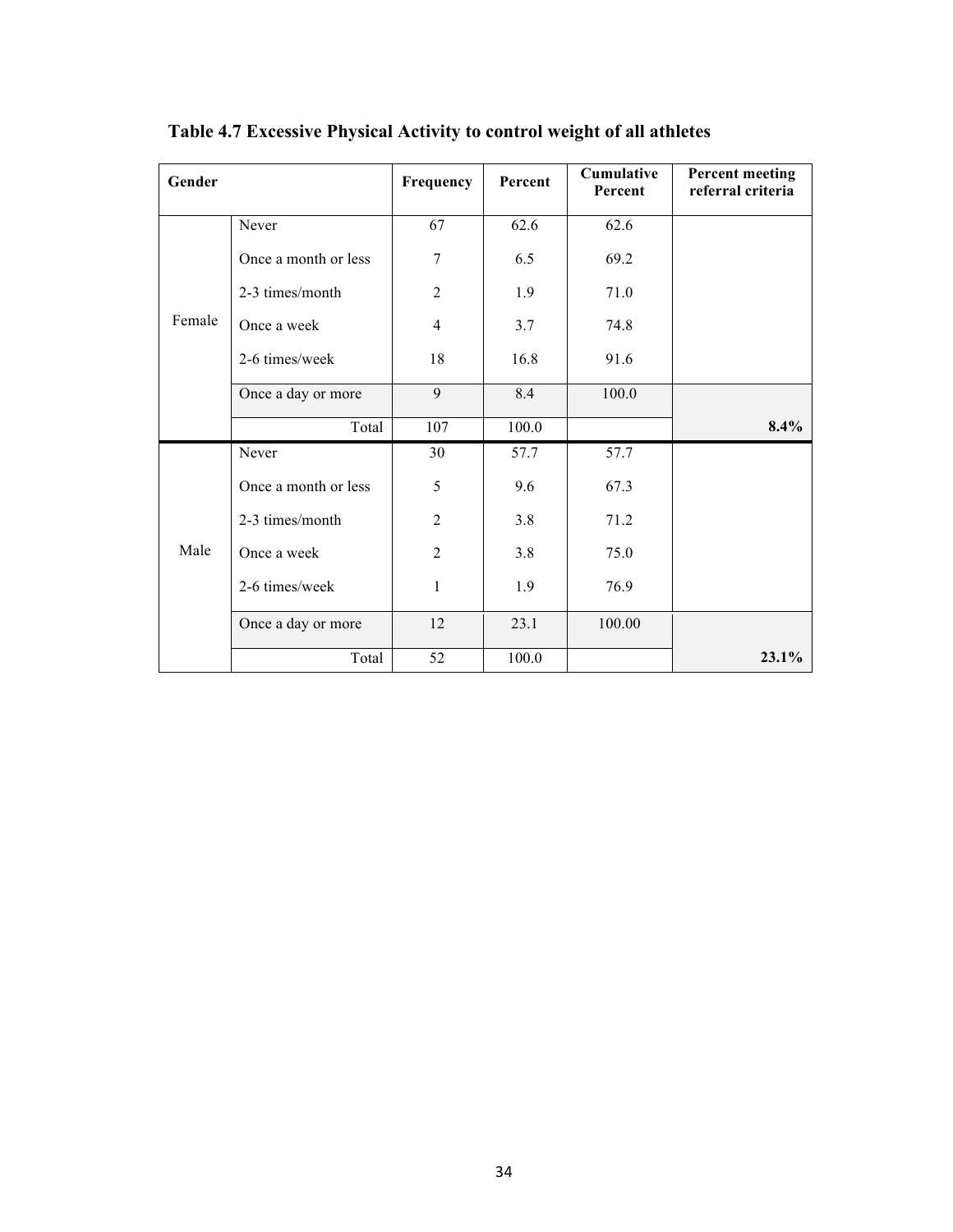#### *T-Test Independent Samples: Comparing male and female athletes*

On the DT subscale there were significant differences ( $p=0.008$ ) reported between the groups of male and female athletes. Results showed that as a group, female athletes  $(n=107)$  scored a mean value of 5.39  $\pm$  5.958. Male athletes (n=52) reported a mean value of  $3.54 \pm 5.638$ . As a whole, the mean DT score was equal to  $5.39 \pm 5.968$ .

On the Bulimia (B) subscale, male and female athletes did not differ significantly (p=0.057); females (n=107) scored  $2.60 \pm 3.475$  and males (n=52) scored  $3.04 \pm 4.215$ . On the Body Dissatisfaction (BD) scale, even though, according to the scoring manual qualitative range description, female athletes (n=107) were *'moderately'* dissatisfied with their bodies (score: 10.51±7.789), as opposed to male athletes (n=52) who reported '*low'* dissatisfaction (score  $5.31 \pm 5.603$ ) with the physical appearance of their bodies, there was no significant statistical difference (p=6.148) between the two groups.

The results did not show a significant difference between male and female athletes in the average number of times they reported experiencing a binge-eating episode in the previous 3 months. Female athletes reported a mean value of  $0.49 \pm 0.935$  and male athletes reported a mean of  $0.50 \pm 1.00$ . There was no significant difference in vomiting behavior found between male and female athletes (females  $0.06 \pm 0.302$ , males  $0.02 \pm 0.139$ ) Finally, there was no significant difference in reported laxative use between male ( $n=52$ ) and female athletes ( $n=107$ ). The mean score of laxative use in male athletes was  $0.07 \pm 0.43$ . It should be noted that there were only two male athletes that reported any laxative use in the 3 months prior to the administration of the questionnaire.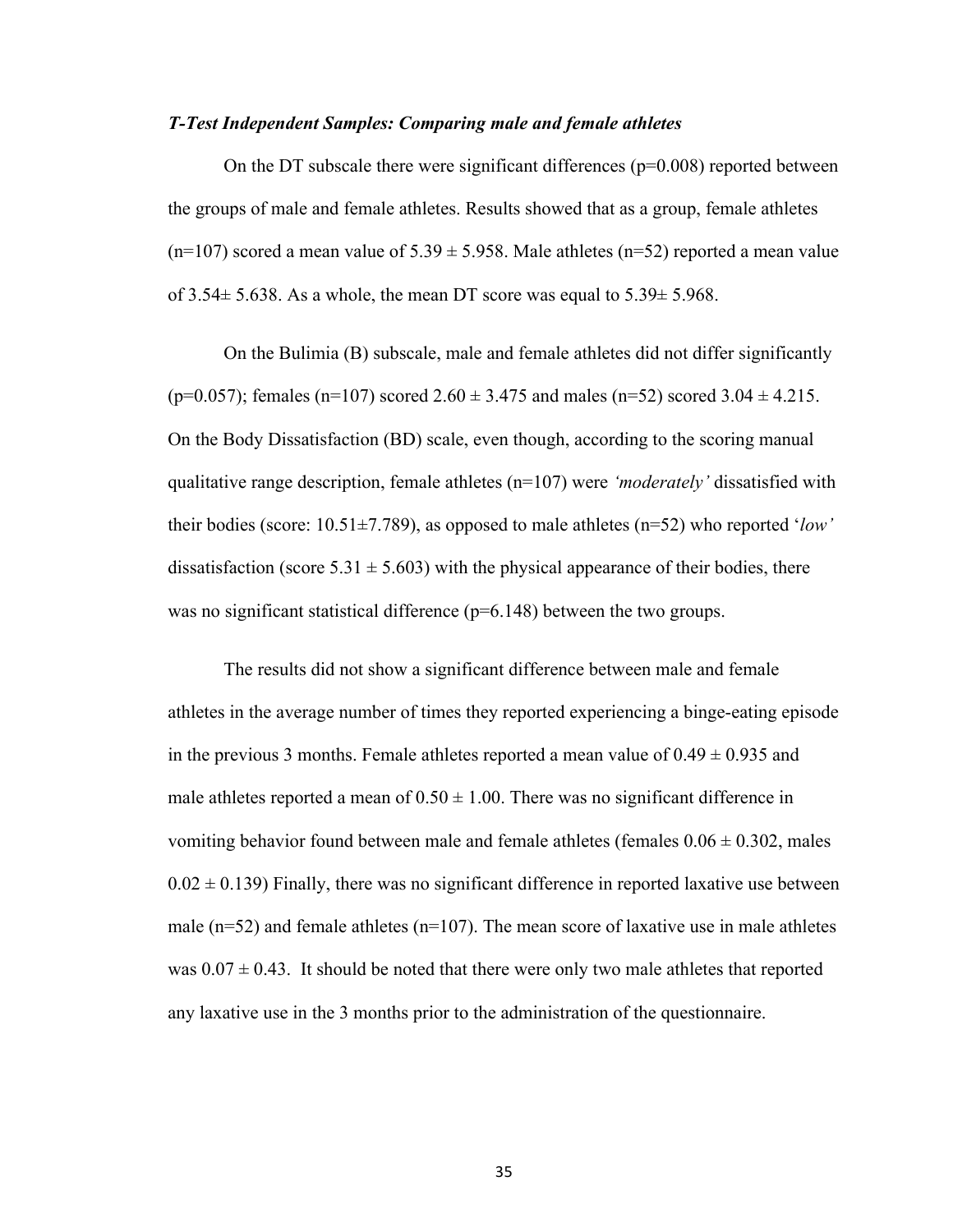#### *ANOVA multiple comparisons among female sports teams*

Only two male teams participated in this study, thus they have been excluded from this portion of the results. This section addresses only the results found between and among female athletic teams. Amongst the given population of athletes, there were significant differences between the female groups.

The Drive for Thinness (DT) subscale scores were significantly different between several groups of female athletes. The women's gymnastics sample  $(9.20 \pm 6.933)$ subscale scores were significantly different ( $p < 0.05$ ) than those of both women's basketball (3.36  $\pm$  3.775) and women's soccer (4.06 $\pm$  4.284). There was also a significant difference in the average DT scores between the sample of female swimmers & divers  $(10.73 \pm 7.889)$  and each of the "non-lean", or "ball sport" teams, including women's basketball (3.36  $\pm$  3.775) women's soccer (4.06  $\pm$  4.284), and women's volleyball (4.00  $\pm$ 4.099).

There was a significant difference ( $p < 0.05$ ) in the average Bulimia (B) subscale scores of female swimmers & divers in comparison with each of the other teams, in this study, including gymnastics. The mean B score for female swimmers and divers (n=22) was  $4.96 \pm 5.103$ . The sample of female swimmers and divers reported an average score of  $2.783 \pm 0.895$  (p= 0.020) higher than the sample of soccer players. The sample of female swimmers and divers reported an average score of  $4.026 \pm 1.125$  (p= 0.005) higher than the sample of female basketball players. The sample of female swimmers and divers reported an average score of  $3.080 \pm 1.080$  (p= 0.041) higher than the sample of female volleyball players. The sample of swimmers and divers reported an average score of  $2.455 \pm 1.016$  (p= 0.018) higher than the sample of female volleyball players.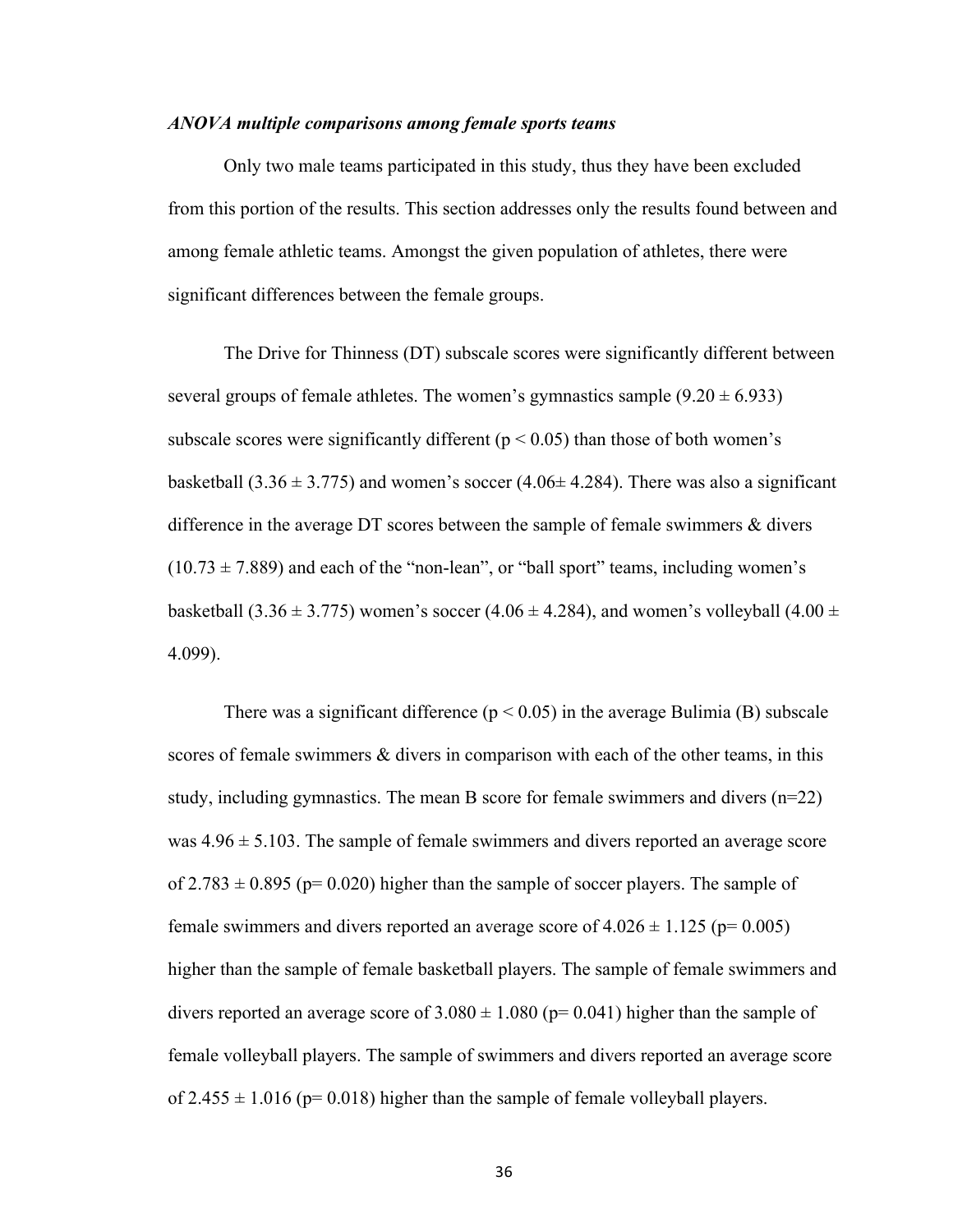There was a significant difference ( $p < 0.05$ ) in the average Body Dissatisfaction (BD) subscale scores between both women's gymnastics and women's swimming and diving and each of the "non-lean", "ball sports" in this study. The women's gymnastic team reported a mean BD score of  $15.30 \pm 8.073$ . The sample of gymnasts reported an average score of  $7.100 \pm 1.988$  (p= 0.001) higher than the sample of women's soccer players. The sample of gymnasts reported an average score of  $9.657 \pm 2.471$  (p= 0.000) higher than the sample of women's basketball players. The sample of gymnasts reported an average score of  $7.175 \pm 2.379$  (p= 0.003) higher than the sample of female volleyball players. The sample of women's swimmers and divers reported a mean BD score of  $14.68 \pm 8.632$ . The sample of swimmers and divers reported an average score of 6.482  $\pm 1.929$  (p= 0.001) higher than the sample of women's soccer players. The sample of swimmers and divers reported an average score of  $9.039 \pm 2.424$  (p= 0.000) higher than the sample of women's basketball players. The sample of swimmers and divers reported an average score of  $6.557 \pm 2.330$  (p= 0.006) higher than the sample of women's volleyball players.

Among the female athletes, there were significant differences ( $p < 0.05$ ) between the groups in the disordered eating behavior symptoms reported. There was a significant difference in the occurrence of binge eating behavior reported between female swimmers & divers and each of the other teams included in this study; the mean binge eating score of the given sample of swimmers and divers was  $1.23 \pm 1.445$ . The sample of swimmers and divers reported an average of  $0.856 \pm 0.236$  (p= 0.000) higher than the sample of women's soccer players. The sample of swimmers & divers reported an average  $1.084 \pm$ 0.297 (p= 0.000) higher than the sample of women's basketball players. The sample of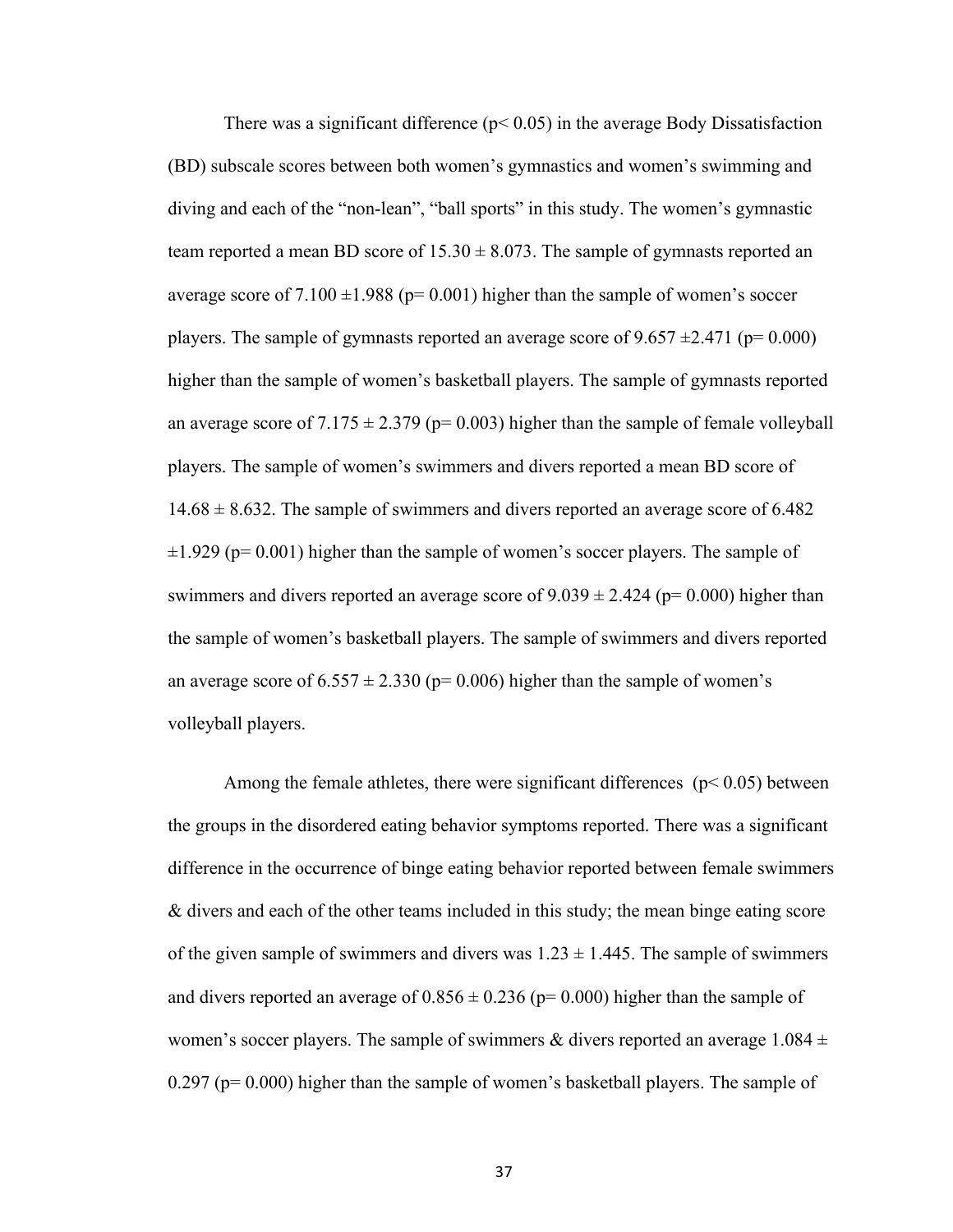swimmers and divers reported an average of  $1.040 \pm 0.285$  (p= 0.000) higher than the sample of women's volleyball players. The swimmers & divers reported an average score of  $0.877 \pm 0.268$  (p= 0.001) higher than the sample of women's gymnasts.

In addition to binge eating behavior, there were also significant differences reported in the occurrence of self-induced vomiting behavior in the three months prior to data collection reported between female swimmers & divers and each of the other teams included in this study; the mean self-induced vomiting score of the given sample of swimmers and divers was  $0.23 \pm 0.612$ . The sample of swimmers and divers reported an average of  $0.199 \pm 0.080$  (p= 0.015) higher than the sample of women's soccer players. The sample of swimmers & divers reported an average  $0.227 \pm 0.101$  (p= 0.026) higher than the sample of women's basketball players. The sample of swimmers and divers reported an average of  $0.227 \pm 0.097$  (p= 0.021) higher than the sample of women's volleyball players. The swimmers & divers reported an average score of  $0.227 \pm 0.091$  $(p= 0.014)$  higher than the sample of women's gymnasts.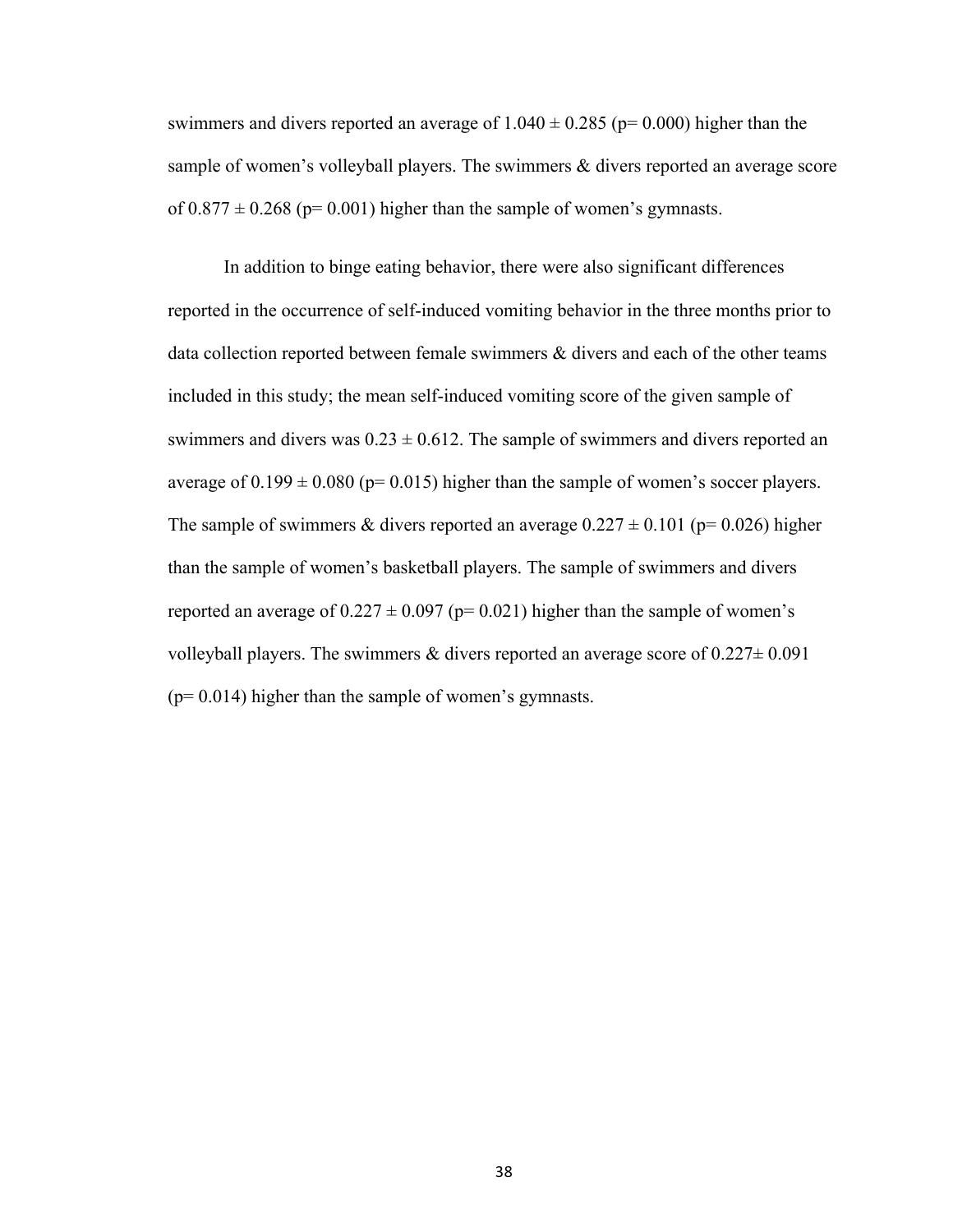#### **Chapter 5. Discussion**

#### *Findings*

The study was conducted with the intent of investigating the prevalence of disordered eating habits in elite athletes. The results indicated that this sample of collegiate athletes was generally reflective of other similar studies on athletic population in regards to disordered eating behaviors and reported risk of eating disorders.

The first objective of this study was to assess the prevalence of disordered eating behaviors in a sample of elite, collegiate student-athletes using scores from the Eating Disorder Inventory-3, Referral Form (EDI-3 RF). It was hypothesized that the majority of collegiate elite athletes will not meet referral criteria according to the EDI-3 RF and that disordered eating habits and eating disorders as defined using EDI-3 RF standards will reflect that of recent previous studies. Of the 159 total athletes that completed the questionnaire, 33% (n=53) of the athletes sampled met one or more referral criteria based on reported behavior in the 3 months prior. Due to the decision that the dependent variable, excessive physical activity, was to be excluded from referral criteria, the actual number of athletes referred to the appropriate healthcare professional within the athletic department based on solely on behavioral symptoms was 37 athletes (23% of the athletes were determined to be at risk based on behavioral symptoms only). A total of 8 athletes met referral criteria based on their BMI and Drive for Thinness (DT) raw scores; each of these 8 athletes also met referral criteria for one or more behavioral symptoms.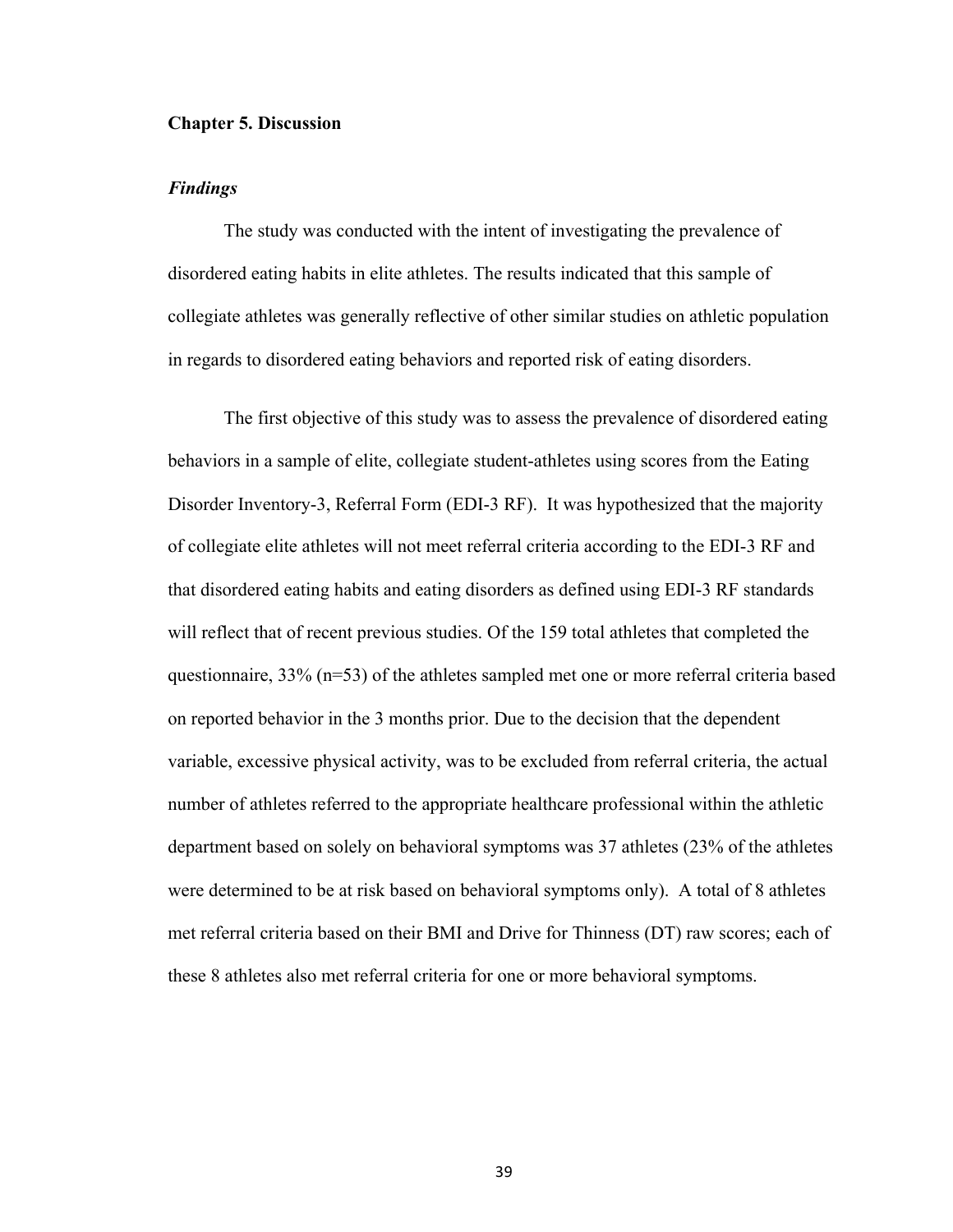The second objective of the current study was to compare and contrast the difference in scores between male and female athletes in scores on the EDI-3 RF. The hypothesis that female athletes would report more disordered eating behavior and beliefs than male athletes could not be fully supported by the given data. Based on reported disordered eating behavior only, and excluding excessive physical activity as an indicator, of the 37 total athletes that were referred to a healthcare profession for followup, the majority,  $67.5\%$  ( $n=25$ ) were females,  $23.4\%$  ( $n=12$ ) were male athletes. While these values are reflective previous findings, due to the limited number and lack of variety of male participants, the results do not accurately represent the elite male athlete population at a whole and therefore may not prove to be an accurate analysis.

The third and final objective of the current study was to compare and contrast the differences in scores between female athletes using the EDI-3 RF. It was hypothesized that female athletes that participate in "lean sports" would report more eating disordered behaviors than female athletes that participated in "non-lean", or ball sports. It was also hypothesized that athletes that participate in "lean sports" will be more likely to meet criteria for referral than those athletes that participate in sports considered "non-lean" or "ball sports" as determined by the Drive for Thinness (DT) and Body Dissatisfaction (BD) scales, as well as the symptomatic eating behaviors reported on the EDI-3 RF. This hypothesis was supported by the results of the current study of female athletes. Women's gymnastics and women's swimming and diving athletes (lean-sports) scored significantly higher on the Drive for Thinness (DT) scale and the Body Dissatisfaction (BD) scale. Athletes on those two teams were also more likely to meet referral criteria based on binge eating behaviors, and self-induced vomiting behavior.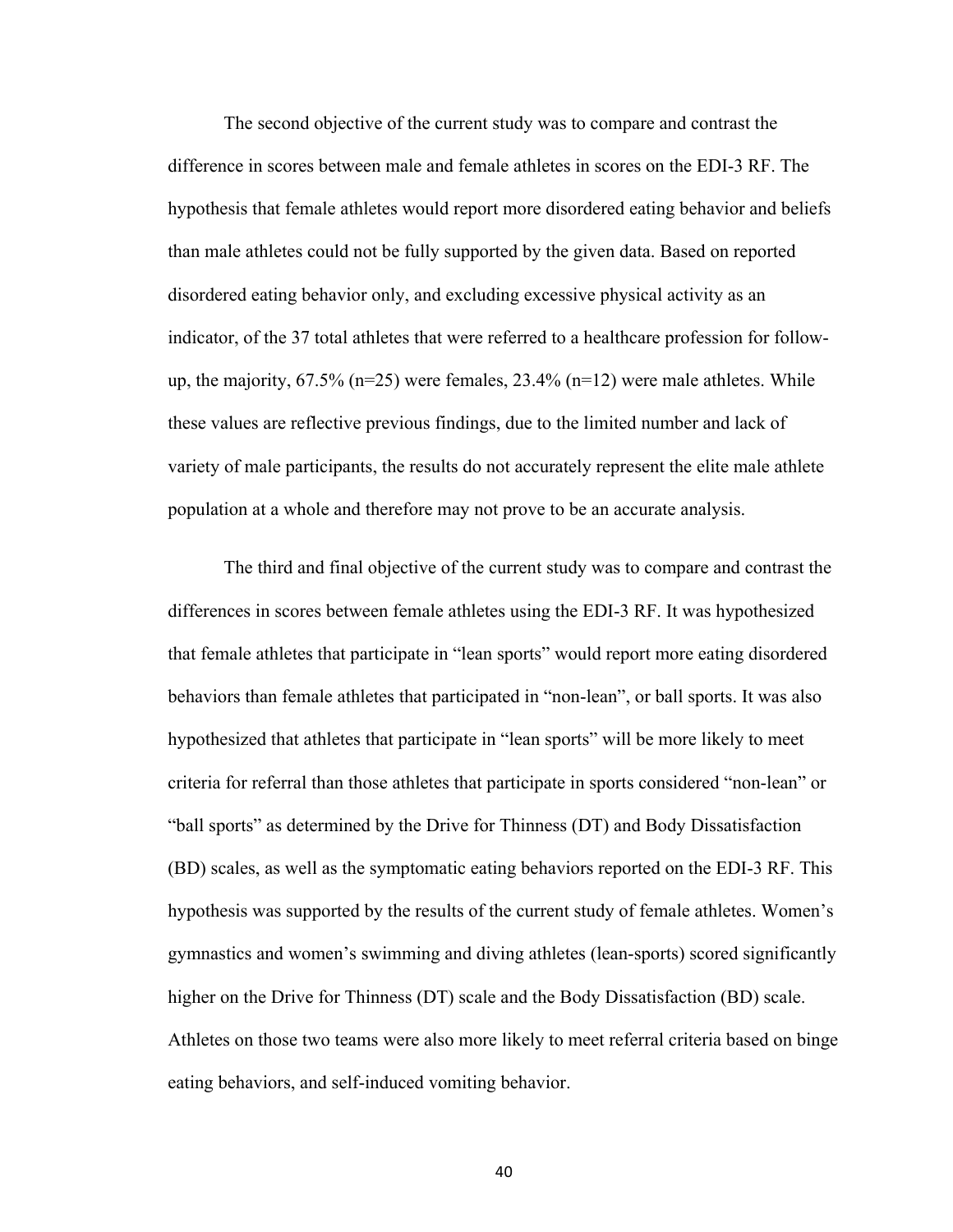#### *Implications*

This collection of data related to disordered eating behaviors and beliefs of elite, collegiate, student-athletes have the potential to be used as a reference for future research. The current study largely supports previous research findings and will add to the growing body literature on this topic.

There is enough data available to support the position that athletes, as a distinct population, and specifically female athletes, are at an increased risk for disordered eating behaviors and diagnosable eating disorders, whether they be clinical, subclinical, or not otherwise specified (EDNOS). Interpretation of previous findings suggest that athletes from both lean and non-lean sports are especially vulnerable due to their own innate, selfdefined personalities; characteristics include perfectionism, need for control, achievement orientation, self-absorption, and competitiveness, as well as influences and perceived expectations of their sport environment, media, and coaches (Sterling & Kerr, 2012).

Eating disorders have long been assumed to occur primarily in women. Until recently, one of the most frequently cited statistics was that men comprised a mere 5 to 10% of the eating disorder population (Boerner, Spillane, Andersen, & Smith, 2004). Due to this fact, understandably so, the large majority of research addressing the topic of disordered eating habits and eating disorders to date has been focused on females, and similarly, female athletes. This same priority of researching eating disorders in women also applies to the development and validation of eating disorder assessment tools. Recently though, more attention by researchers has been given to males and their eating behaviors, beliefs, and their own relative body image struggles. A 2007 Harvard study showed that 25% of all eating disorder cases are now men (Hudson, Hiripi, Pope, &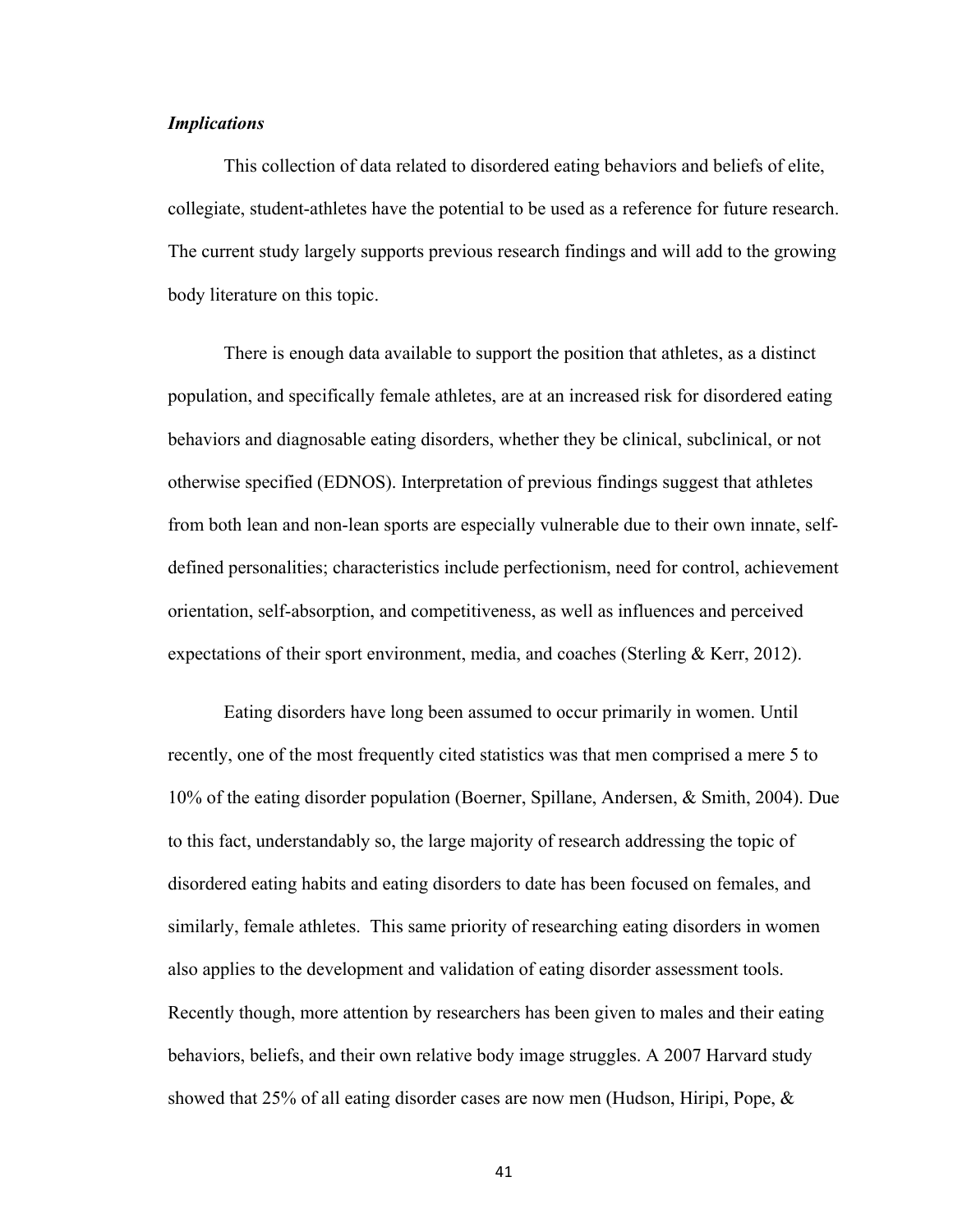Kessler, 2007) and further reports have indicated that this and similar numbers may be an underestimation, due primarily to non-inclusive and inappropriate diagnostic criteria in the DSM-IV-TR. With the prevalence rate of men being diagnosed with eating disorders on the rise, it will be very important that more empirical research efforts be put into place ensure proper assessment and diagnosis of this unique population, and as with the female population, expanded further to address risks that occur in the elite male athlete population (Stanford and Lemberg, 2012).

Based on the results of the current study and also previous findings, it is recommended that NCAA-sanctioned institutions, at all levels, have a nutrition and ED screening protocol in place. It is advantageous for an athletic department to have a team of specialists assembled whose purpose is to accommodate the specific needs of a student athlete struggling with disordered eating. This team may consist of the team physician, head athletic trainer, respective staff athletic trainer, a Registered Dietitian, and a psychologist. It is advantageous for any university athletic department to offer its' athletes access to a Registered Dietitian, particularly a dietitian that specializes in sports nutrition, to aid in the education, counseling, and promotion of proper nutrition practices and impact on athletic performance as they relate to the unique needs of elite-level athletes.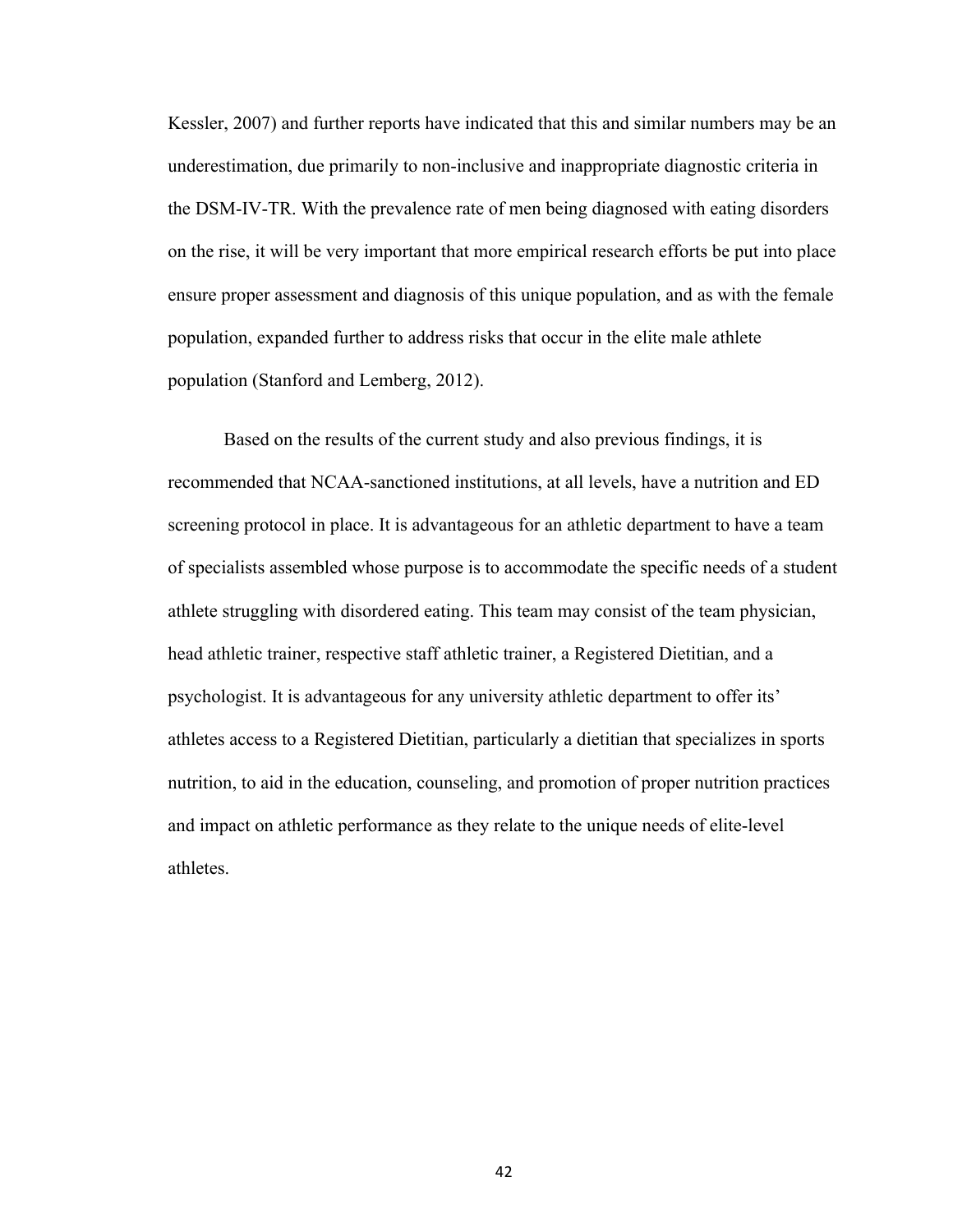#### *Strengths, Limitations, and Future Research*

One strength of the study, as it relates to the design, was that it not only benefitted the research team, but the individual athletes, as well as the athletic department as a whole. In an athletic department that had previously had no dedicated sports nutrition emphasis or involvement with its' athletes, the results of this nutrition screening helped to raise awareness of pathogenic eating behaviors that occur amongst collegiate athletes. Over the period of four years since the current study has been continuously conducted, it has perceivably played a role in encouraging the department to initiate a response that involved addressing the nutritional wellbeing of its' athletes as an integral part of overall health and physical performance. An additional strength as it relates to the design of the study was obtaining informed consent and actual data collection. By collecting data at a neutral site, out of contact with athletic coaches, athletic trainers, and similarly related personnel and assuring athletes that their information would be kept private, only to be accessed by a select group of authorities, the potential response bias associate with a desire to meet a standard and please coaches and authorities was arguably lower than it would have been otherwise.

There were several limitations that should be noted in this study. First, there was limited participation by teams in the study; only teams whose coaches requested the Bod Pod/nutrition screening participated. Participation was completely voluntary by both teams and individual athletes. Of the twenty-two intercollegiate teams that made up the athletic department, only seven teams, five women's teams and two men's teams, were included in the study. Teams of particular interest and concern, based on previous research, that did not participate in the study include track & field, cross country, and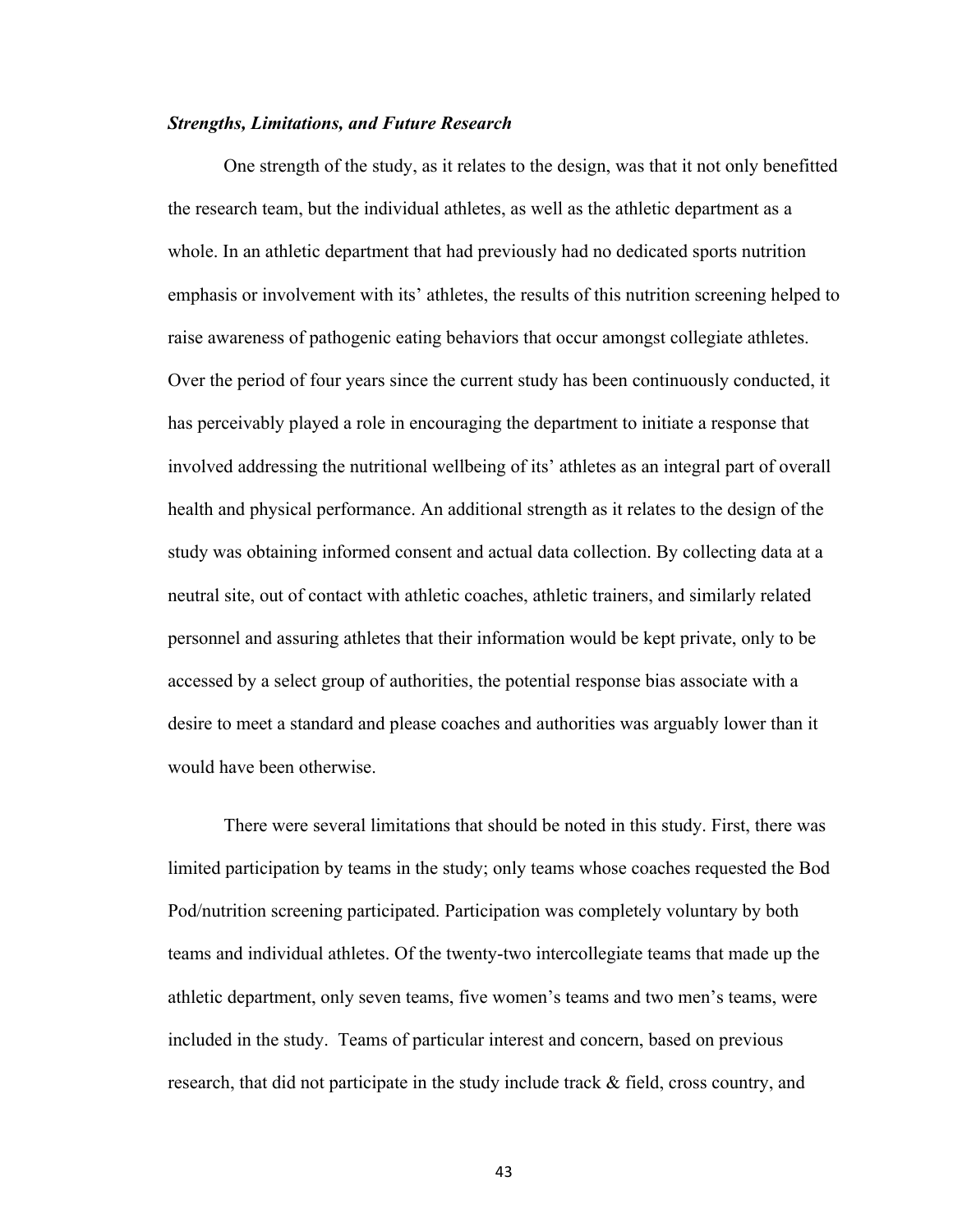potentially cheerleaders and members of the university's dance team (not formal NCAAsanctioned athletic programs).

Second, in order to maintain consistency, only the data collected during the subjects' first session were used in this analysis. Because the data collection took place over a time period of three years, after the initial collection year, only new first-year and transfer student-athletes were considered in the data set resulting in potentially biased results. This potential bias is reflected in the average age reported by the given athlete sample being just slightly over 19 years old (19.29 years, females; 19.49 years, males). It should also be considered that the first data collection, and was thus, used as data in this report; occurred early in the fall athletic season, during a time many of the first-year athletes had not taken part in any sort of strength and conditioning program; which would presumably result in changes in perceived body composition. It is unknown at this time how, and/or whether, individual responses would have been altered in either direction based on the given athletic program expectations, body composition changes and/or other environmental influences over time.

A third limitation in the current study relates to the EDI-3 RF and it's use in the given population. The EDI-3 RF has consistently proven to be a reliable risk assessment tool in females, and even to a varying extent in female athletes. It was determined by the research team, as indicated in previous studies, to produce skewed results as they relate to the male population as a whole, and in particular the male athlete population. As referenced previously and throughout the report, differences between men and women exist specifically as they relate to the constructs of body dissatisfaction. Anderson, Cohn, and Holbrook (2000) criticize the use of the EDI, suggesting that men may not relate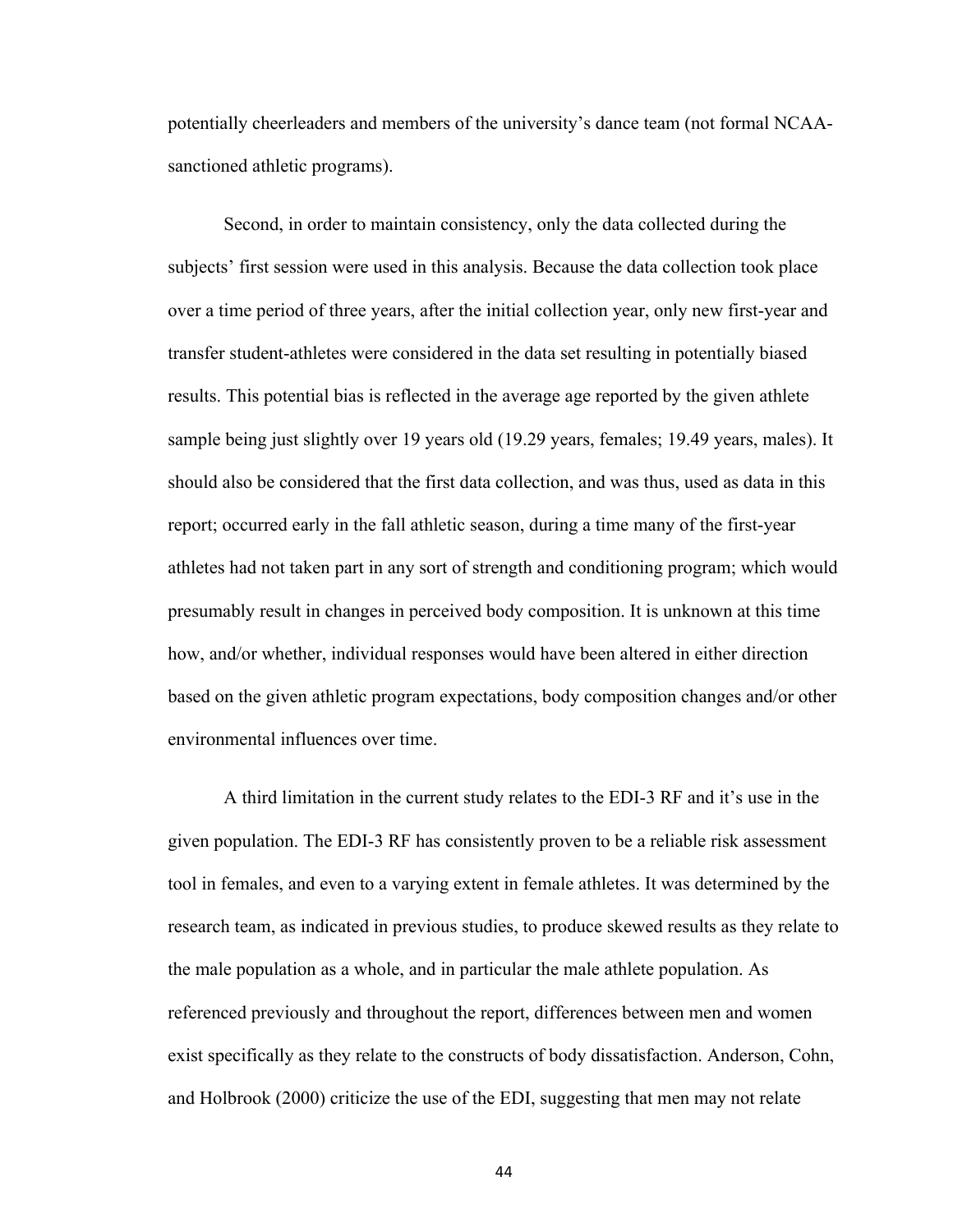when they are asked for their input associated with the EDI-3 such as, "I think my thighs are too large", or "I like the shape of my buttocks." Additional items that may not apply to men are "I am preoccupied with a desire to be thinner" and "Other people think I am too thin," since many men with eating disorders often do not strive to be "thin" as much as they do, "muscular." Evidence shows that males generally wish to change their bodies from the waist up, while females usually dislike their bodies from the waist down. Weltzin et al (2005) found that men were less likely to restrict food intake and more likely to binge eat and to engage in activities such as excessive exercise to control their body weight than women; the mentioned behaviors, observations and opinions of male athletes in comparison with female athletes in general were reflected to a certain degree in the current study.

In the future, there is a need to develop a more applicable, valid, and reliable tool for assessing eating disorders in elite athletes; this is true as it relates to the need in female athletes and especially true as there is a need for such a tool that addresses the unique circumstances of an elite mate athlete. In addition, most of the available research on the topic exists on the risk factors for the development of disordered eating in female athletes, research has only begun to understand an athletes' perspective on why they develop disordered eating practices. The literature-to-date has relied predominately on quantitative, psychometric assessments to assess risk factors; very few studies have approached this question using qualitative methods. Further studies of this nature may help to further understand the athletes' perspectives on the development of disordered eating behavior in sport. A final area of potential future research that would be beneficial to the field would address the effectiveness of specific university athletic department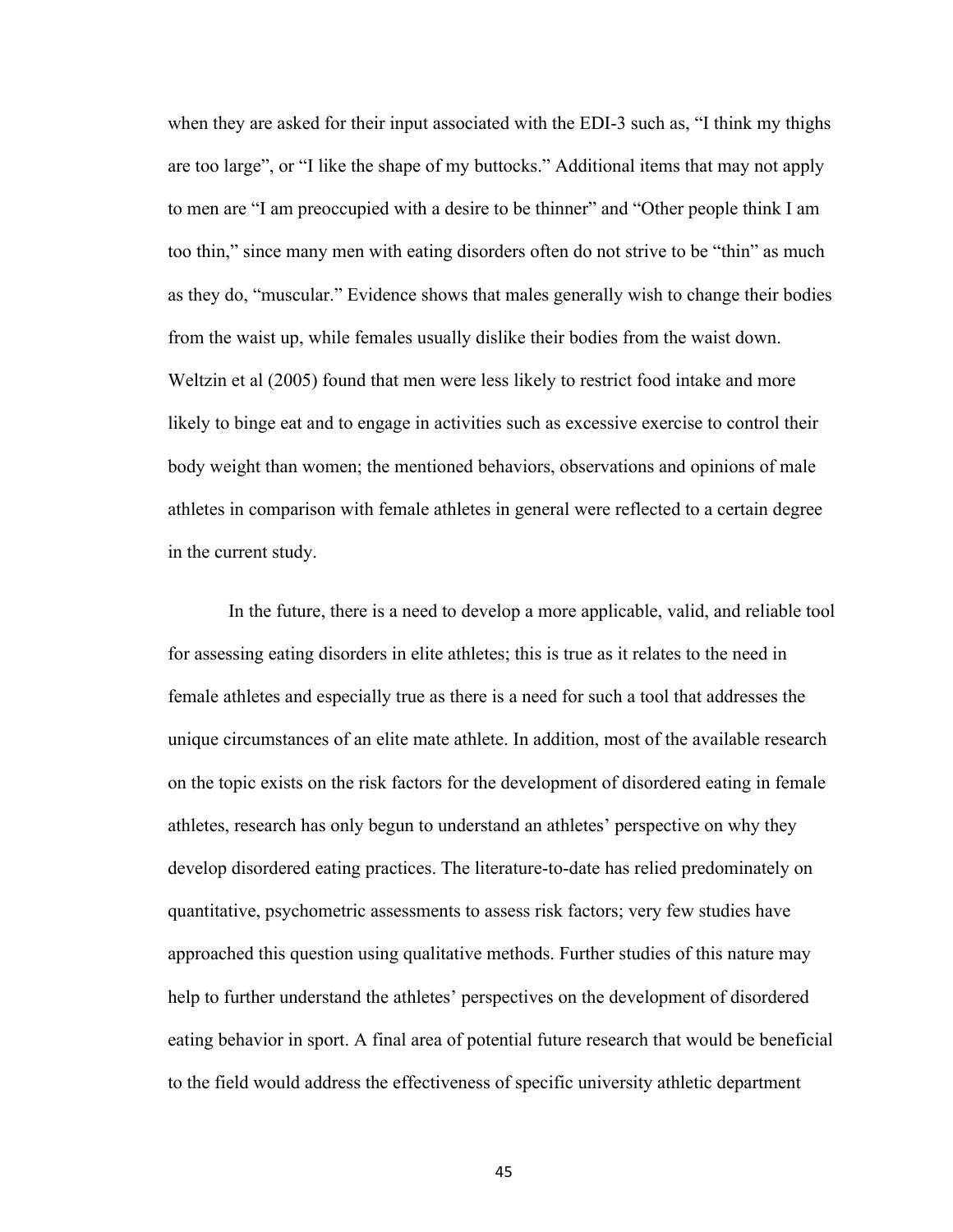nutrition interventions, programs and protocols being put into practice.

#### *Conclusion*

A total 37 of athletes (23.2%), both male and female athletes in this study were referred to appropriate healthcare personnel as having met criteria to be as risk for an eating disorder. While the instrument used, EDI-3 RF, is not to be used as a tool for diagnosis, current results are similar to and reflect similar studies of both the general female and the athlete population. Much like previous research, Disordered eating behaviors were more often reported by athletes engaging in aesthetic or "lean" sports than in those participating in "non-lean" or ball sports.

The results suggest, as in previous research, that sport's emphasis on the body and appearance is a factor of vulnerability of athletes; in particular female athletes as it relates to the development of disordered eating behaviors. It is suggested that the qualities valued by athletes involved in competitive sport may also be potential of vulnerability to disordered eating. Due to the general secretive nature of eating disorders, in addition to the fear that athletes may have of jeopardizing their opportunity to compete, their desire to please coaches, teammates, media and the like, and the acceptance of many disordered eating behaviors as "normal" (i.e.  $60+$  min of physical activity each day, eating seemingly excessive amounts of food, preoccupation with weight, planning day around meals, etc), it is likely that the current study, as well as previous research findings, underreport the true incidence of disordered eating behavior and eating disorders among all populations, including athletes.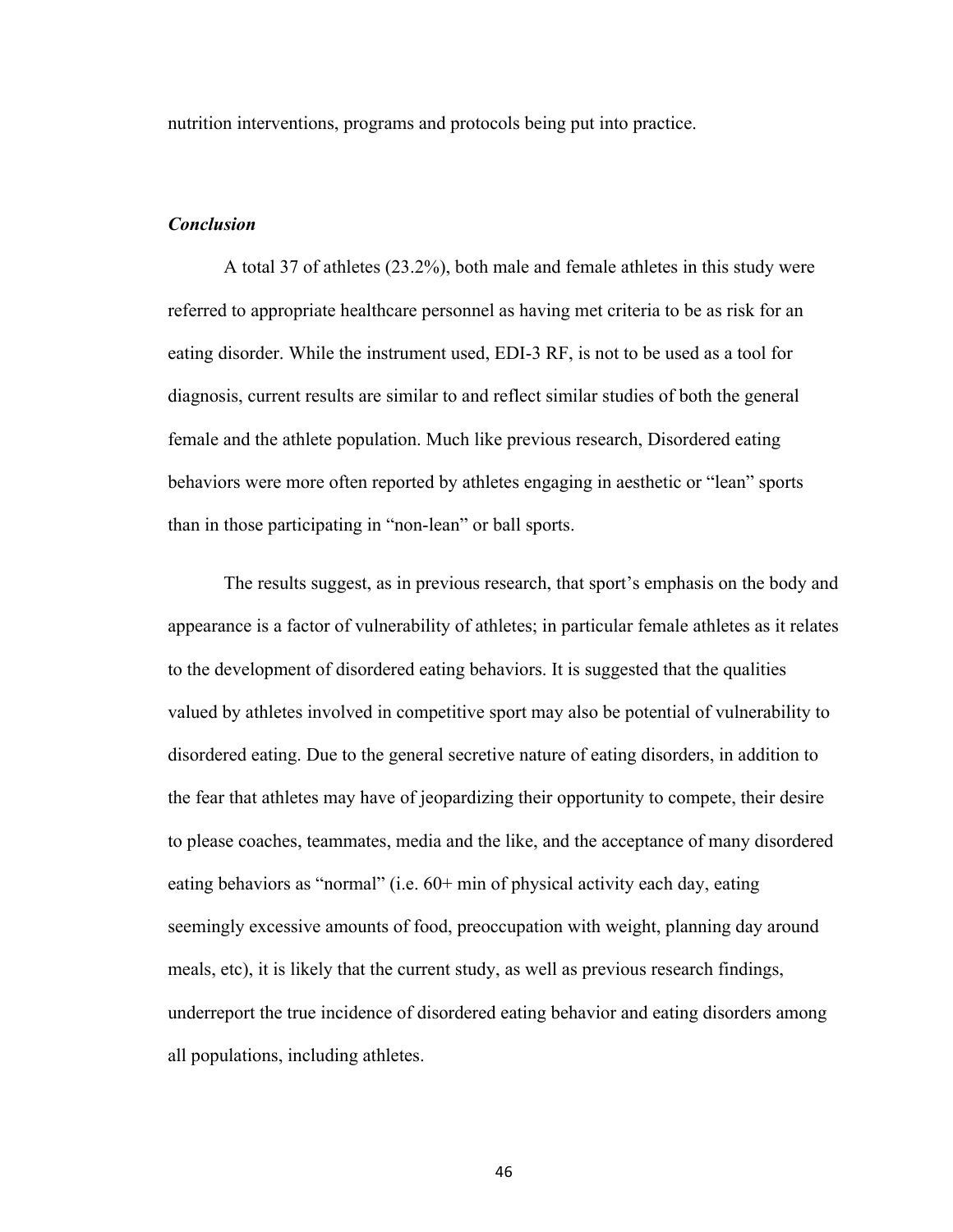Because of the potentially severe physiologic and psychological consequences associated with an eating disorder, collegiate athletic programs should have screening and prevention protocols in place as well as ensuring that effort are made to raise awareness and educate coaches, athletic trainers, and staff in recognizing the signs and symptoms of an eating disorder the their athletes. It is extremely important that the athletic departments are prepared to offer both the athlete and staff the appropriate, and necessary, resources for the treatment of an eating disorder.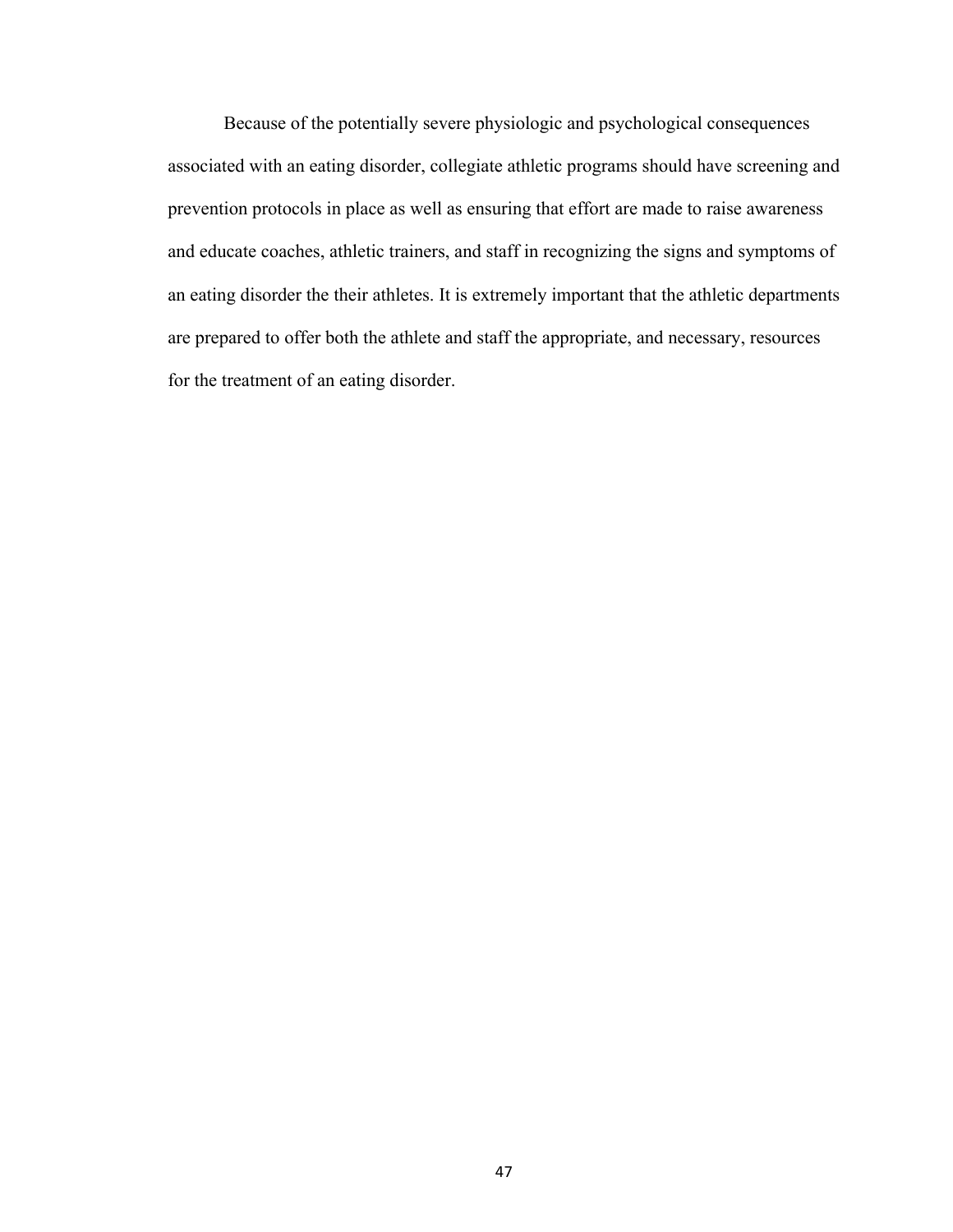#### **References**

- Abood, D. B. (2000). Health Education Prevention for Eating Disorders Among College Female Athletes. *American Journal of Health Behavior , 24* (3), 209-216.
- Anderson, A. (1999). Eating Disorders in males: Critical questions. In R. Lemberg, *Eating disorders: A reference source book* (pp. 72-79). Pheonix, AZ: Oryx Press.
- Anderson, A., Cohn, L., & Holbrook, T. (2000). *Making Weight: Healing men's conflicts with food, weight, and shape.* Carlsbad, CA: Gurze Books.
- Anderson, C., & Petrie, T. A. (2012). Prevalence of Disordered Eatng and Pathogenic Weight Control Behaviors Among NCAA Division I Female Collegiate Gymnasts and Swimmers. *Research Quarterly for Exercise adn Sport , 83* (1), 120-124.
- Arthur-Cameselle, J. N., & Baltzell, A. (2012). Learning from Collegiate Athletes who have recovered from Eating Disorders: Advice to Coaches, Parents, and Other Athletes with Eating Disorders. *Journal of Applied Psychology , 24*, 1-9.
- Association, A. P. *Diagnostic and statistical manual of mental disorders (4th ed.), PSM IV.* Washington: American Psychiatric Association.
- Beals, K. A., & Manore, M. M. (2002). Disorders of the Female Athlete Triad Among Collegiate Athletes. *International Journal of Sport Nutrition and Exercise Metabolism , 12*, 281- 293.
- Beals, K., & Hill, A. (2006). The prevalence of disordered eating, menstrual dysfunction and low bone mineral density among US collegiate athletes. *International Journal of Sport Nutrition , 16*, 1-23.
- Boerner, L., Spillane, N., Andersen, K., & Smith, G. (2004). Similarities and differences between women and men on eatng disorder risk factors and symptom measures. *Eating Behaviors , 5*, 209-222.
- Byrne, S., & McLean, N. (2001). Eating disorders in athletes: a review of the literature. *Journal of Science Medicine and Sport , 4*, 145-159.
- Byrne, S., & McLean, N. (2002). Elite athletes: Effects of the pressure to be thin. *Journal of Science Medicine and Sport , 5*, 80-94.
- Cameselle, J. N., & Quatromoni, P. A. (2010). Factors Related to the Onset of Eating Disorders Reported by Female Collegiate Athletes. *The Sport Psychologist , 25*, 1-17.
- Cumella, E. J. (2006). Review of the Eating Disorder Inventory-3. *Journal of Personality Assessment , 87* (1), 116-117.
- Davis, D. K. (1994). The role of physical activity in the development and maintenance of eating disorders. *Psychological Medicine , 24*, 957-967.
- Dill, L. L. (2006). *Eating Disorder Policies Among NCAA Division I Intercollegiate Athletic Programs.* Virginia Polytechnic Institute and State University, Education. Ann Arbor: UMI.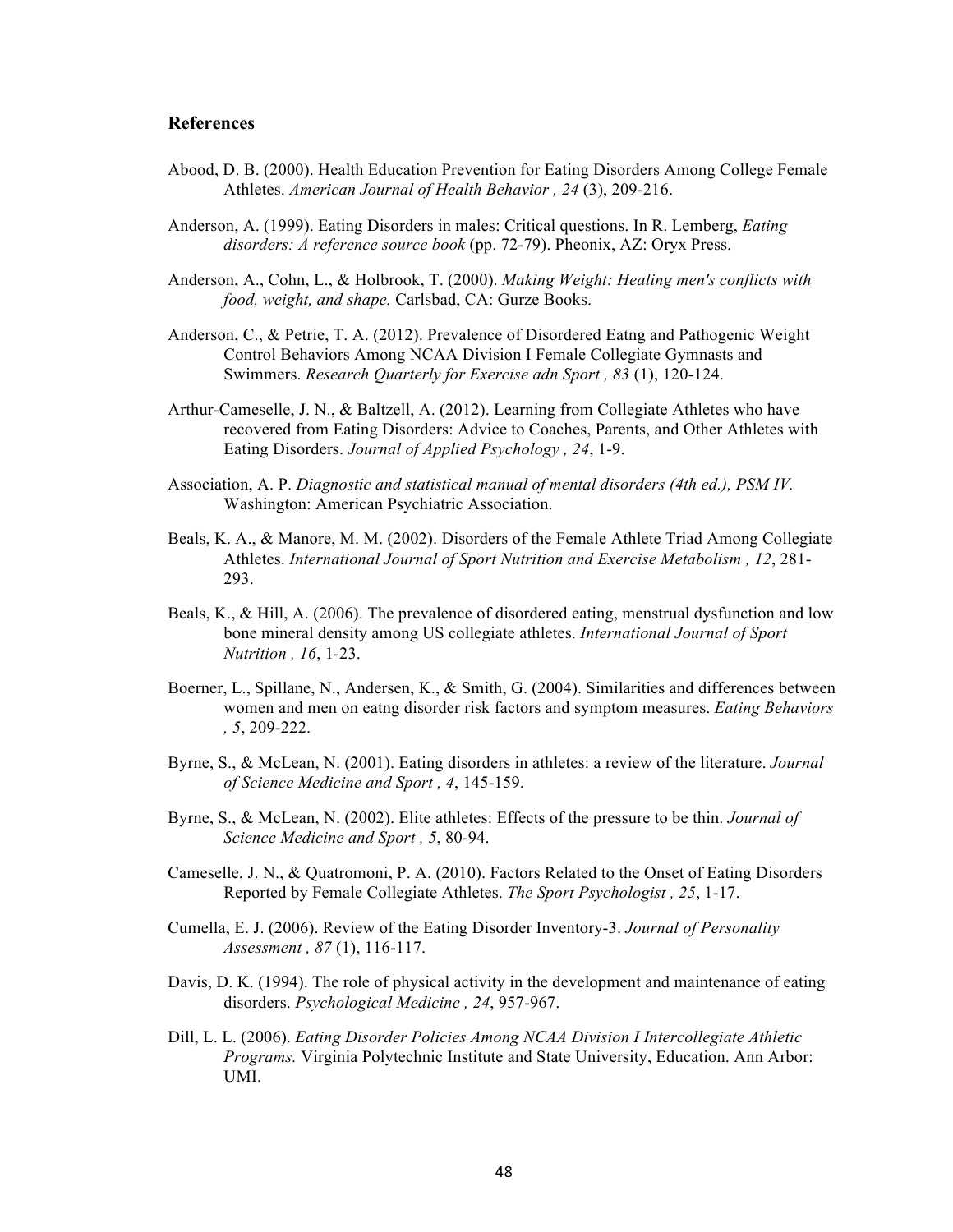- Garner, D. M. (2004). *Eating Disorder Inventory-3 Referral Form Manual.* Lutz, FL, USA: Psychological Assessment Resources, Inc.
- Gibbs, J., Williams, N. I., Scheld, J. L., Toombs, R. J., & De Souza, M. (2011). The Association of a High Drive for Thinness With Energy Deficiency and Severe Menstrual Disturbances: Confirmation in a Large Population of Exercising Women. *International Journal of Sport Nutrition and Exercise Metabolism , 21*, 280-290.
- Greenleaf, C., Petrie, T. A., Carter, J., & Reel, J. (2009). Female Collegiate Athletes: Prevalene of Eating Disorders and Disordered Eating Behaviors. *Journal of American College Health , 57* (5), 489-495.
- Heywood, S. (2006). Negative affect as a mediator between body dissatisfaction and extreme weight loss and muscle gain. *Journal of Health Psychology , 11*, 833-844.
- Holm-Denoma, J. M., Scaringi, V., Gordon, K., Van Orden, K. A., & Joiner, T. E. (2009). Eating Disorder Symptoms among Undergraduate Varsity Athletes, Club Athletes, Independent Exercisers, and Nonexercisers. *International Journal of Eating Disorders , 42*, 47-53.
- Hudson, J., Hiripi, E., Pope, H., & Kessler, R. (2007). The prevalence and correlates of eating disorders in teh National Comorbidity Survey Replication. *Biological Psychiatry , 61*, 348-358.
- Jacobi, C., Hayward, C., de Zwaan, M., Kramer, H.C., & Agras, W. (2004). Coming to terms with risk factors for eating disorders: Application of risk terminology and suggestions for general taxonomy. *Psychological Bulletin , 130*, 19-65.
- Johnson, C., Powers, P., & Dick, R. (1999). Athletes and eating disorders: The NCAA study. *International Journal of Eating Disorders , 26*, 179-188.
- Krane, V., Waldron, J., Michalenok, J., & Stiles-Shipley, J. (2001). Body Image concerns in female exercisers and athletes: A feminist cultural studies perspective. *Women in Sport and Physical Activity , 10*, 17-54.
- Landahl, G, Adolfsson, P, Borjesson, M, Mannheimer, C, & Roder, S. (2005). Iron deficiency and anemia: a common problem in female elite soccer players. *International Journal of Sport Nutrition and Exercise Metabolism* , 689-94.
- Pavelo, M. (2006). Drive for Thinness Moderates the Influene of Media on Female Body Image. *Journal of Undergraduate Research , 1*, 22-26.
- Petrie, T. A., Greenleaf, C., Reel, J., & Carter, J. (2009). Personality and Psychological Factors as Predictors of Disordered Eating Among Female Collegiate Athletes. *Eating Disorders , 17*, 302-321.
- Petrie, T. A., Greenleaf, C., Reel, J., & Carter, J. (2009). Personality and Psychological Factors as Predictors of Disordered Eating Among Female Collegiate Athltes. *Eating Disorders , 17*, 302-321.
- Picard, C. (1999). The level of competition as a factor for the development of eating disorders in female collegiate athletes. *Journal of Youth and Adolescence , 28*, 583-594.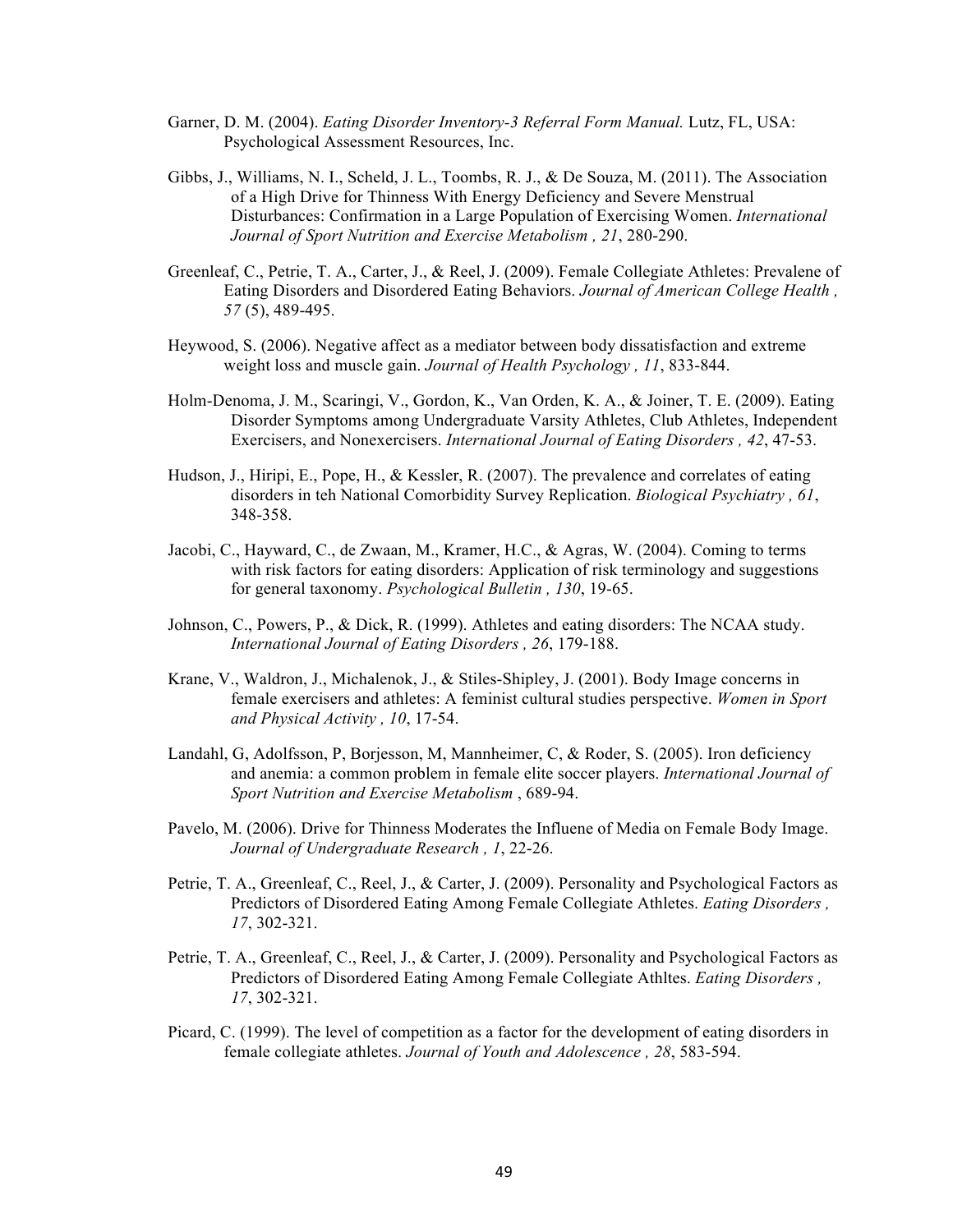- Rein, M., & Alexander, L. E. (2005). Prevalence of Disordered-Eating Behaviors in Undergraduate Female Collegiate Athletes and Nonathletes. *Journal of Athletic Training , 40* (1), 47-51.
- Schwarz, H. C., Gairrett, R. L., Aruguete, M. S., & Gold, E. S. (2005). Eating Attitudes, Body Dissatisfaction, and Perfectionism in Female College Athletes. *North American Journal of Psychology , 7* (3), 345-352.
- Sears, L. A., Tracy, K. R., & McBrier, N. M. (2012). Self-Esteem, Body Image, Internalization, and Disordered Eating Among Female Athletes. *Athletic Training & Sports Health Care , 4* (1), 29-37.
- Serrao, H. F. (2010). *Competitiveness and Addictive Behaviors: Exploring the Role of Competitveness and Gender in Exercise Dependence, Disordered Eating, and Alcohol Use.* University of Albany, College of Education. Ann Arbor, MI: UMI.
- Sinclair, L., & Hinton, PS. (2005). Prevalence of iron deficiency with and without anemia in recreationally active men and women. *Journal of American Dietetic Association , 105* (6), 975-978.
- Stanford, S. C., & Lemberg, R. (2012). A Clinical Comparison of Men and Women on the Eating Disorder Inventory-3 (EDI-3) and the Eating Disorder Assessment for Men (EDAM). *Eating Disorders , 20*, 379-394.
- Sterling, A., & Kerr, G. (2012). Perceived Vulnerabilities of Female Athletes to the Development of Disordered Eating Behaviors. *European Journal of Sport Science , 13* (3), 262-273.
- Stice, E. (2002). Risk and maintenence factors for eating pathology: a meta-analytic review. *Physcology Bulletin , 128* (5), 825-848.
- Sundgot-Borgen, J. (1994). Risk and Trigger Factors for the Development of Eating Disorders in Female Elite Athletes. *Medicine and Science in Sport and Exercise* , 414-419.
- Sundgot-Borgen, J., & Torstveit, M. (2004). Prevalence of Eating Disorders in Elite Athletes Is Higher than in the General Population. *Clinical Journl of Sport Medicine , 14*, 25-32.
- Thompson, R., & Sherman, R. (2009). The last word on the 29th Olympiad: Redudant, revealing, remarkable, and redundant. *Eating Disorders , 17*, 97-102.
- Weltzin, T. W. (2005). Eating disorders in men: Update. *Journal of Men's Health & Gender , 2*, 186-193.
- Williams, G., Goodie, J., & Motsinger, C. (2008). Treating eating disorders in primary care. *American Family Physician , 77*, 187-195.